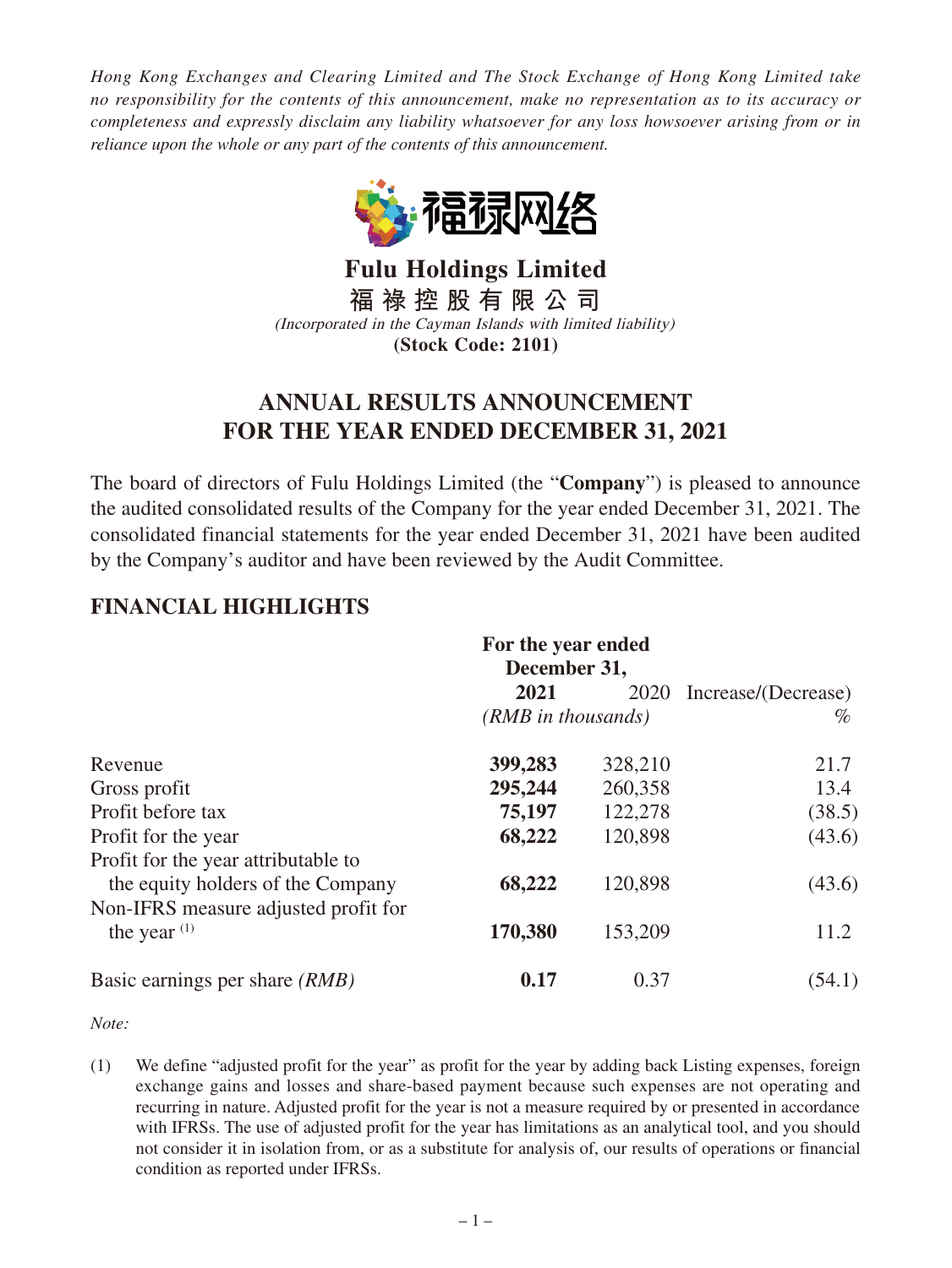## **BUSINESS OVERVIEW AND OUTLOOK**

### **BUSINESS OVERVIEW**

As of December 31, 2021, our GMV was RMB21.318 billion, up by 46.5% from RMB14.553 billion in 2020. Among them, GMV from the lifestyle segment was RMB1.555 billion, an increase of 137.7% over RMB654 million in 2020; GMV from the leisure and entertainment segment was RMB5.576 billion, an increase of 118.1% over RMB2.556 billion in 2020; GMV from the telecommunications segment was RMB12.857 billion, an increase of 35.3% over RMB9.503 billion in 2020; GMV from the games segment was RMB1.331 billion, down by 27.7% from RMB1.840 billion in 2020.

The revenue by segment is as follows:

Lifestyle segment turned out to be our highlight in 2021, with the revenue increased by 68.9% from RMB24 million in 2020 to RMB41 million in 2021. Such rapid increase was due to: firstly, the expansion of new product categories such as ELEME, Meituan, Nayuki's tea, KEEP and JD Card and Coupon, and secondly, the newly established Promotion Alliance Center, with its self-operated teams and partners in more than 300 cities across the country, provides efficient and accurate online and offline customer acquisition services for Alibaba, Meituan, Byte Dance, Baidu and other leading Internet companies, as well as financial institutions such as CITIC and Ping An. Its business covers community group buying, e-commerce, travel, short video, finance, games and other fields.

Revenue from the leisure and entertainment segment increased by 38.3% from RMB156 million in 2020 to RMB216 million in 2021. Our business partners in video business: iQiyi, Tencent Video, Youku, Mango TV, Bilibili, Migu; music business: QQ Music, Kugou Music, NetEase Cloud Music, Kuwo Music; tool business: Baidu Netdisk, Baidu Wenku, WPS, Weibo, QQ Member, QQ Yellow Diamond, Thunder, Zhihu, Meitu; reading business: QQ Reading, Shuqi Novel; sports business: Tencent NBA, iQiyi Sports; there are also newly expanded live streaming businesses in 2021: DouYu, Momo, Inke, Lai Feng, LOOK Live, Huya Live, Bixin Live, Qixiu Live, Tantan Live, and KK Live.

Revenue from the telecommunications segment increased by 72.4% from RMB47 million in 2020 to RMB81 million in 2021, which was primarily due to the expansion in downstream consumption scenarios and the increase in commission rate.

Revenue from the games segment decreased by 39.1% from RMB101 million in 2020 to RMB62 million in 2021. We proactively adjust our game product structure according to the national policies by reducing certain products with lower margins.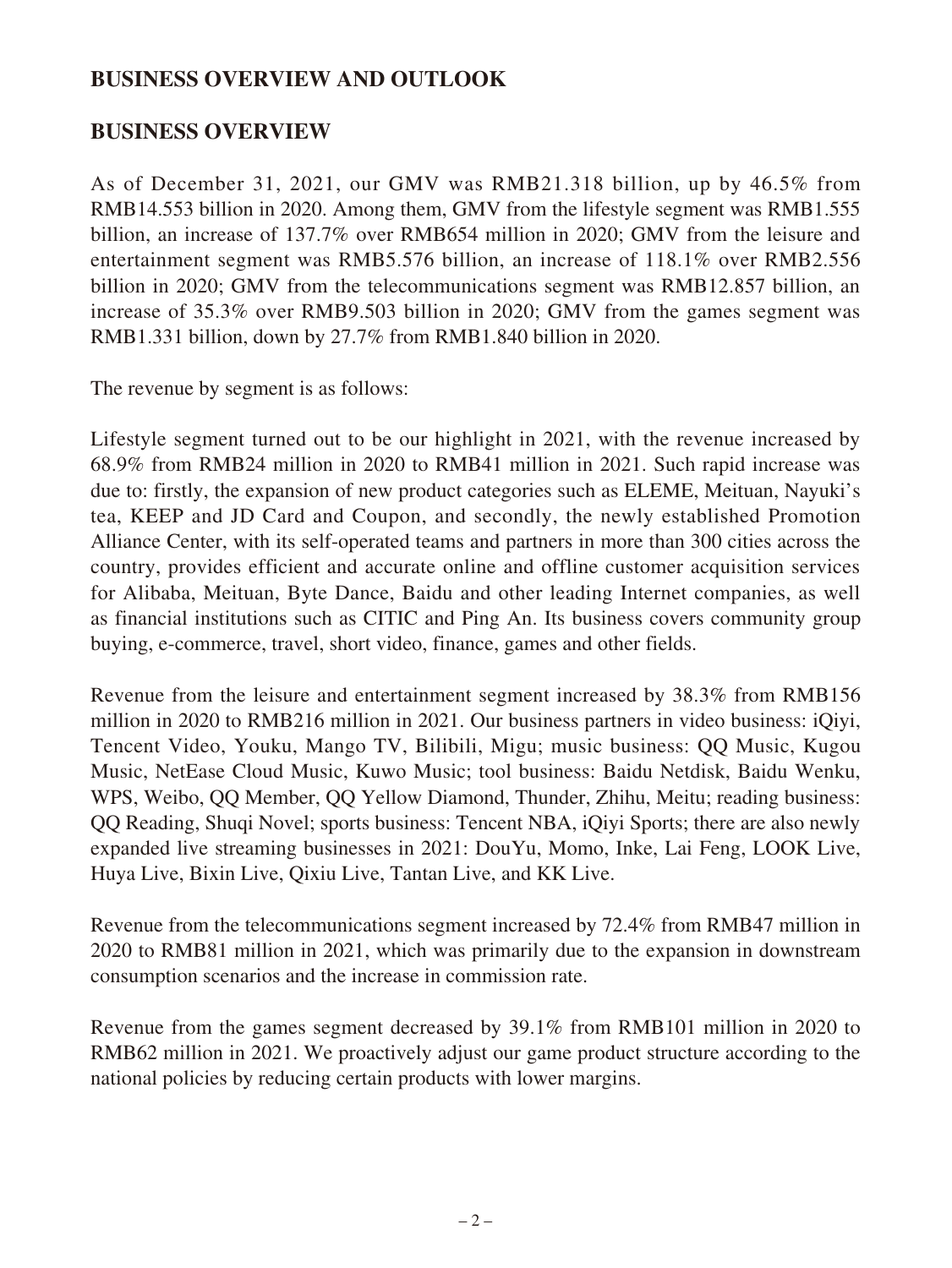The revenue by nature is as follows:

The revenue from digital goods-related services increased by 30.5% from RMB254 million in 2020 to RMB332 million in 2021.

Revenue from value-added services decreased by 8.6% from RMB74 million in 2020 to RMB68 million in 2021. 86.0% of the revenue from value-added services comes from online store operation services. During the year, 18 new brands, such as COSTA, Netease Yanxuan, Migu and Thunder, and 34 stores were introduced (mainly in Tmall, Jingdong, Pinduoduo, Tiktok, Kuaishou, Alipay applet and other channels).

The Company implements the "vertical and horizontal" strategy, vertically expanding upstream categories and downstream channels, and horizontally digging up individual user's value to extend service boundaries. For example, the cross repeat purchase rate of our cross category users reached 9%; we have launched the innovative program for joint members, which can not only enable users to obtain more privileges at a lower price, but also help brands to attract new users, and finally improve the "Average Revenue Per User" of users on our platform. Such triple-win model can benefit users, brands and platforms by forming a benign closed loop. In 2021, we got fruitful results in the e-commerce channel. We successfully entered several new e-commerce platforms, such as Hema, Little Red Book, Kuaishou, etc.

For live-streaming e-commerce, we were successfully selected as the first premium service provider in virtual category by Tiktok in 2021. The GMV of our self-operated shops ranked Top 3 in the whole virtual category of Tiktok, and the entertainment recharge category ranked Top 1 for consecutive months (while Tencent Video ranked first in the entertainment recharge category). We cooperated with over 400 influencers in Tiktok, and the live streaming of the influencers in Kuaishou became the first single live streaming of virtual category products with sales exceeding RMB1 million. In 2021, we had 11 flagship stores in live-streaming e-commerce and the fans of our live streaming accounts reached 197,300.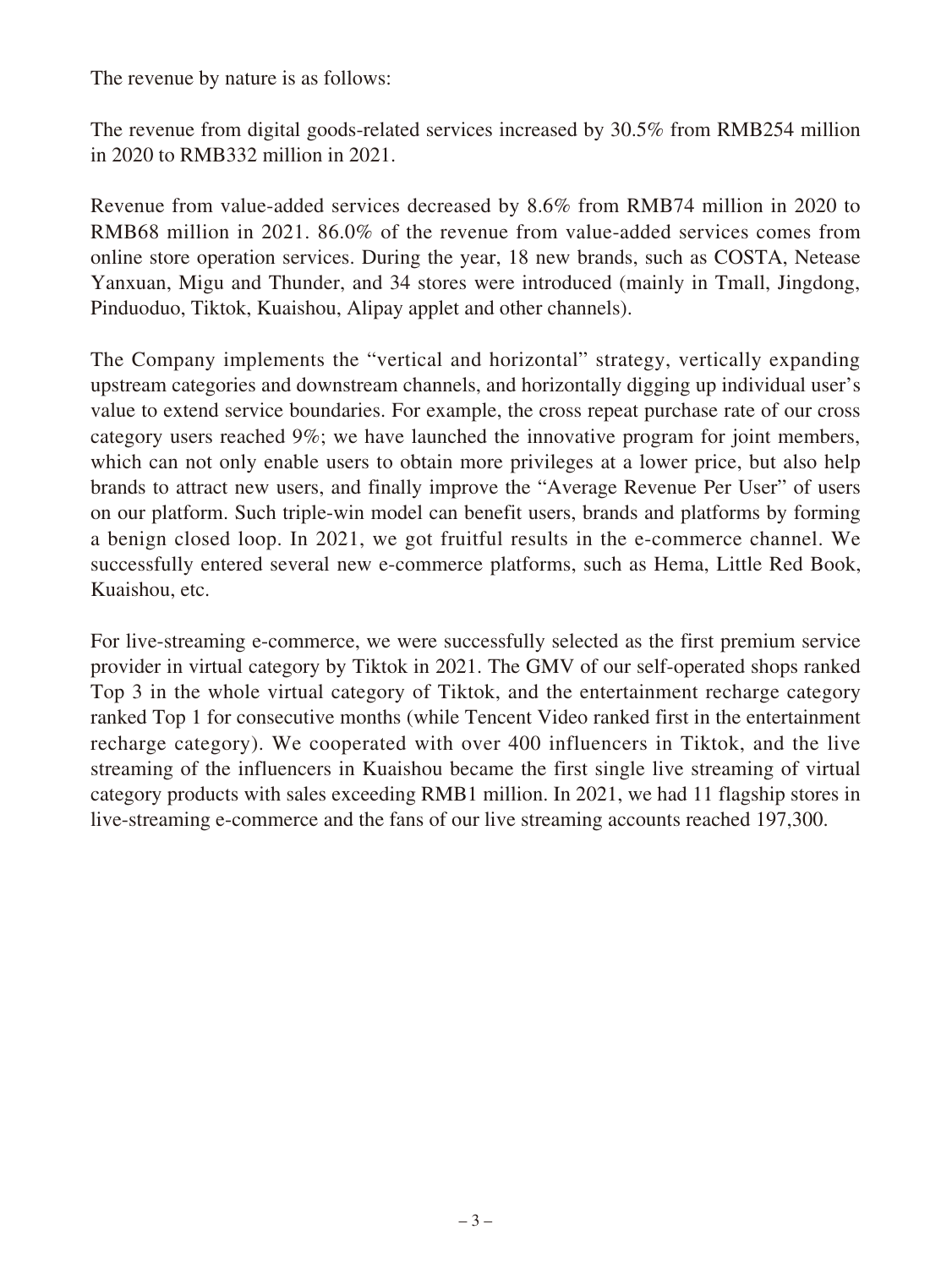It is worth mentioning that our "Fulu Partnership Project", as one of our priorities in 2022, is the whole-process assistance project of "providing you with products" (massive digital products on Fulu Open Platform), and "offering help in sale" (providing customers with overall industry solutions and marketing trainings in line with their business scenarios), so as to help customers realize their private traffic.

Compared with any previous year, the advantages of Fulu Open Platform have been fully demonstrated in 2021. Fulu Open Platform enabled us to further strengthen the barriers of Fulu while providing customers with more flexible solutions. Fulu Open Platform ensured more than over 2,910 users to operate smoothly. Among them, the number of suppliers increased by 65% to 447 from 271 in 2020. The number of purchasers increased by 49% to 2,363 in 2021 from 1,588 in 2020.

We have over 1,000 categories of digital products, which makes it easier for any user to capture the opportunities in digital product market. We cooperated with Zalldigital to improve our data marketing capabilities; we also introduced data analysis tools to provide users with a more transparent and comprehensive view of the whole trading process, so that they can better understand their operation in the market. Through the Fulu Open Platform, we explored the long tail value, reduced the procurement costs of small and medium-sized users by SaaS tools and helped them realize private traffic. By gathering the procurement demands of countless small and medium-sized users, we created a new big market full of liquidity, so that the majority of small and medium-sized users could access to a wider range of product resources and more favourable procurement prices. To this end, we have researched and developed various applications in respect of digital malls (such as welfare mall and points mall); reduced their software costs through standardized privileges online malls (such as Jucai mall); offered SaaS tools with quick configuration function (such as Bibizan, smashing golden eggs, red envelope rain, pay for gifts, online seat selection and other applications); and developed universal points applications (such as China Unicom point redemption and Alipay scenario red envelope). Through these self-developed tools and backed by Fulu's strong products supply chain, we have resolved many pain points in upstream and downstream business and achieved win-win on the basis of user success. During the Double Eleven shopping festival in 2021, by creating a "National Voucher Hoarding Season", our enterprise user team achieved a total GMV of more than 12 million on six platforms that day. Currently, Fulu's enterprise user business has successfully become the top three in the industry. All these prove that the business model for solving customer pain points, excavating long tail value and innovating and integrating the market is effective.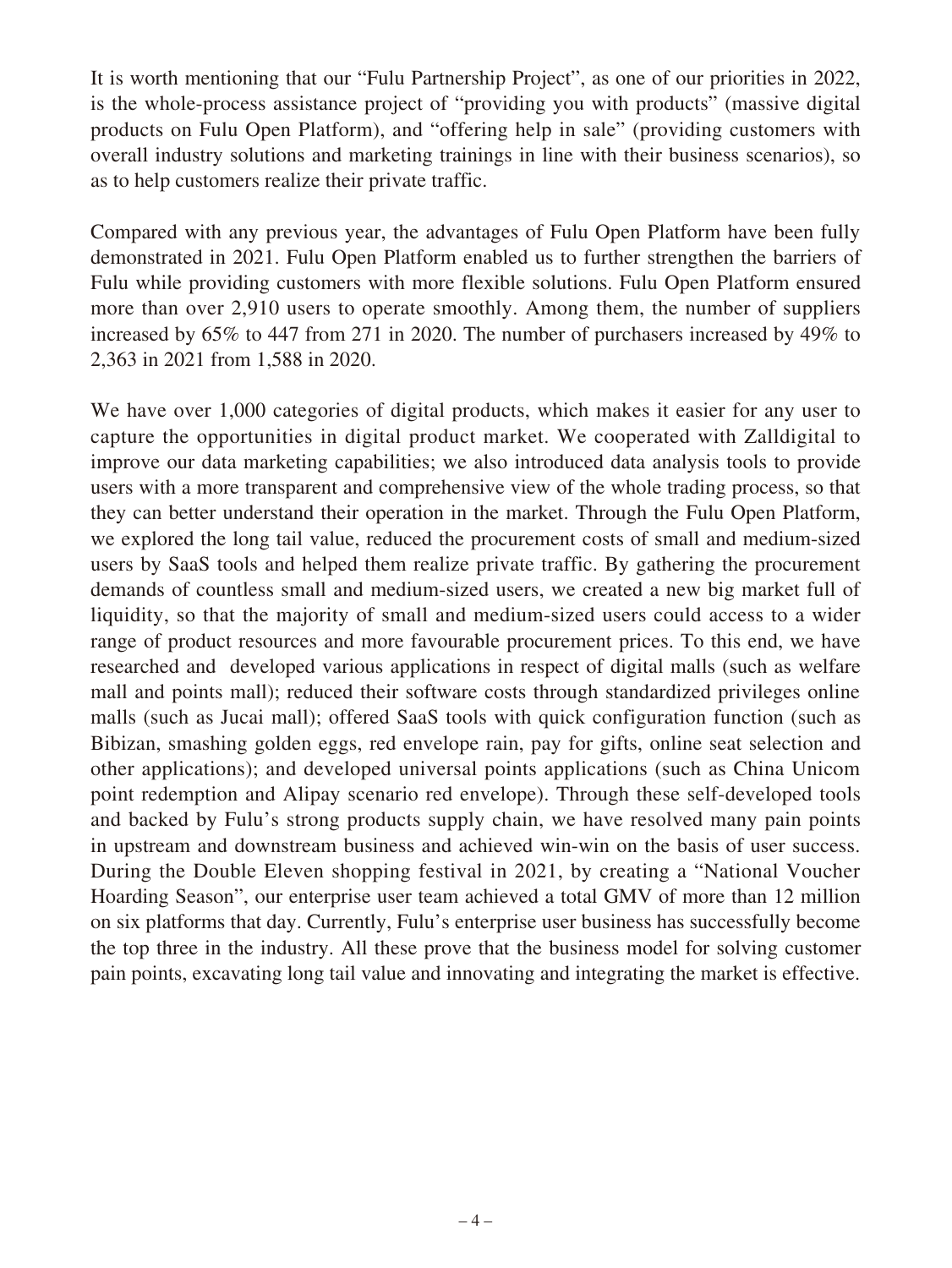# **OUTLOOK**

We strive to help more customers to invest in the digital products market in an easier and more efficient manner and share the fruits of the digital economy.

We will not only focus on the development of traditional business but also pay attention to opportunities in new projects and new industries, such as the enterprise welfare program. Employee welfare is an important part of the enterprise's salary and welfare system. Our Fulu Fuxi can easily help enterprises solve the four pain points of cost reduction and efficiency increase, differentiated service, welfare perception and independent choice in the implementation of welfare policies through solutions such as budget and scenario based SaaS welfare mall, intelligent care SaaS platform and integrated comprehensive welfare and management portal, so as to maximize the effectiveness of employee welfare and improve the brand image of employers.

With the continuous development of digital economy market in China, we have paid attention to the rise of metaverse and realized that it will greatly promote the prosperity of digital products market. Therefore, in 2022, we will continue to track the development of metaverse and its commercial operation opportunities, and lay out relevant tracks such as the "NFT application" in advance. We believe that with the gradual expansion of Fulu's influence in the digital economy market, we can create a better future for more people.

# **EFFECT OF THE COVID-19 PANDEMIC**

The uncertainty of the environment has posed a huge challenge to businesses since the pandemic struck two years ago. We remain committed to serving our customers and meeting their long-term needs, and it is this sense of mission that guides our business at such a critical time.

In August 2021, the epidemic resurfaced in Wuhan and in order to protect the health and safety of our staff, we made emergency arrangements for our staff to work at home. During this period, more than 95% of Fulu's staff worked at home. This is made possible by the fact that our work could be completed on the cloud, and the digital products didn't need offline logistics distribution. Therefore, COVID-19 pandemic had less direct impacts on the operation of the Company.

As for operating capital, we believe that the revenue and expenditure of the Group in 2022 almost strike the balance in general or even with certain surplus according to the proposed conditions and terms of payment with upstream suppliers in 2022, and by reference to the annual budget and distribution commitment to shareholders. Currently, our Company has obtained credit from three banks, and the credit line exceeds the operating cash outflow in 2021. Therefore, we believe that we will have sufficient working capital in 2022 in response to the uncertainty of China's pandemic.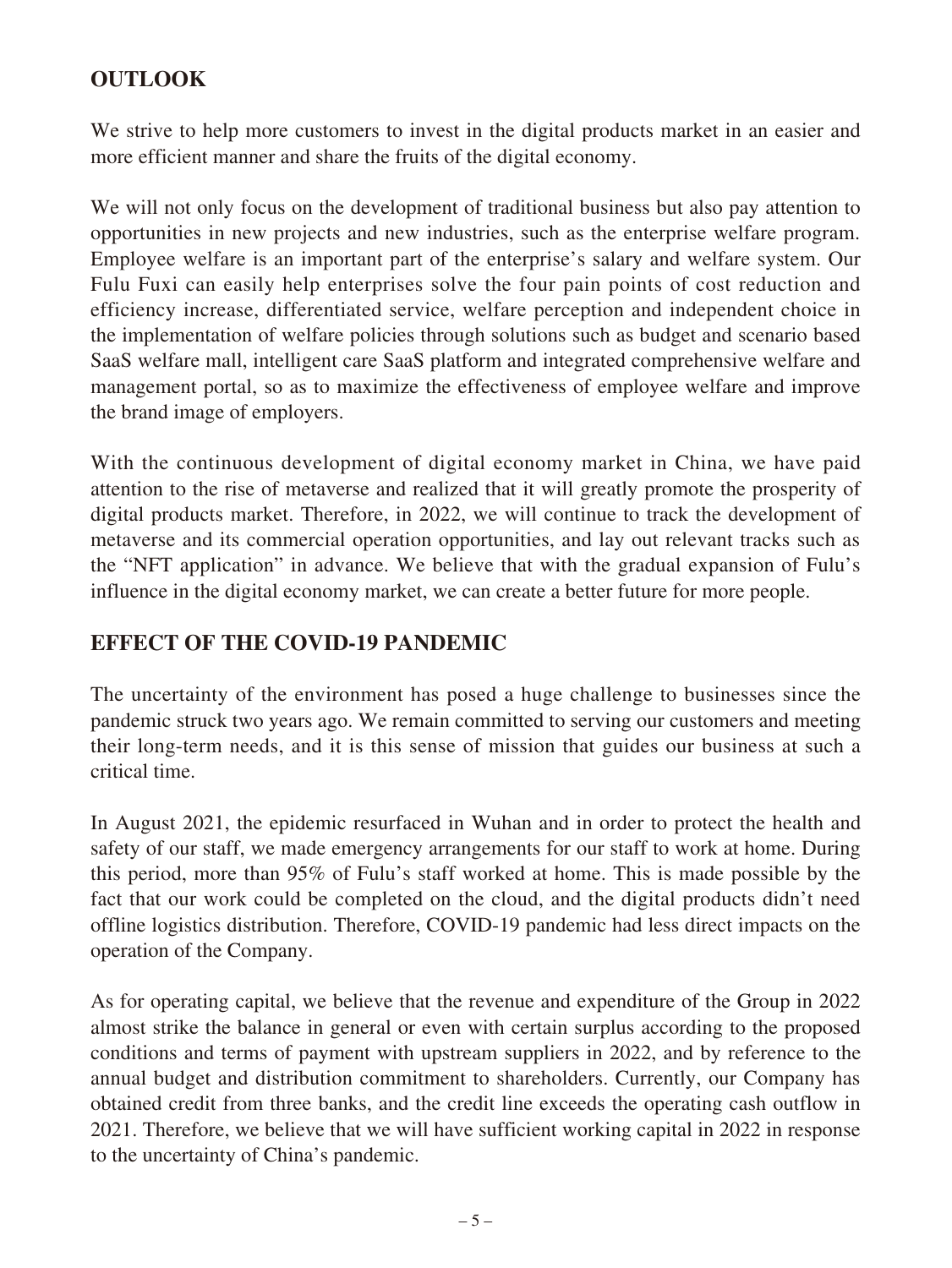# **MANAGEMENT DISCUSSION AND ANALYSIS**

# **CONSOLIDATED STATEMENT OF PROFIT OR LOSS AND OTHER COMPREHENSIVE INCOME**

The following table sets forth the consolidated statement of profit or loss and other comprehensive income comparative figures for the year ended December 31, 2021 and 2020:

|                                                              | For the year ended |           |  |
|--------------------------------------------------------------|--------------------|-----------|--|
|                                                              | December 31,       |           |  |
|                                                              | 2021               | 2020      |  |
|                                                              | (RMB in thousands) |           |  |
| <b>Revenue</b>                                               | 399,283            | 328,210   |  |
| Cost of sales                                                | (104, 039)         | (67, 852) |  |
| <b>Gross profit</b>                                          | 295,244            | 260,358   |  |
| Other income and gains                                       | 46,099             | 22,267    |  |
| Selling and distribution expenses                            | (76, 841)          | (62, 174) |  |
| Administrative expenses                                      | (141, 697)         | (58, 732) |  |
| Research and development costs                               | (41, 357)          | (25,577)  |  |
| Impairment losses on financial and contract assets, net      | (2, 423)           | (635)     |  |
| Other expenses                                               | (3,168)            | (7,588)   |  |
| <b>Operating profits</b>                                     | 75,857             | 127,919   |  |
| Finance costs                                                | (660)              | (5,641)   |  |
| <b>Profit before tax</b>                                     | 75,197             | 122,278   |  |
| Income tax expense                                           | (6,975)            | (1,380)   |  |
| Profit and total comprehensive income for the year           | 68,222             | 120,898   |  |
| Attributable to:                                             |                    |           |  |
| Owners of the parent                                         | 68,222             | 120,898   |  |
| Non-IFRS measure adjusted profit for the year <sup>(1)</sup> | 170,380            | 153,209   |  |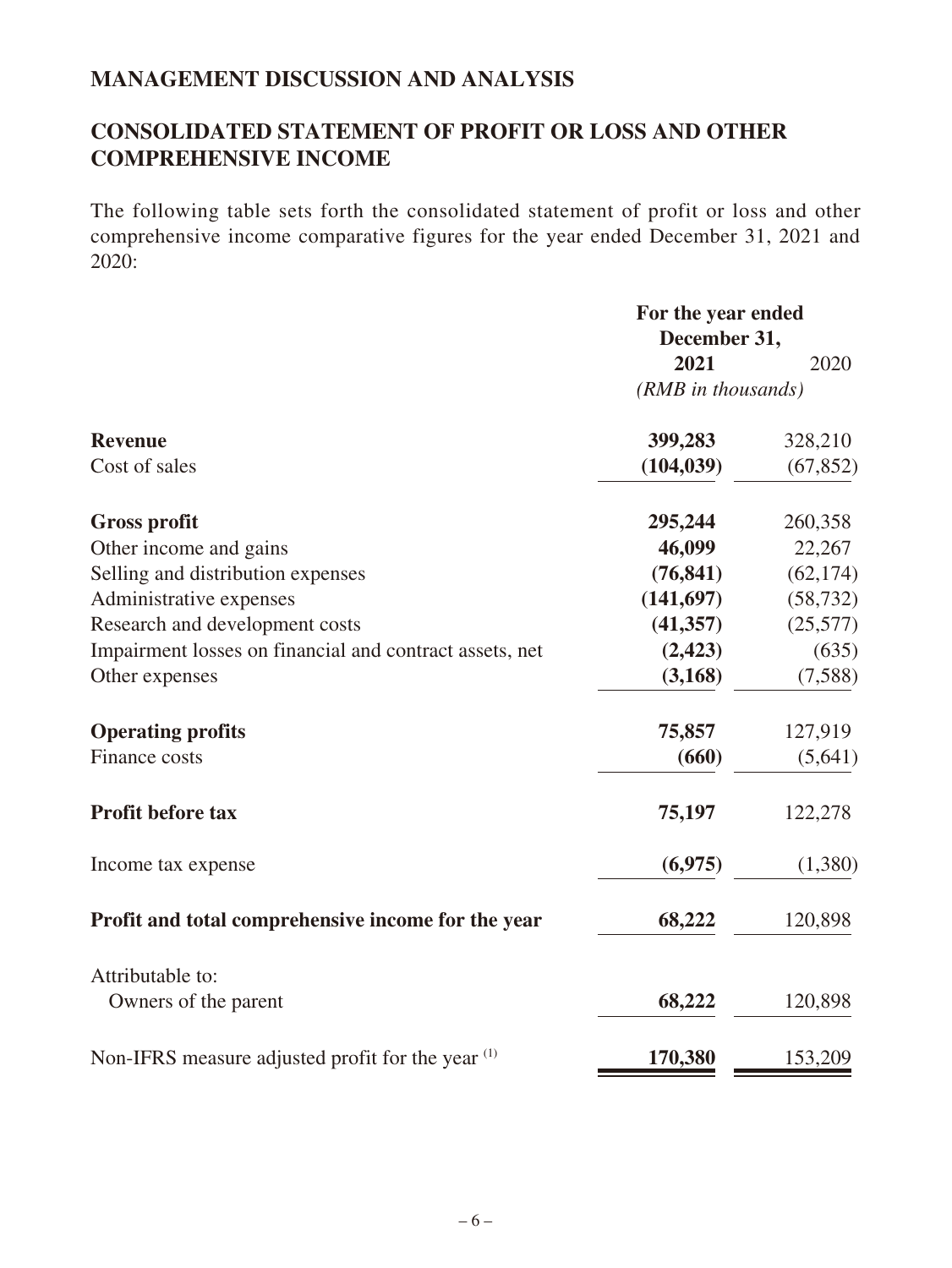#### *Note:*

(1) We define "adjusted profit for the year" as profit for the year by adding back Listing expenses, foreign exchange gains and losses and share-based payments because such expenses are not operating and recurring in nature. Adjusted profit for the year is not a measure required by or presented in accordance with IFRSs. The use of adjusted profit for the year has limitations as an analytical tool, and you should not consider it in isolation from, or as a substitute for analysis of, our results of operations or financial condition as reported under IFRSs.

### **REVENUE**

Our revenue increased by 21.7% from RMB328,210,000 in 2020 to RMB399,283,000 in 2021. This increase in revenue was primarily due to an increase in commission income from digital goods-related services driven by an increase in the GMV of digital goods transactions.

#### **Revenue by Nature**

Our revenue primarily includes (a) commissions from digital goods-related services; and (b) service fees from online store operation services and other value-added services. The following table sets forth revenue breakdown by types of services in 2021 and 2020:

|                                 | For the year ended December 31,           |              |            |       |  |
|---------------------------------|-------------------------------------------|--------------|------------|-------|--|
|                                 | 2021                                      |              | 2020       |       |  |
|                                 | <b>RMB</b>                                | $\%$         | <b>RMB</b> | $\%$  |  |
|                                 | (RMB in thousands, except for percentage) |              |            |       |  |
| Digital goods-related services  | 331,700                                   | 83.0         | 254,234    | 77.5  |  |
| Value-added services            |                                           |              |            |       |  |
| Online store operation services | 58,151                                    | 14.6         | 67,635     | 20.6  |  |
| Others $(1)$                    | 9,432                                     | 2.4          | 6,341      | 1.9   |  |
| <b>Total</b>                    | 399,283                                   | <b>100.0</b> | 328,210    | 100.0 |  |

#### *Note:*

(1) Include user acquisition and management services (e.g. mini-game development services) and IT solutions.

*Digital goods-related services.* Revenue from digital goods-related services increased by 30.5% from RMB254,234,000 in 2020 to RMB331,700,000 in 2021, primarily due a relatively significant increase in revenue from leisure and entertainment, telecommunications and lifestyle.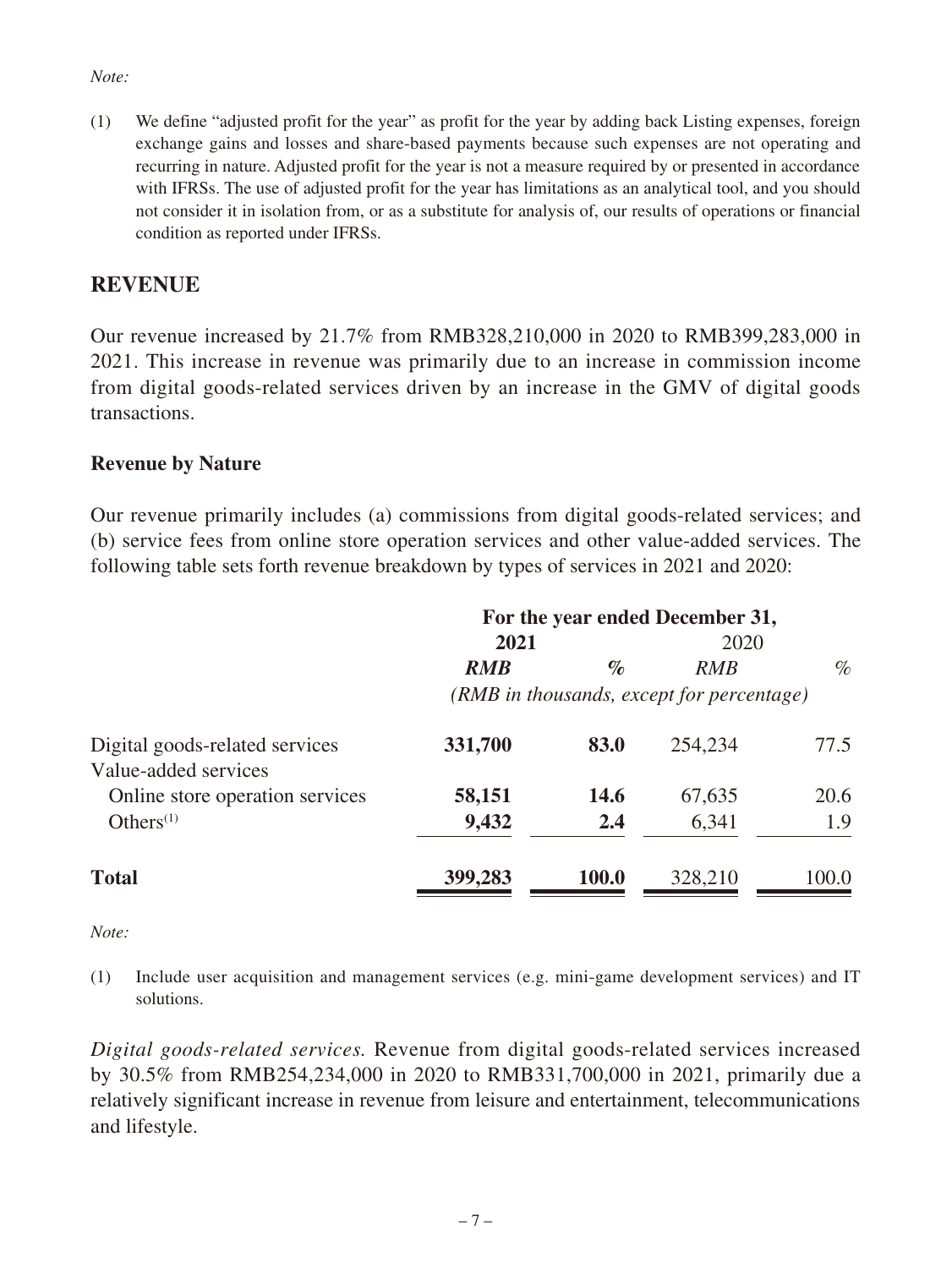*Value-added services.* Our value-added services consist primarily of online store operation services and other value-added service. Revenue from online store operation services decreased by 14.0% from RMB67,635,000 in 2020 to RMB58,151,000 in 2021, primarily due to the decrease in revenue from games related value-added services in online store operation services. Revenue from our other services increased by 48.7% from RMB6,341,000 in 2020 to RMB9,432,000 in 2021, primarily attributable to an increase in the business driven by user acquisition.

#### **Revenue by Segment**

We generate revenue from four business segments: (i) leisure and entertainment; (ii) games; (iii) telecommunications; and (iv) lifestyle. The following table sets forth our revenues by segment in 2021 and 2020:

|                           |                                           |       | For the year ended December 31, |       |  |
|---------------------------|-------------------------------------------|-------|---------------------------------|-------|--|
|                           | 2021                                      |       | 2020                            |       |  |
|                           | <b>RMB</b>                                | $\%$  | RMB                             | $\%$  |  |
|                           | (RMB in thousands, except for percentage) |       |                                 |       |  |
| Leisure and entertainment | 215,693                                   | 54.0  | 155,952                         | 47.5  |  |
| Games                     | 61,546                                    | 15.4  | 100,979                         | 30.8  |  |
| Telecommunications        | 81,235                                    | 20.3  | 47,118                          | 14.4  |  |
| Lifestyle                 | 40,809                                    | 10.3  | 24,161                          | 7.3   |  |
| <b>Total</b>              | 399,283                                   | 100.0 | 328,210                         | 100.0 |  |

The following table sets forth the GMV attributable to different industries for the years indicated:

|                           | For the year ended December 31,           |              |            |       |  |
|---------------------------|-------------------------------------------|--------------|------------|-------|--|
|                           | 2021                                      |              | 2020       |       |  |
|                           | <b>RMB</b>                                | $\%$         | RMB        | $\%$  |  |
|                           | (RMB in thousands, except for percentage) |              |            |       |  |
| Leisure and entertainment | 5,575,512                                 | 26.2         | 2,556,202  | 17.6  |  |
| Games                     | 1,330,625                                 | 6.2          | 1,839,754  | 12.6  |  |
| Telecommunications        | 12,856,955                                | 60.3         | 9,502,734  | 65.3  |  |
| Lifestyle                 | 1,555,075                                 | 7.3          | 654,229    | 4.5   |  |
| <b>Total</b>              | 21,318,167                                | <b>100.0</b> | 14,552,919 | 100.0 |  |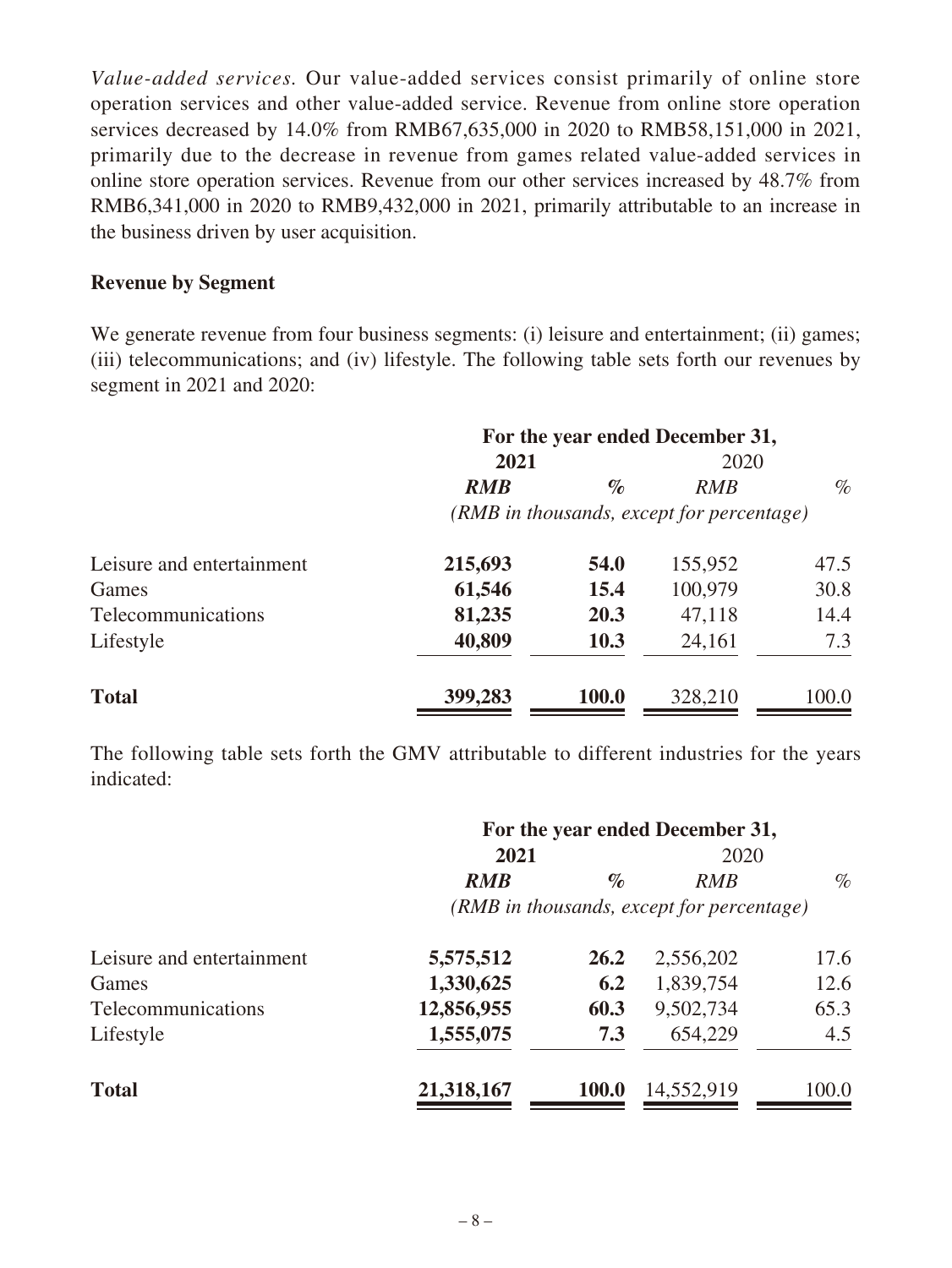*Leisure and entertainment.* Revenue from the leisure and entertainment segment increased by 38.3% from RMB155,952,000 in 2020 to RMB215,693,000 in 2021, primarily driven by an increase in the leisure and entertainment digital goods transactions we facilitated. The GMV of leisure and entertainment digital goods transactions we facilitated increased by 118.1% from RMB2,556,202,000 in 2020 to RMB5,575,512,000 in 2021.

*Games.* Revenue from the games segment decreased by 39.1% from RMB100,979,000 in 2020 to RMB61,546,000 in 2021. The decrease in revenue from the games segment was primarily due to the operating strategy adjustment and the adjustment of businesses with low gross profit points, which resulted in the reduction of the transactions of some game categories. The GMV of games-related digital goods transactions we facilitated decreased by 27.7% from RMB1,839,754,000 in 2020 to RMB1,330,625,000 in 2021.

*Telecommunications.* Revenue from the telecommunications segment increased by 72.4% from RMB47,118,000 in 2020 to RMB81,235,000 in 2021, primarily driven by an increase in the commission rates and GMV of the telecommunications digital goods transactions we facilitated. The commission rates increased because (i) we facilitated more digital goods transactions for new digital goods vendors; and (ii) digital goods transactions conducted through a new e-commerce platform increased; we typically earn higher commissions from these transactions. The GMV of telecommunications digital goods transactions we facilitated increased by 35.3% from RMB9,502,734,000 in 2020 to RMB12,856,955,000 in 2021.

*Lifestyle.* Revenue from the lifestyle service segment increased by 68.9% from RMB24,161,000 in 2020 to RMB40,809,000 in 2021, primarily driven by an increase in the lifestyle service digital goods transactions we facilitated. The GMV of lifestyle service digital goods transactions we facilitated increased by 137.7% from RMB654,229,000 in 2020 to RMB1,555,075,000 in 2021.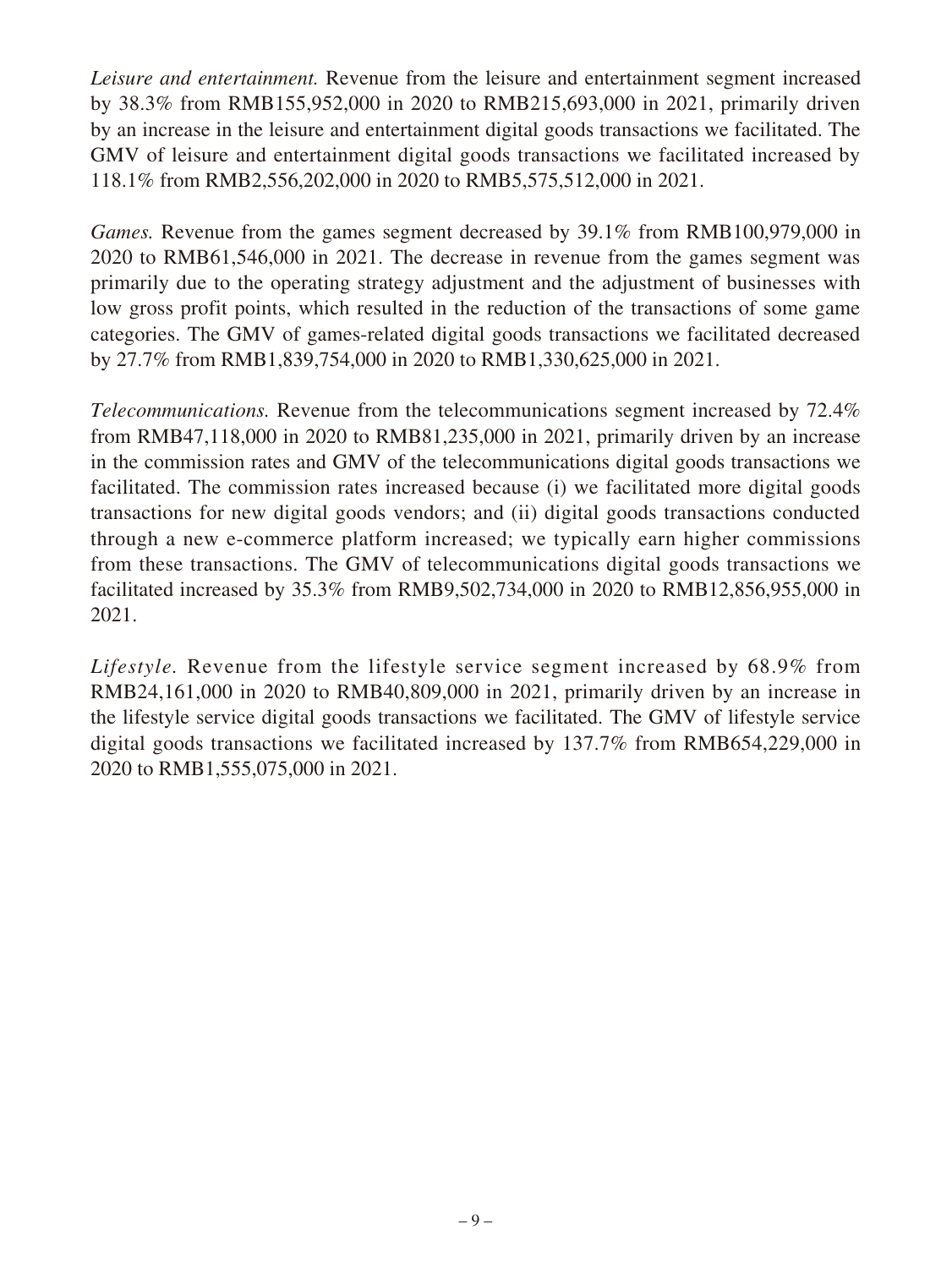The following table sets forth the GMV attributable to our key operating entities:

|                     | For the year ended                        |                  |  |
|---------------------|-------------------------------------------|------------------|--|
|                     | <b>December 31, 2021</b>                  |                  |  |
|                     |                                           | % of the Group's |  |
|                     | <b>GMV</b>                                | total GMV        |  |
|                     | (RMB in thousands, except for percentage) |                  |  |
| Wuhan Fulu          | 14,805,453                                | $69.4\%$         |  |
| <b>Tibet Fulu</b>   | 3,903,279                                 | 18.3%            |  |
| Wuhan Yiqiyou       | 887,231                                   | $4.1\%$          |  |
| Hubei Kejin         | 638,640                                   | $3.0\%$          |  |
| Wuhan Souka         | 359,845                                   | $1.7\%$          |  |
| Wuhan Lishuo        | 338,009                                   | $1.6\%$          |  |
| Xinjiang Fulu       | 243,027                                   | $1.1\%$          |  |
| Wuhan Tianshi       | 42,254                                    | $0.2\%$          |  |
| Hainan Fulu         | 23,226                                    | $0.1\%$          |  |
| <b>Tibet Huluwa</b> | $\bf{0}$                                  | $0\%$            |  |

### **COST OF SALES**

Our cost of sales increased by 53.3% from RMB67,852,000 in 2020 to RMB104,039,000 in 2021, primarily because of (i) the increase in the commission service fees for online stores resulted from the increase in the number of online stores we operate for digital goods vendors and the growth of transaction GMV of the online stores; and (ii) the increase in labor costs resulted from the increase in the number of employees and the improvement of our staff structure.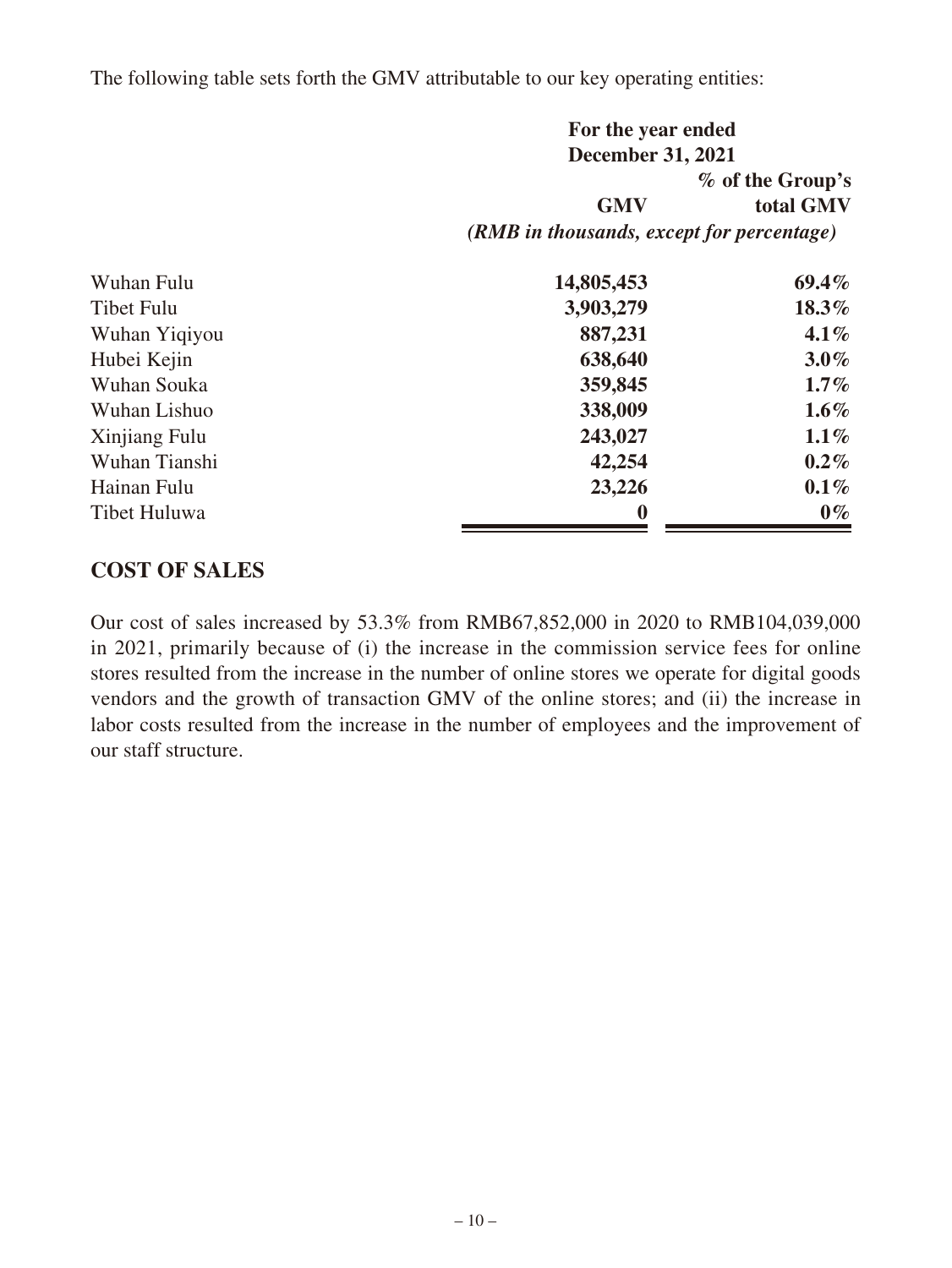### **Cost of Sales by Nature**

|                     |                                           |              | For the year ended December 31, |       |
|---------------------|-------------------------------------------|--------------|---------------------------------|-------|
|                     | 2021                                      |              | 2020                            |       |
|                     | <b>RMB</b>                                | $\%$         | <b>RMB</b>                      | $\%$  |
|                     | (RMB in thousands, except for percentage) |              |                                 |       |
| Commissions         | 45,719                                    | 43.9         | 37,265                          | 54.9  |
| Labor-related costs | 52,176                                    | 50.2         | 25,991                          | 38.3  |
| Others $(1)$        | 6,144                                     | 5.9          | 4,596                           | 6.8   |
| <b>Total</b>        | 104,039                                   | <b>100.0</b> | 67,852                          | 100.0 |

The following table sets forth the components of cost of sales in 2021 and 2020:

*Note:*

(1) Primarily include fixed-fees paid to digital goods sales channels and costs of server and software.

Commissions increased by 22.7% from RMB37,265,000 in 2020 to RMB45,719,000 in 2021, primarily because of the increase in commissions service fees for online stores resulted from the increase in the number of online stores we operate for digital goods vendors and the growth of transaction GMV of the online stores.

Labour-related costs increased by 100.7% from RMB25,991,000 in 2020 to RMB52,176,000 in 2021, primarily because of the increase in the number of employees and the improvement of our staff structure.

Other costs increased by 33.7% from RMB4,596,000 in 2020 to RMB6,144,000 in 2021, primarily because of the increase in store operation service fees and operating software costs such as servers due to the increase in the number of online stores operated.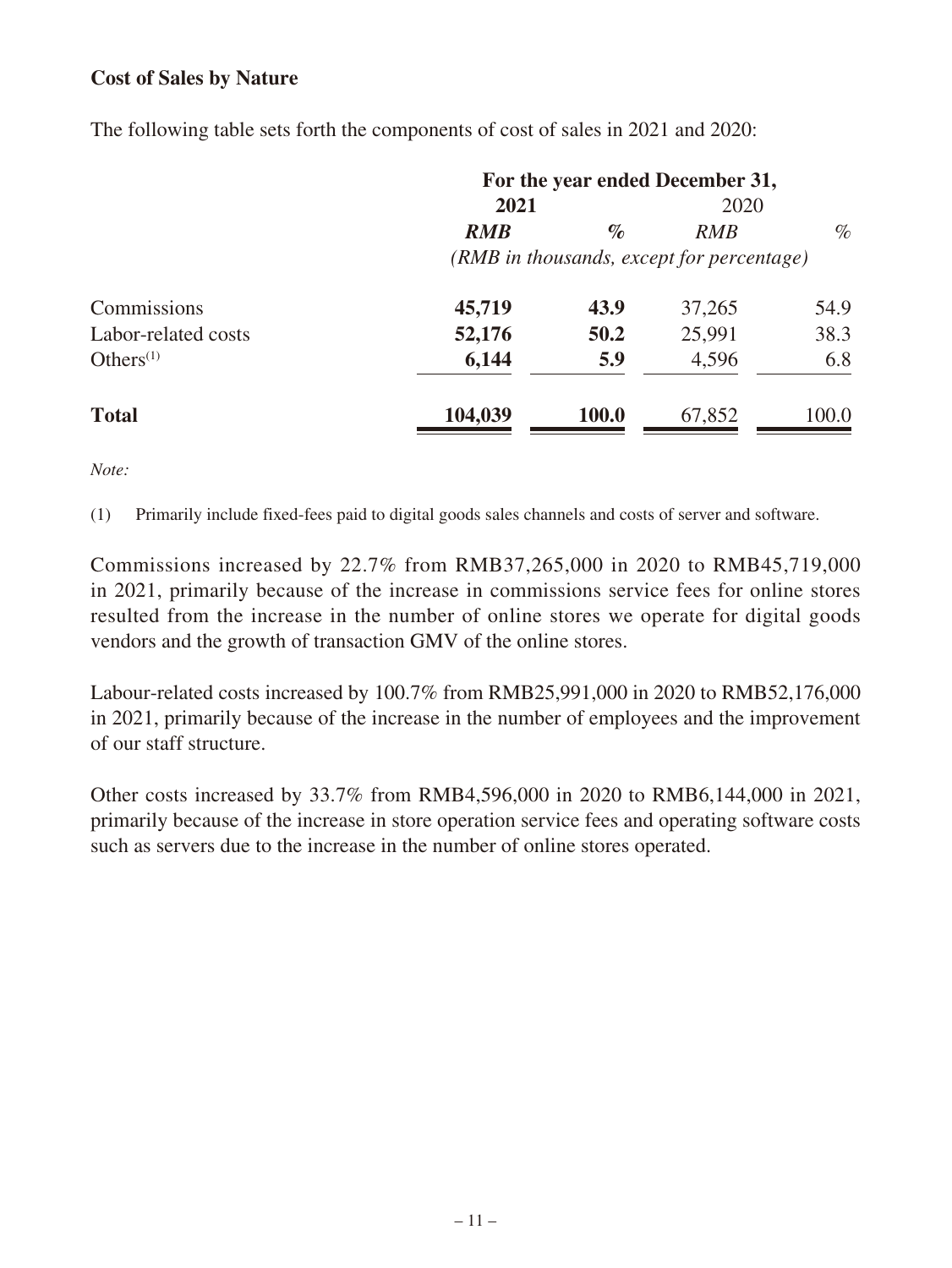### **Cost of Sale by Segment**

The following table sets forth segment cost of sales in 2021 and 2020:

|                           | For the year ended December 31,           |             |        |       |  |
|---------------------------|-------------------------------------------|-------------|--------|-------|--|
|                           | 2021                                      |             | 2020   |       |  |
|                           | <b>RMB</b>                                | $\%$        | RMB    | $\%$  |  |
|                           | (RMB in thousands, except for percentage) |             |        |       |  |
| Leisure and entertainment | 40,545                                    | <b>39.0</b> | 27,089 | 39.9  |  |
| Games                     | 23,523                                    | 22.6        | 17,970 | 26.5  |  |
| Telecommunications        | 33,323                                    | 32.0        | 21,095 | 31.1  |  |
| Lifestyle                 | 6,648                                     | 6.4         | 1,698  | 2.5   |  |
| <b>Total</b>              | 104,039                                   | 100.0       | 67,852 | 100.0 |  |

*Leisure and entertainment:* Cost of sales from the leisure and entertainment segment increased by 49.7% from RMB27,089,000 in 2020 to RMB40,545,000 in 2021, primarily due to: (i) an increase in service commissions and platform fees charged by sales channels as a result of the higher GMV in leisure and entertainment segment; and (ii) an increase in the number of employees in our leisure and entertainment team.

*Games:* Cost of sales from the games segment increased by 30.9% from RMB17,970,000 in 2020 to RMB23,523,000 in 2021, primarily due to the effect of the increase in labor costs resulting from restructuring of our game operation team and the increase in staff reserve.

*Telecommunications:* Cost of sales from the telecommunications segment increased by 58.0% from RMB21,095,000 in 2020 to RMB33,323,000 in 2021, reflecting an increase in the volume of telecommunications digital goods transactions we facilitated through e-commerce platforms; we generally pay commissions to e-commerce platforms for these services.

*Lifestyle:* Cost of sales from the lifestyle service segment increased by 291.5% from RMB1,698,000 in 2020 to RMB6,648,000 in 2021, primarily due to (i) an increase in commissions charged by e-commerce platforms as we facilitated more lifestyle-related digital goods transactions; and (ii) an increase in the number of employees in our lifestyle service operations team.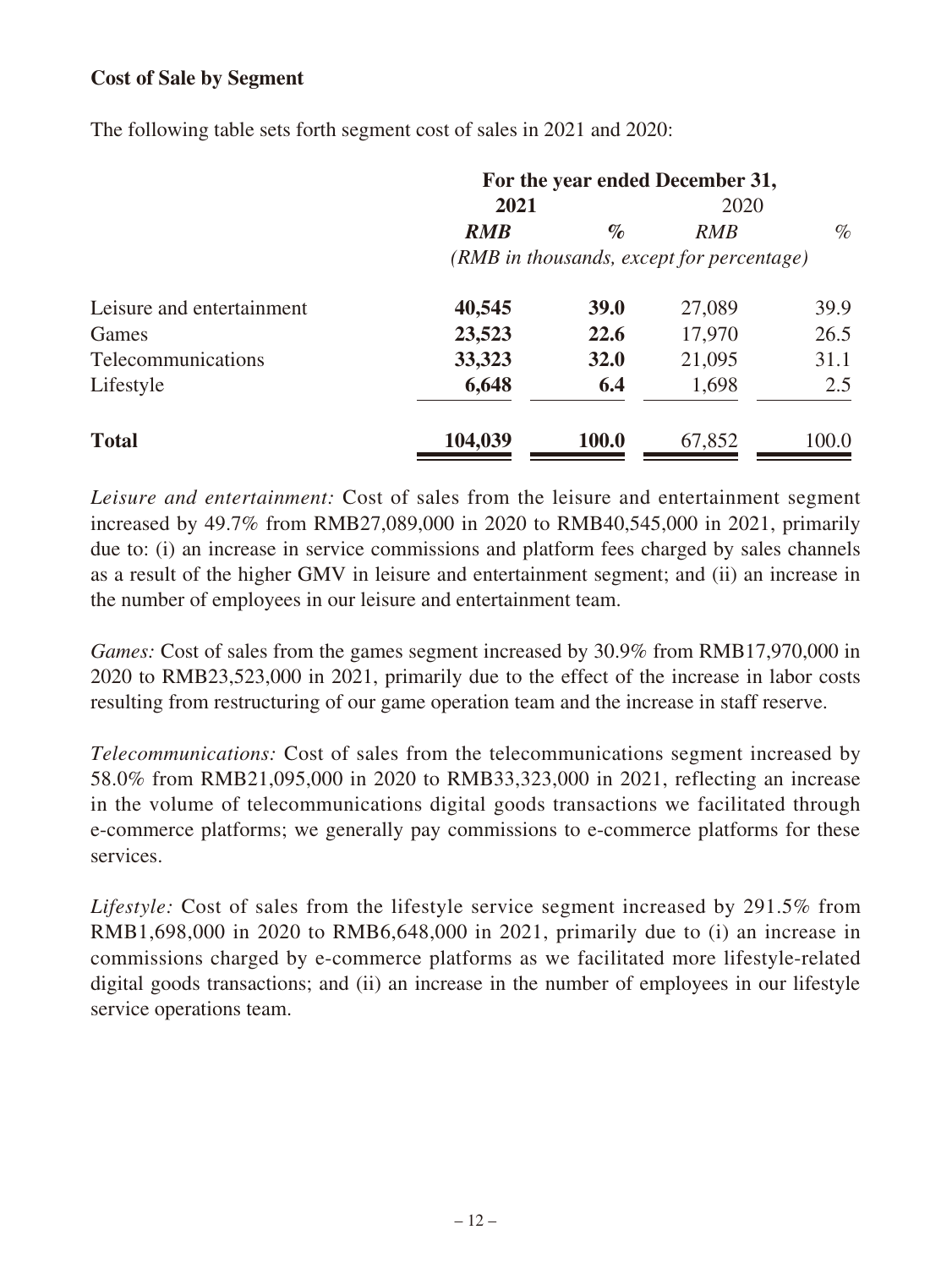## **GROSS PROFIT AND GROSS PROFIT MARGIN**

The following table sets forth our gross profit and gross profit margin by each segment for the year ended December 31, 2021 and 2020:

|                           | For the year ended December 31,           |      |            |      |  |
|---------------------------|-------------------------------------------|------|------------|------|--|
|                           | 2021                                      |      | 2020       |      |  |
|                           | <b>RMB</b>                                | $\%$ | <b>RMB</b> | $\%$ |  |
|                           | (RMB in thousands, except for percentage) |      |            |      |  |
| Leisure and entertainment | 175,148                                   | 81.2 | 128,863    | 82.6 |  |
| Games                     | 38,023                                    | 61.8 | 83,009     | 82.2 |  |
| Telecommunications        | 47,912                                    | 59.0 | 26,023     | 55.2 |  |
| Lifestyle                 | 34,161                                    | 83.7 | 22,463     | 93.0 |  |
| <b>Total</b>              | 295,244                                   | 73.9 | 260,358    | 79.3 |  |

Our overall gross profits increased by 13.4% from RMB260,358,000 in 2020 to RMB295,244,000 in 2021, primarily driven by an increase in revenue from digital goods-related services, reflecting the growth of our business, but our gross profit margin decreased from 79.3% in 2020 to 73.9% in 2021, primarily due to the increase in the number of employees in the operating team.

The gross profit from the leisure and entertainment segment increased by 35.9% from RMB128,863,000 in 2020 to RMB175,148,000 in 2021, mainly due to an expansion in product categories and an increase in volume of transactions.

The gross profit from the games segment decreased by 54.2% from RMB83,009,000 in 2020 to RMB38,023,000 in 2021, mainly due to (i) the increase in the number of employees in our operating team; and (ii) proactive operating strategies adjustments based on the adjustments of government regulatory policies.

The gross profit from the telecommunications segment increased by 84.1% from RMB26,023,000 in 2020 to RMB47,912,000 in 2021, mainly due to an increase in the volume of transactions and sales channels.

The gross profit from the lifestyle segment increased by 52.1% from RMB22,463,000 in 2020 to RMB34,161,000 in 2021, mainly due to an increase in categories of trading products and volume of sales.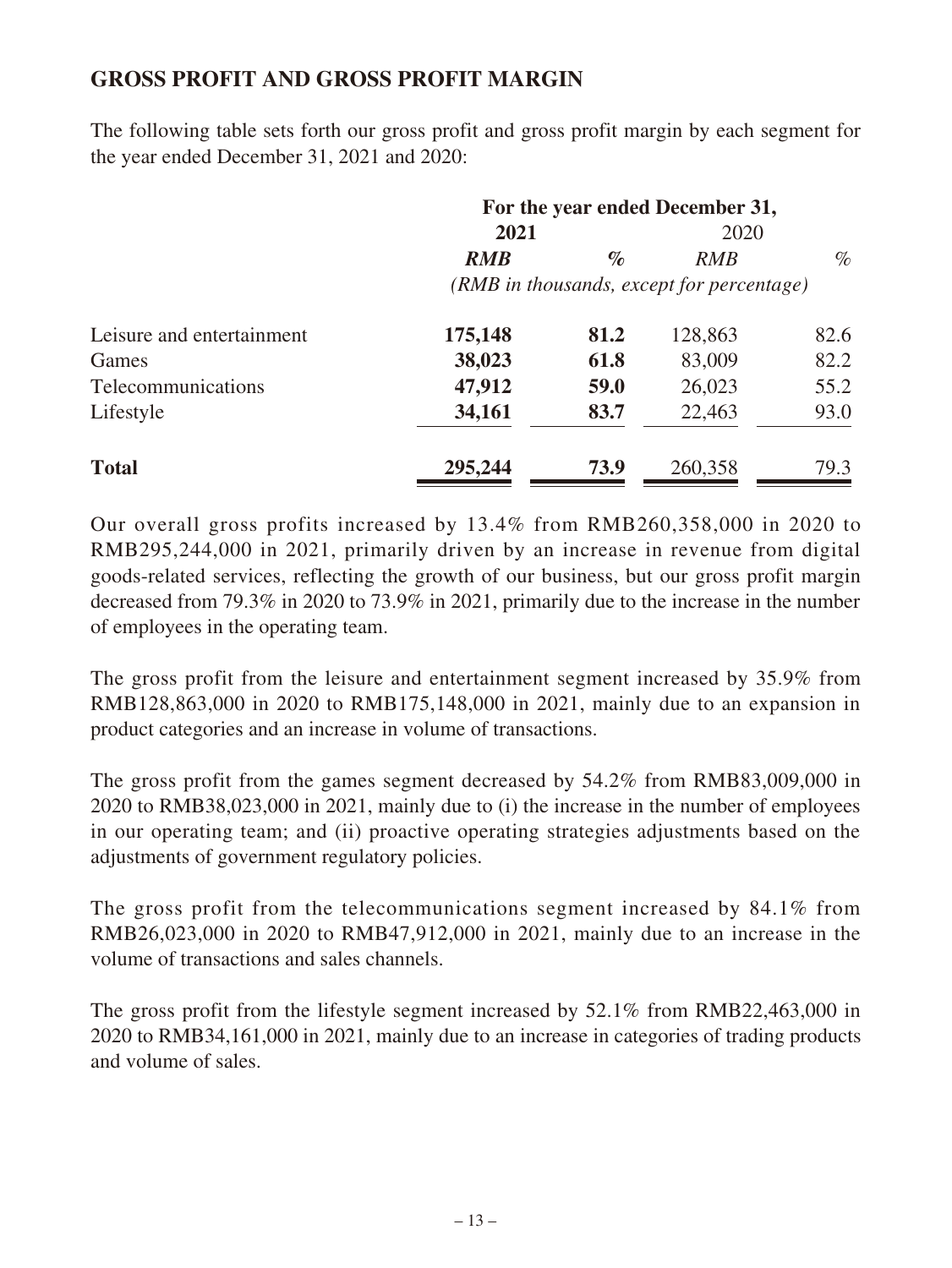# **OTHER INCOME AND GAINS**

Our other income and gains increased by 107.0% from RMB22,267,000 in 2020 to RMB46,099,000 in 2021, primarily attributable to an increase in tax incentives and government subsidy income. The Group is entitled to tax incentives on input VAT in accordance with the relevant PRC regulations.

## **SELLING AND DISTRIBUTION EXPENSES**

Our selling and distribution expenses increased by 23.6% from RMB62,174,000 in 2020 to RMB76,841,000 in 2021, mainly due to the increase in marketing expenses. Marketing expenses increased by 4.8% from RMB52,850,000 in 2020 to RMB55,374,000 in 2021, as we paid more advertising fees to certain e-commerce platforms (including the largest e-commerce platform in China) to enhance our promotion of the digital goods sold on these platforms. Our salary and welfare expenses increased by 63.5% from RMB6,695,000 in 2020 to RMB10,950,000 in 2021, reflecting a change in the employee structure and adjustment to the wage rate.

## **ADMINISTRATIVE EXPENSES**

Administrative expenses increased by 141.3% from RMB58,732,000 in 2020 to RMB141,697,000 in 2021, primarily due to an increase in share-based payment expenses recognised of RMB81,388,000 during the year as a result of the award of 13,528,250 Shares of the Company by our Controlling Shareholders to the core staff of the Group based on the accounting standards applicable to the Company, and an increase in share-based payment expenses recognised of RMB2,097,000 as a result of the restricted share units granted by the Company to certain employees and members of senior management under the 2021 Share Award Scheme during the year.

## **RESEARCH AND DEVELOPMENT COSTS**

Research and development costs increased by 61.7% from RMB25,577,000 in 2020 to RMB41,357,000 in 2021, mainly due to the increased investment in the performance improvement of self-developed intellectual property platform and the corresponding PaaS service capacity construction in accordance with the strategic requirements of the Group to develop SaaS applications. By the end of 2021, the number of employees in R&D functions had increased by 129 compared with the end of 2020, and the main planned requirements in the above strategic objectives had been basically achieved.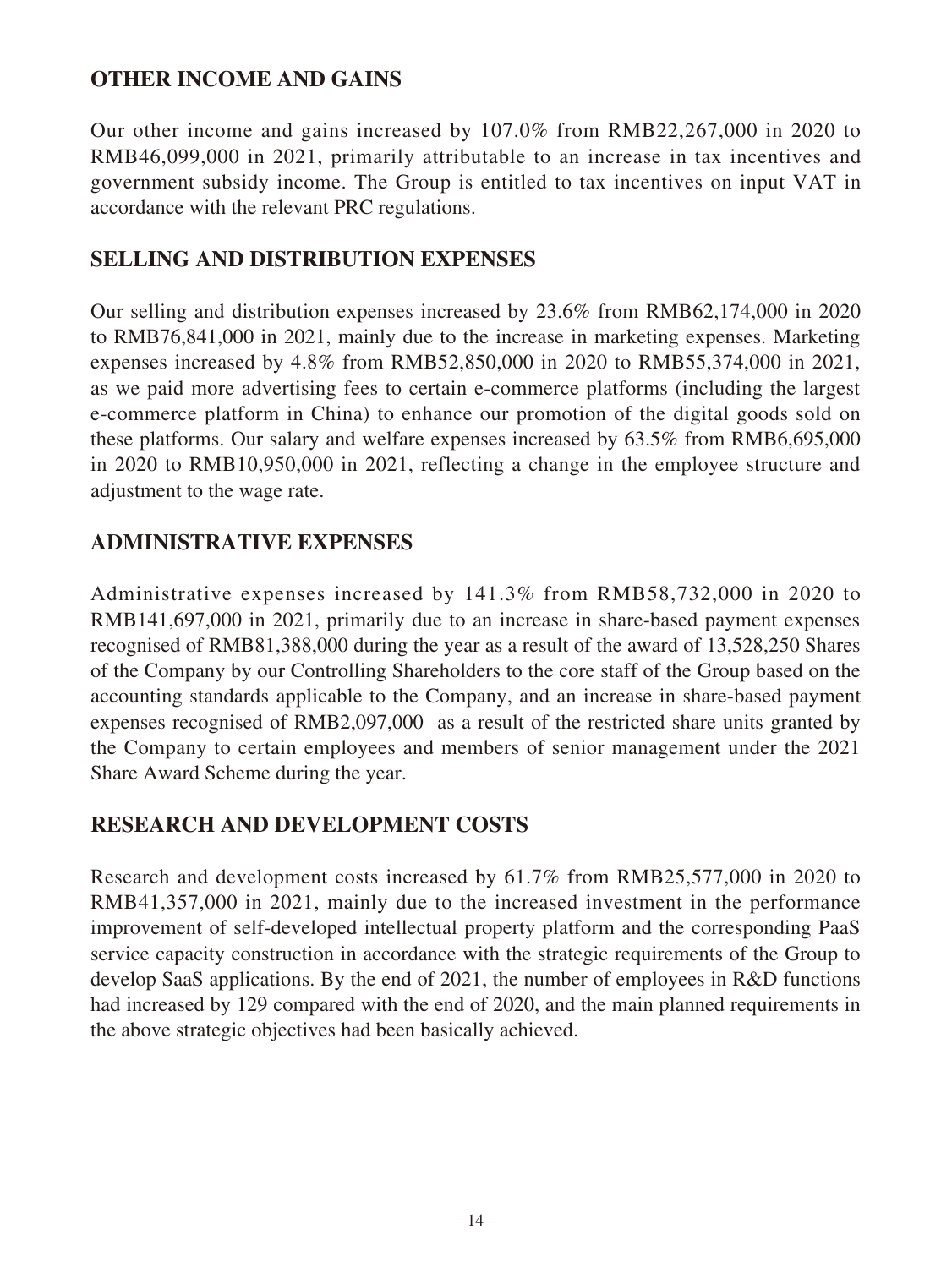# **NET PROVISION FOR IMPAIRMENT LOSSES ON FINANCIAL AND CONTRACT ASSETS**

Impairment losses on financial and contract assets increased by 281.6% from RMB635,000 in 2020 to RMB2,423,000 in 2021, primarily due to a provision of impairment loss for a downstream sales channel for the year ended December 31, 2021.

## **OTHER EXPENSES**

Other expenses decreased by 58.2% from RMB7,588,000 in 2020 to RMB3,168,000 in 2021, which was primarily due to the exchange loss of RMB3,018,000 resulting from the exchange rate difference of oversea funds raised from the Global Offering, a decrease of RMB4,011,000 compared with the exchange loss in 2020.

## **FINANCE COSTS**

Finance costs decreased by 88.3% from RMB5,641,000 in 2020 to RMB660,000 in 2021, mainly due to a decrease in interest payments after a reduction in borrowings.

## **OPERATING PROFITS**

Our operating profit was RMB75,857,000 in 2021, compared to an operating profit of RMB127,919,000 in 2020.

## **PROFIT BEFORE TAX**

After the deduction of finance costs, our profit before tax was RMB75,197,000 in 2021, compared to a profit of RMB122,278,000 in 2020.

## **INCOME TAX EXPENSES**

The income tax expense increased from RMB1,380,000 in 2020 to RMB6,975,000 in 2021, mainly due to the increase of deferred tax expenses resulted from reversal of temporary differences.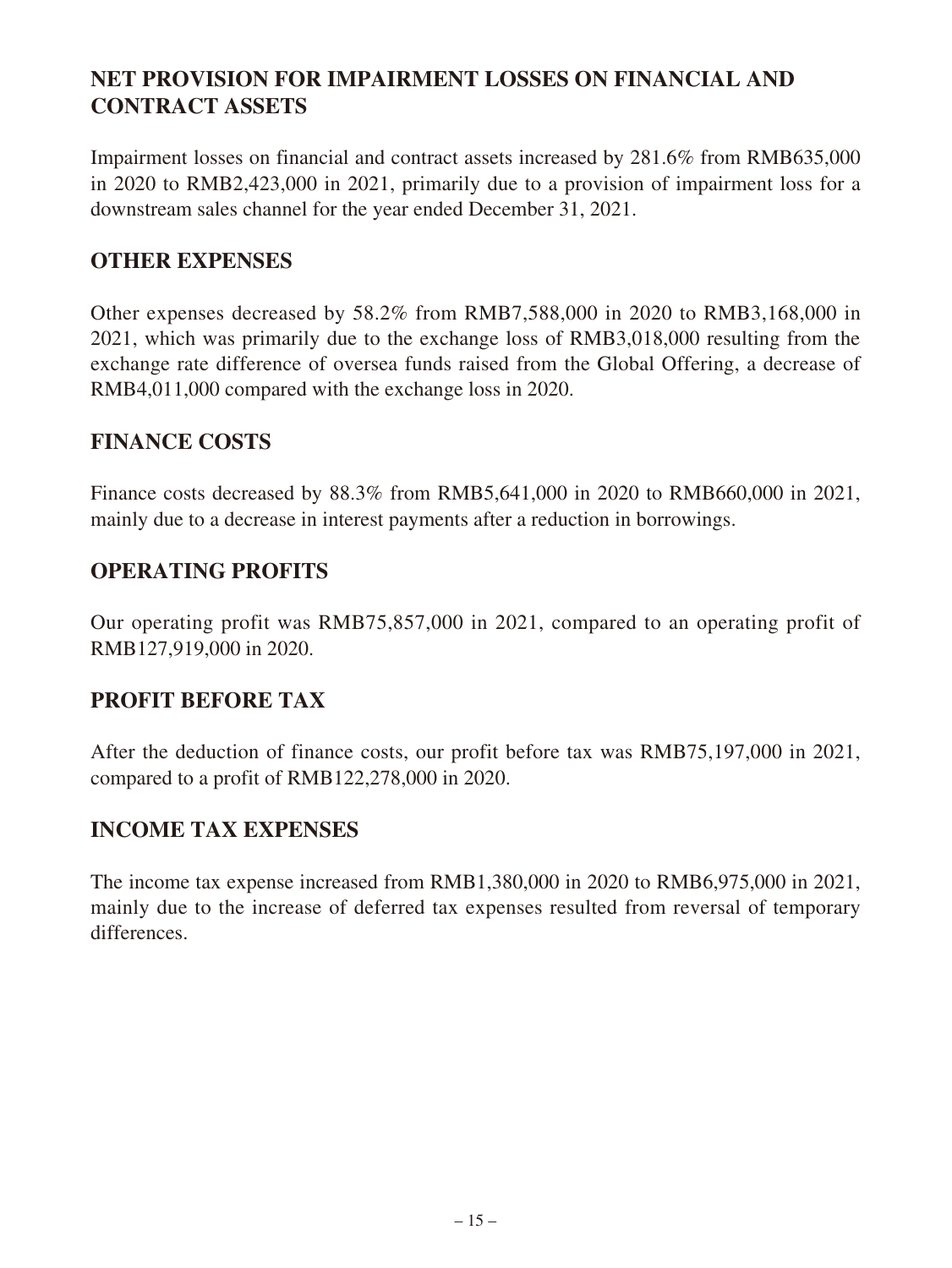## **PROFIT FOR THE YEAR**

As a result of the foregoing, our profit decreased by 43.6% from RMB120,898,000 in 2020 to RMB68,222,000 in 2021.

## **SIGNIFICANT EVENTS AFTER THE REPORTING PERIOD**

After the end of the Reporting Period, the Board recommended a final dividend of HK\$0.176 per Share for the year ended December 31, 2021, which will be submitted to Shareholders for approval at the forthcoming AGM of the Company.

# **RECONCILIATION OF NON-IFRS MEASURES TO THE NEAREST IFRSs MEASURES**

To supplement our consolidated financial statements which are presented in accordance with IFRSs, we use a non-IFRS measure, adjusted profit for the year, which is not required by, or presented in accordance with, IFRSs. We believe that such non-IFRS measure facilitates comparisons of operating performance from period to period and company to company by eliminating projects that our management does not consider to be indicative of our operating performance. We believe that this measure provides useful information to investors and others in understanding and evaluating our consolidated results of operations in the same manner as they help our management. However, our presentation of adjusted profit for the year may not be comparable to similarly titled measures presented by other companies. The use of such non-IFRS measure has limitations as an analytical tool, and investors should not consider it in isolation, or as substitute for analysis of, our results of operations or financial position as reported under IFRSs.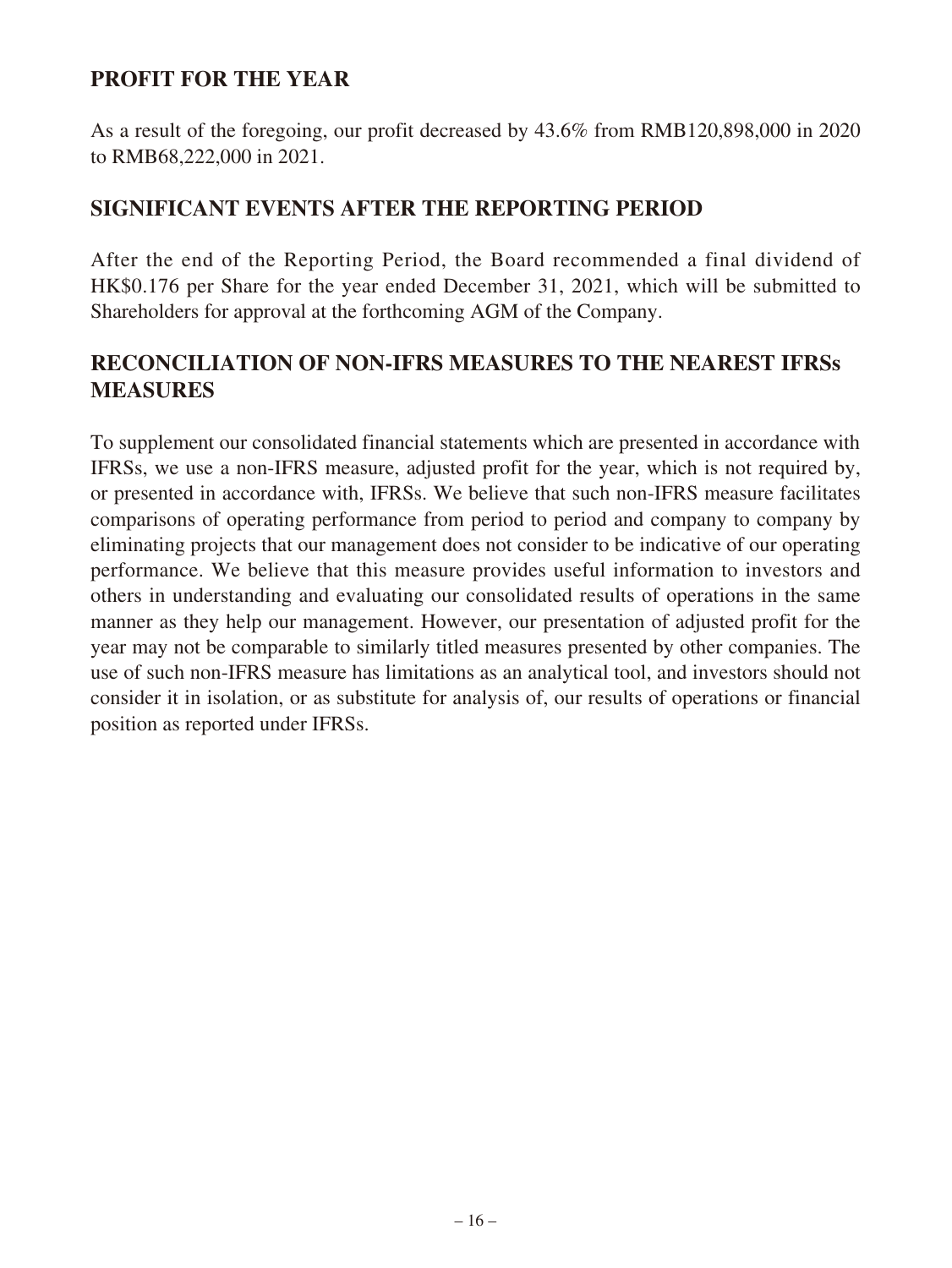We defined adjusted profit for the year as profit for the year by adding back Listing expenses, foreign exchange gains and losses and share-based payment because such expenses are not operating or recurring in nature. The following table reconciles our adjusted profit for the period presented to the most directly comparable financial measure calculated and presented in accordance with IFRSs:

|                                               | For the year ended<br>December 31, |         |  |
|-----------------------------------------------|------------------------------------|---------|--|
|                                               |                                    |         |  |
|                                               | 2021                               | 2020    |  |
|                                               | $(RMB$ in thousands)               |         |  |
| <b>Profit for the year</b>                    | 68,222                             | 120,898 |  |
| Adjustments:                                  |                                    |         |  |
| Listing expenses                              | 3,629                              | 25,282  |  |
| Share-based payment                           | 95,511                             |         |  |
| Foreign exchange gains and losses             | 3,018                              | 7,029   |  |
| Non-IFRS measure adjusted profit for the year | 170,380                            | 153,209 |  |

## **OTHER FINANCIAL INFORMATION**

### **Capital Structure**

The Company continued to maintain a healthy and sound financial position. Our total assets decreased from RMB1,393,825,000 as of December 31, 2020 to RMB1,377,308,000 as of December 31, 2021, while our total liabilities decreased from RMB287,742,000 as of December 31, 2020 to RMB213,379,000 as of December 31, 2021.

As at December 31, 2021, the Group has not pledged its assets.

The Company has granted 3,315,928 new Shares of the Company to RSU Nominee pursuant to the general mandate of 2021 Share Award Scheme, the allotment and issuance of which was completed on September 10, 2021. For details, please refer to the Company's announcement dated September 1 and September 10, 2021.

As of December 31, 2021, the Company had 403,315,928 issued shares.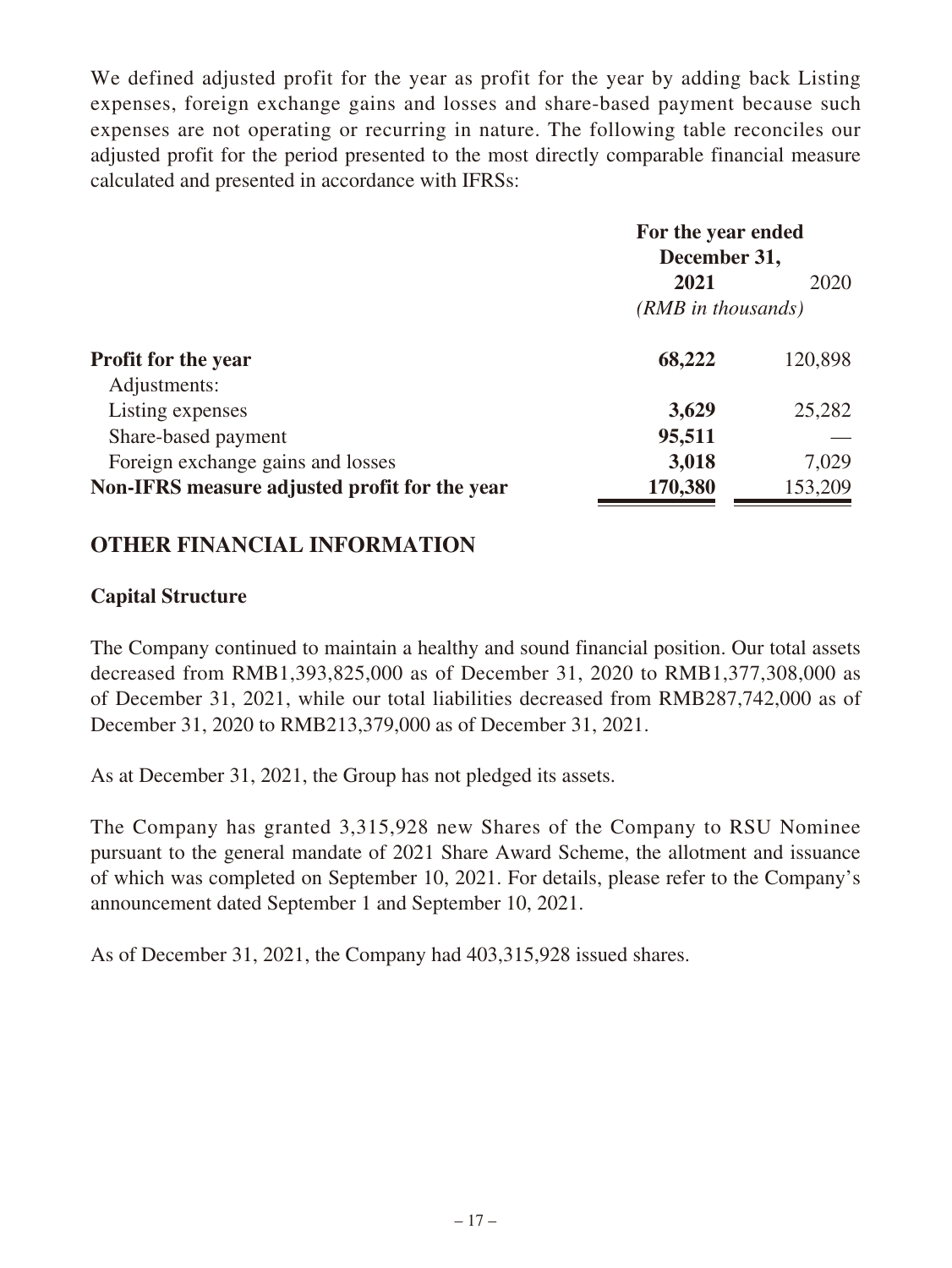## **Liquidity and Capital Resources**

Our principal sources of liquidity were cash from operations, and bank loans and other borrowings. As of December 31, 2021, we had cash and cash equivalents of RMB209,445,000, which were mainly denominated in Renminbi. Going forward, we believe that our liquidity requirements will be satisfied by using a combination of cash generated from our operations, bank loans, net proceeds from the Global Offering and other funds raised from capital markets from time to time, when necessary. In order to achieve better risk control, we have put in place relevant policies on cash and finance management and implemented strictly. We will regularly review our liquidity and financing needs.

The following table sets forth a summary of our net cash flow for the years ended December 31, 2021 and 2020:

|                                                      | For the year ended<br>December 31, |            |
|------------------------------------------------------|------------------------------------|------------|
|                                                      | 2021                               | 2020       |
|                                                      | (RMB in thousands)                 |            |
| Cash and cash equivalents at beginning of the year   | 457,892                            | 8,983      |
| Cash used in operations                              | (118, 333)                         | (181, 542) |
| Income tax paid                                      | (5,532)                            | (4,322)    |
| Net cash flows used in operating activities          | (123, 865)                         | (185, 864) |
| Net cash flows used in investing activities          | (19,592)                           | (2,977)    |
| Net cash flows (used in)/from financing activities   | (101, 319)                         | 647,005    |
| Net (decrease)/increase in cash and cash equivalents | (244, 776)                         | 458,164    |
| Effect of foreign exchange losses                    | (3,671)                            | (9,255)    |
| Cash and cash equivalents at the end of year         | 209,445                            | 457,892    |

### **Net Cash Used in Operating Activities**

Net cash used in operating activities for the year ended December 31, 2021 was RMB123,865,000, primarily attributable to profit before taxation of RMB75,197,000, as adjusted by:

(i) non-cash and non-operating items, which primarily comprised effect of share-based payment of RMB95,511,000, and foreign exchange losses of RMB3,671,000; and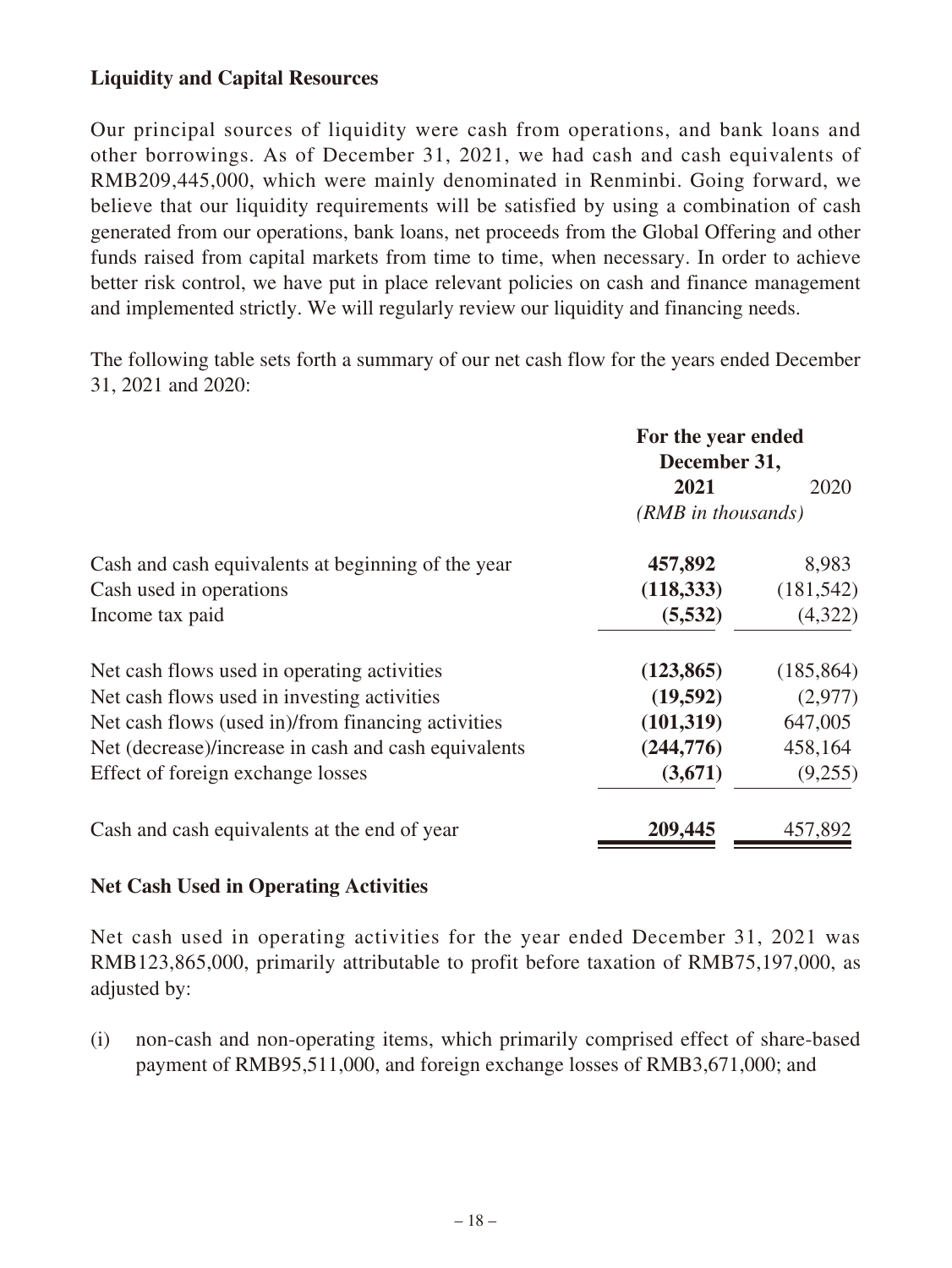- (ii) changes in working capital, which primarily comprised:
	- (1) an increase of RMB194,486,000 in prepayments, other receivables and other assets, primarily reflecting (a) an increase in prepayments to digital goods vendors, primarily driven by the growth of our business; and (b) an increase in other receivables, primarily representing amounts due from certain digital goods sales channels;
	- (2) an increase of RMB150,853,000 in trade receivables and contract assets, primarily due to an increase in service fees due from third-party games-related digital goods and services platform operators;
	- (3) an increase of RMB7,725,000 in trade payables, primarily reflecting the overall growth of our business and the extension of business credit period;
	- (4) an increase of RMB50,886,000 in other payables and accruals, primarily due to (a) an increase in other receivables for the year ended December 31, 2021 because digital goods sales channels made more advances at the end of 2021; and (b) an increase in remuneration payable; and
	- (5) a decrease of RMB13,321,000 in restricted cash, primarily due to the retained funds in the bank was timely cleared by the Group and the withdrawal of such funds to bank accounts.

## **Net Cash Used in Investing Activities**

Net cash used in investing activities for the year ended December 31, 2021 was RMB19,592,000, comprising (i) purchase of financial products of RMB600,562,000; (ii) addition to intangible assets of RMB10,284,000; and partially net off by (iii) proceeds from disposal of financial products of RMB587,463,000; and (iv) interest received of RMB6,487,000.

## **Net Cash Used in Financing Activities**

Net cash used in financing activities for the year ended December 31, 2021 was RMB101,319,000 primarily due to (i) new bank and other borrowings of RMB1,040,212,000; (ii) repayment of bank and other borrowings of RMB1,169,012,000; (iii) payment of interest related expenses of RMB1,823,000; (iv) dividends paid of RMB105,887,000; and (v) the decrease in pledged bank deposits due to the redemption of large-denomination certificates of deposit of RMB145,000,000.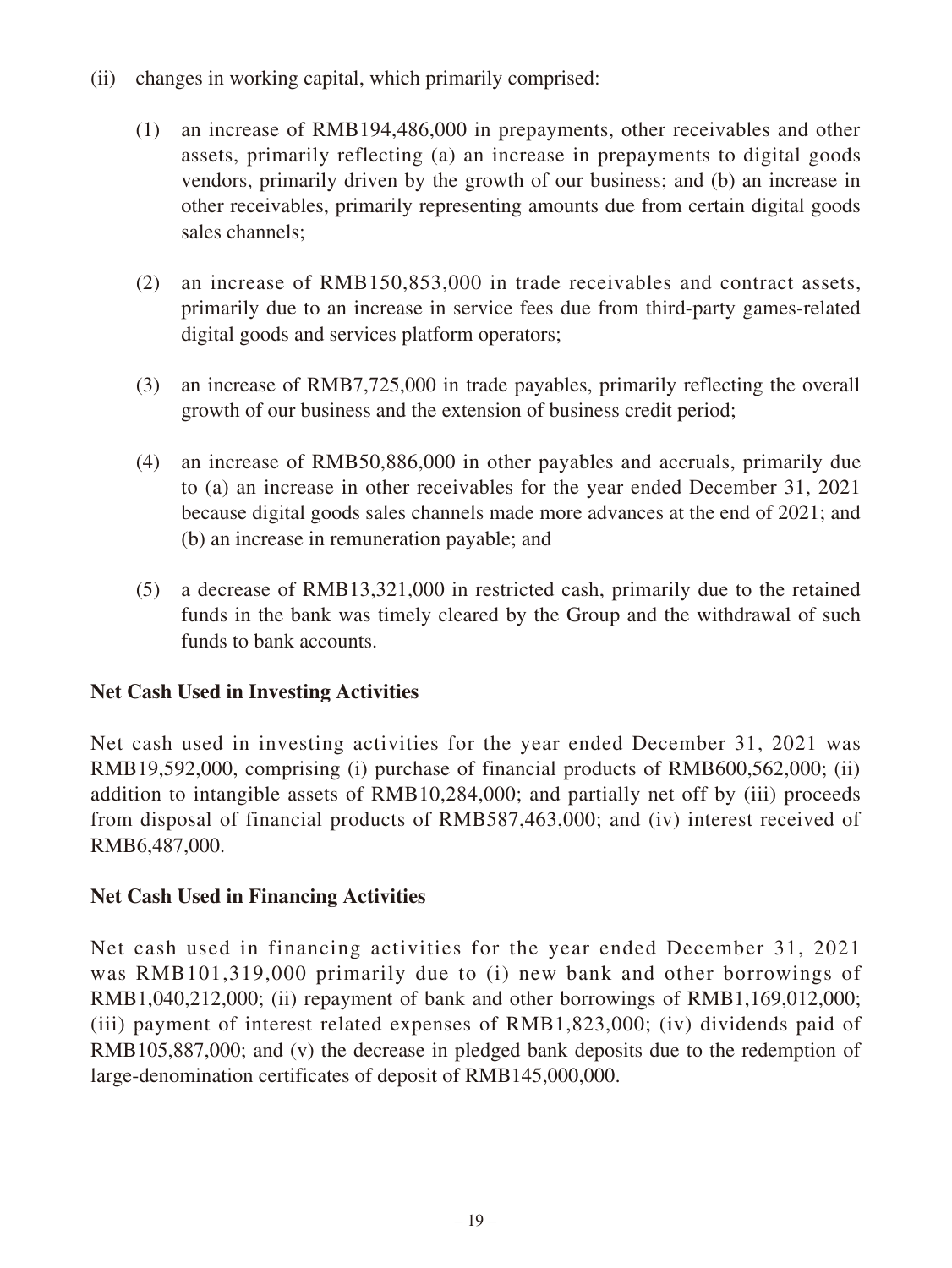## **Capital Expenditures**

Our capital expenditures principally consist of expenditures for the office renovation and intangible assets. Our capital expenditures increased by 733.5% from RMB1,562,000 for the year ended December 31, 2020 to RMB13,019,000 for the year ended December 31, 2021. This was attributable to office renovation expenses and expenses arising from purchase of office furniture, computers and intangible assets for the year ended December 31, 2021.

### **Indebtedness, Off-balance Sheet Commitment and Contingent Liabilities**

As of December 31, 2021, our total indebtedness amounted to RMB213,379,000, as compared with RMB287,742,000 as of December 31, 2020, of which our interest-bearing indebtedness included lease liabilities of RMB8,702,000 and interest-bearing bank and other borrowings of RMB10,000,000 as of December 31, 2021. As of December 31, 2021, our bank and other borrowings were all denominated in RMB. For the year ended December 31, 2021, our bank loans and other borrowings were interest-bearing at rates ranging from 4.0% to 5.0% per annum (for the year ended December 31, 2020: ranging from 4.45% to 6.5%).

As of December 31, 2021, we did not have any off-balance sheet arrangements and material contingent liabilities.

### **Significant Investments Held**

For the year ended December 31, 2021, we did not have any significant investments.

## **Material Acquisitions, Disposals and Future Plans of Subsidiaries and Affiliated Companies**

For the year ended December 31, 2021, we did not have any material acquisitions or disposals of subsidiaries or affiliated companies.

## **Gearing Ratio**

As of December 31, 2021, we did not have any net debt, as the Group's cash and cash equivalents were much more than its interest-bearing borrowings. As such, the gearing ratio (calculated as net debt divided by total equity plus net debt of the Group) did not apply to us.

### **Pledge of Assets**

As at December 31, 2021, the Group's interest-bearing bank loans amounted to RMB10,000,000, which is a bank credit loan without mortgage and guarantee.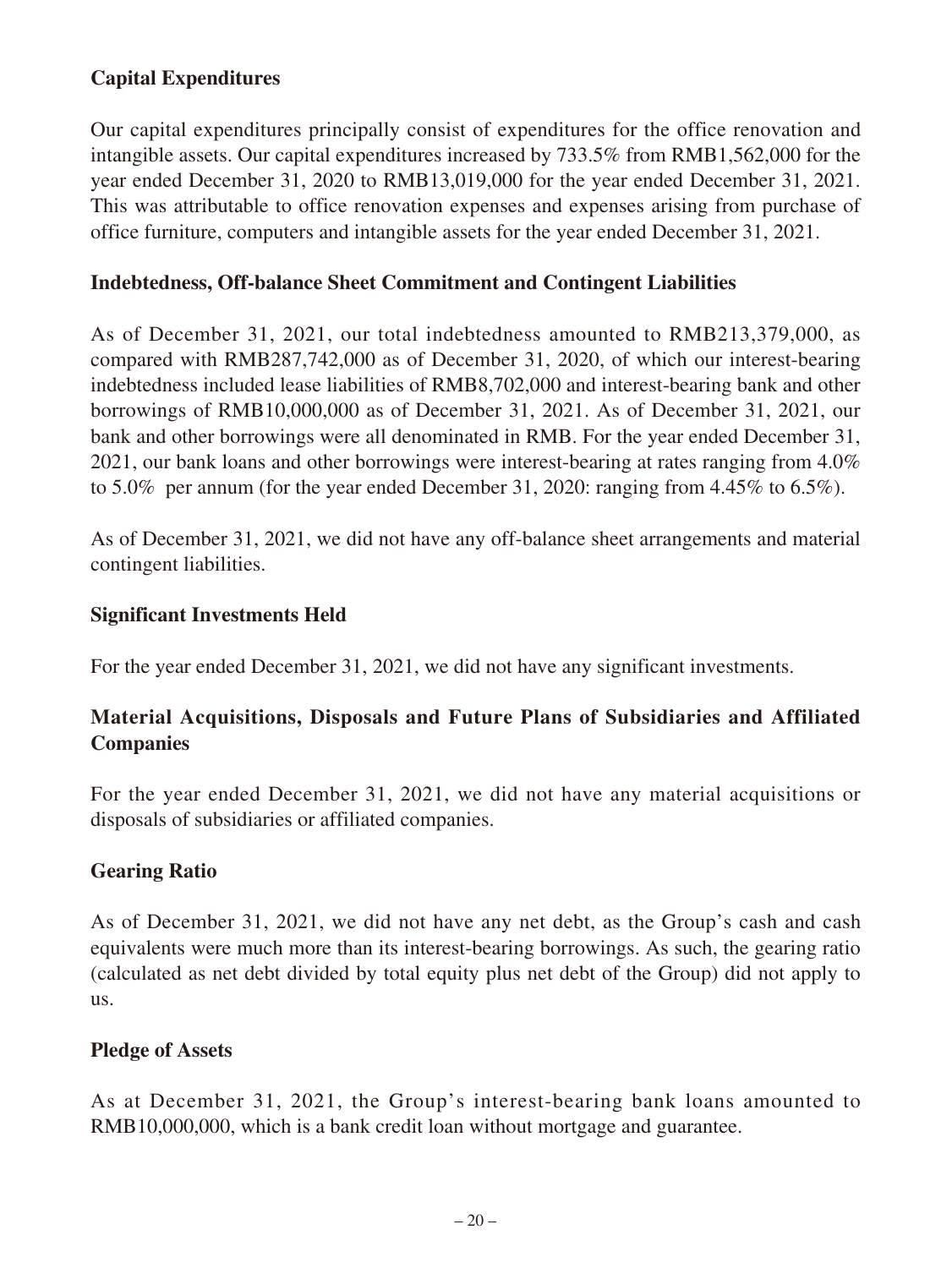### **Foreign Exchange Risk Management**

We mainly carry out our operations in the PRC with most transactions settled in Renminbi. As of December 31, 2021, our cash and cash equivalent balance was denominated in Renminbi. Our Management considers that the principal business is not exposed to significant foreign exchange risk as there are no significant financial assets or liabilities denominated in the currencies other than the respective functional currencies of our entities, but some of our funding raised in Hong Kong is subject to foreign exchange risk.

### **Future Plans for Material Investments and Capital Assets**

As of December 31, 2021, we did not have other plans for material investments and capital assets.

## **RELATIONSHIP WITH STAKEHOLDERS**

### **Employee and Remuneration Policy**

As of December 31, 2021, we had 702 full-time employees, all of whom were based in the PRC.

Our success depends on our ability to attract, retain and motivate qualified personnel. As part of our human resources strategy, we offer employees competitive remuneration packages, which generally include basic wages, variable wages, bonuses and other benefits.

We participate in employee benefit plans mandated by the PRC government, including basic pension insurance, work-related injury insurance, maternity insurance, basic medical insurance, and unemployment insurance and housing provident fund scheme. We must contribute to employee benefit plans based on specified percentages of the total remuneration of our employees up to a maximum amount specified by local governmental authorities.

### **Customers**

Our customers primarily include digital goods vendors, from whom we earn commissions on facilitating sales of their products through our platform. Our customers also include digital goods vendors and digital goods sales channels that use our ancillary value-added services for which we charge fees on a case-by-case basis.

## **Suppliers**

Our suppliers primarily include (i) digital goods sales channels, who charge us commissions; and (ii) data storage and server hosting providers. We select suppliers based on a number of factors, including their user base, market share and reputation.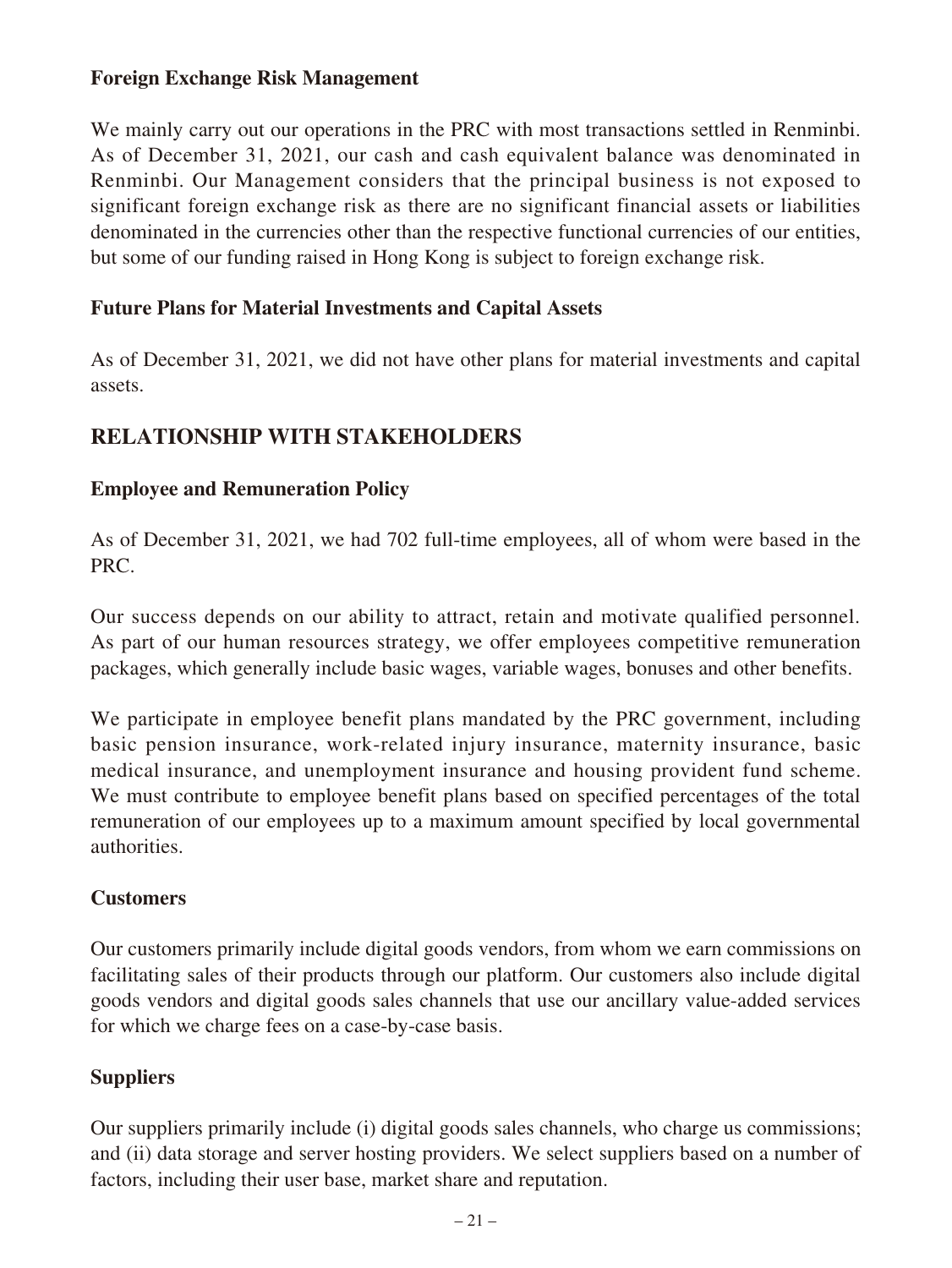# **FINANCIAL INFORMATION**

# **CONSOLIDATED STATEMENT OF PROFIT OR LOSS AND OTHER COMPREHENSIVE INCOME**

*Year ended 31 December 2021*

|                                                                                              | <b>Notes</b>   | 2021<br><b>RMB'000</b> | 2020<br><b>RMB'000</b> |
|----------------------------------------------------------------------------------------------|----------------|------------------------|------------------------|
| <b>REVENUE</b>                                                                               | $\overline{4}$ | 399,283                | 328,210                |
| Cost of sales                                                                                |                | (104, 039)             | (67, 852)              |
| Gross profit                                                                                 |                | 295,244                | 260,358                |
| Other income and gains                                                                       | $\overline{4}$ | 46,099                 | 22,267                 |
| Selling and distribution expenses                                                            |                | (76, 841)              | (62, 174)              |
| Administrative expenses                                                                      |                | (141,697)              | (58, 732)              |
| Research and development costs                                                               |                | (41, 357)              | (25,577)               |
| Impairment losses on financial and                                                           |                |                        |                        |
| contract assets, net                                                                         | 5              | (2, 423)               | (635)                  |
| Other expenses                                                                               |                | (3, 168)               | (7,588)                |
| Finance costs                                                                                |                | (660)                  | (5,641)                |
| <b>PROFIT BEFORE TAX</b>                                                                     | 5              | 75,197                 | 122,278                |
| Income tax expense                                                                           | 6              | (6,975)                | (1,380)                |
| PROFIT AND TOTAL COMPREHENSIVE<br><b>INCOME FOR THE YEAR</b>                                 |                | 68,222                 | 120,898                |
|                                                                                              |                |                        |                        |
| Attributable to:                                                                             |                |                        |                        |
| Owners of the parent                                                                         |                | 68,222                 | 120,898                |
| <b>EARNINGS PER SHARE ATTRIBUTABLE</b><br>TO ORDINARY EQUITY HOLDERS OF<br><b>THE PARENT</b> |                |                        |                        |
| Basic and diluted                                                                            |                |                        |                        |
| Profit for the year (RMB)                                                                    | 8              | 0.17                   | 0.37                   |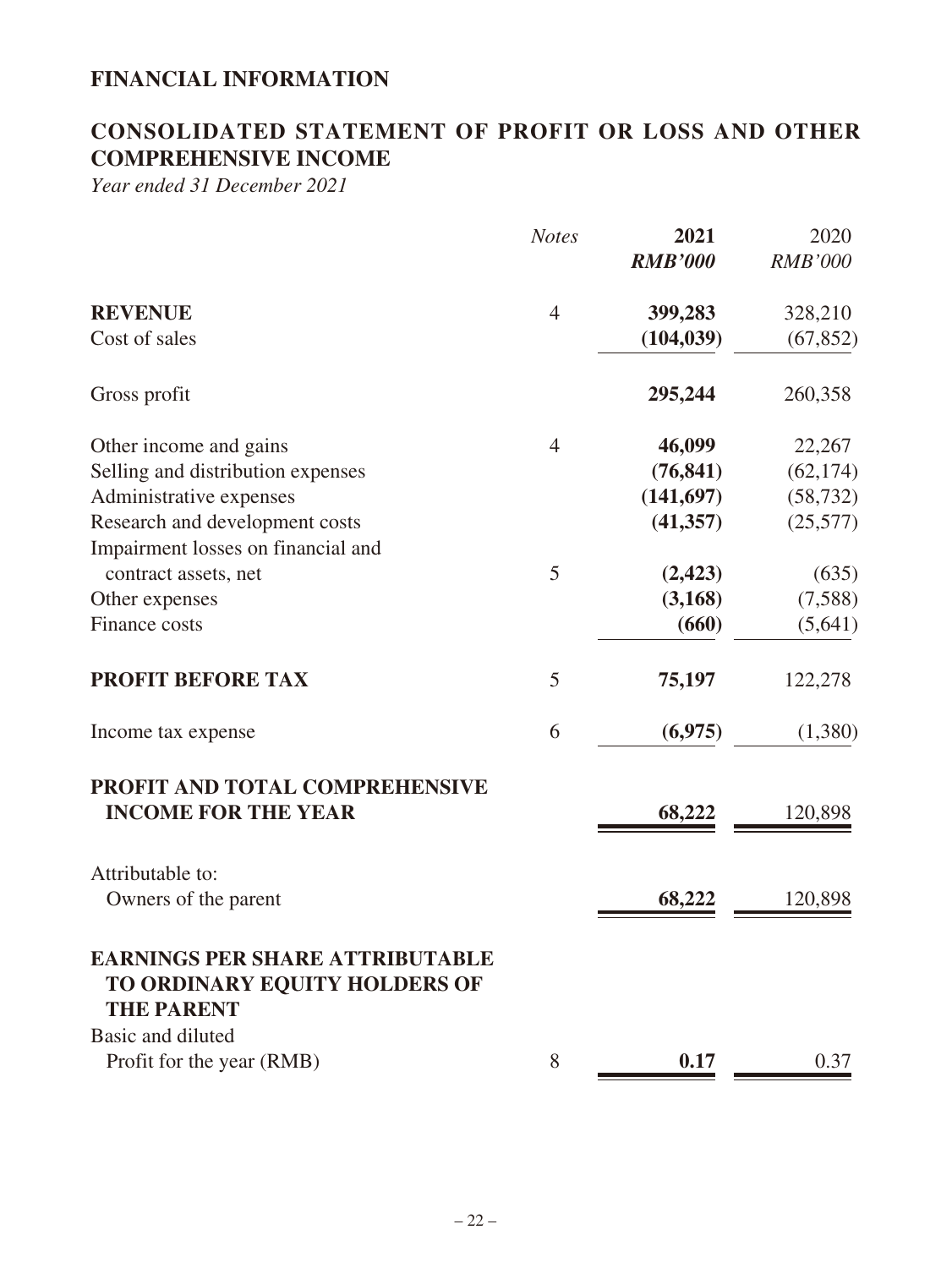# **CONSOLIDATED STATEMENT OF FINANCIAL POSITION**

*31 December 2021*

|                                                        | <b>Notes</b> | 2021<br><b>RMB'000</b> | 2020<br><b>RMB'000</b> |
|--------------------------------------------------------|--------------|------------------------|------------------------|
| <b>NON-CURRENT ASSETS</b>                              |              |                        |                        |
| Property, plant and equipment                          |              | 2,776                  | 1,550                  |
| Right-of-use assets                                    |              | 8,733                  | 3,951                  |
| Goodwill                                               |              | 674                    | 674                    |
| Other intangible assets                                |              | 16,311                 | 6,603                  |
| Investment in an associate                             |              | 40                     | 40                     |
| Deferred tax assets                                    |              | 5,051                  | 8,021                  |
| Pledged deposits                                       |              |                        | 145,000                |
| Total non-current assets                               |              | 33,585                 | 165,839                |
| <b>CURRENT ASSETS</b>                                  |              |                        |                        |
| Trade receivables                                      | 9            | 276,959                | 132,048                |
| <b>Contract assets</b>                                 |              | 42,287                 | 36,345                 |
| Prepayments, other receivables and other assets        | 10           | 762,506                | 569,536                |
| Due from related parties                               |              | 32,890                 | 12,231                 |
| Financial assets at fair value through profit or loss  |              | 17,006                 | 3,983                  |
| Restricted cash                                        |              | 2,630                  | 15,951                 |
| Cash and cash equivalents                              |              | 209,445                | 457,892                |
| Total current assets                                   |              | 1,343,723              | 1,227,986              |
| <b>CURRENT LIABILITIES</b>                             |              |                        |                        |
| Trade payables                                         | 11           | 45,922                 | 38,197                 |
| Other payables and accruals                            |              | 142,034                | 98,475                 |
| Interest-bearing bank and other borrowings             |              | 10,000                 | 138,800                |
| Lease liabilities                                      |              | 2,757                  | 2,211                  |
| Tax payable                                            |              | 6,721                  | 8,248                  |
| <b>Total current liabilities</b>                       |              | 207,434                | 285,931                |
| <b>NET CURRENT ASSETS</b>                              |              | 1,136,289              | 942,055                |
| <b>TOTAL ASSETS LESS CURRENT</b><br><b>LIABILITIES</b> |              | 1,169,874              | 1,107,894              |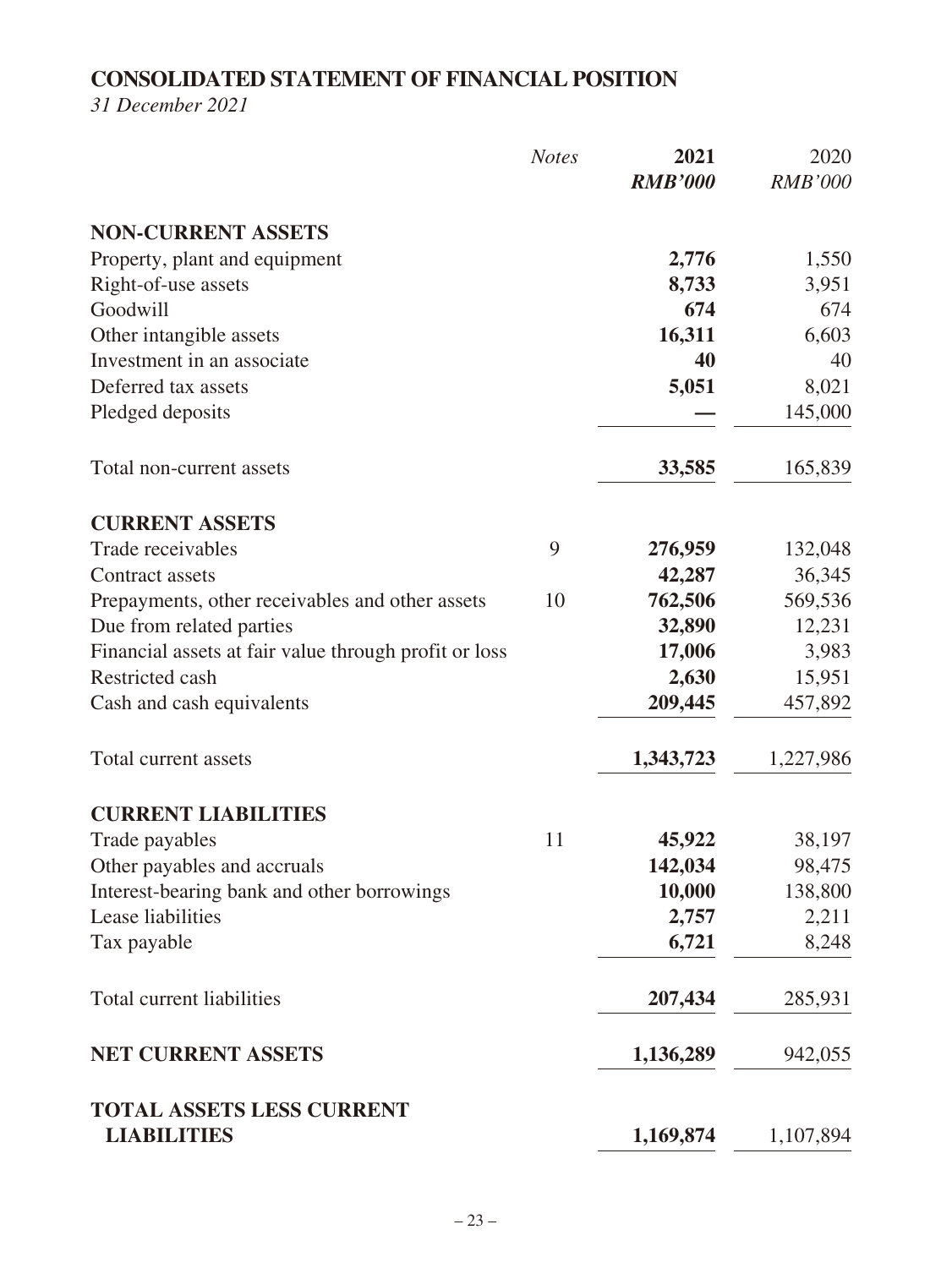|                                             | 2021<br><b>RMB'000</b> | 2020<br><b>RMB'000</b> |
|---------------------------------------------|------------------------|------------------------|
| <b>NON-CURRENT LIABILITIES</b>              |                        |                        |
| Lease liabilities                           | 5,945                  | 1,811                  |
| Total non-current liabilities               | 5,945                  | 1,811                  |
| <b>Net assets</b>                           | 1,163,929              | 1,106,083              |
| <b>EQUITY</b>                               |                        |                        |
| Equity attributable to owners of the parent |                        |                        |
| Share capital                               | 275                    | 273                    |
| Reserves                                    | 1,163,654              | 1,105,810              |
| <b>Total equity</b>                         | 1,163,929              | 1,106,083              |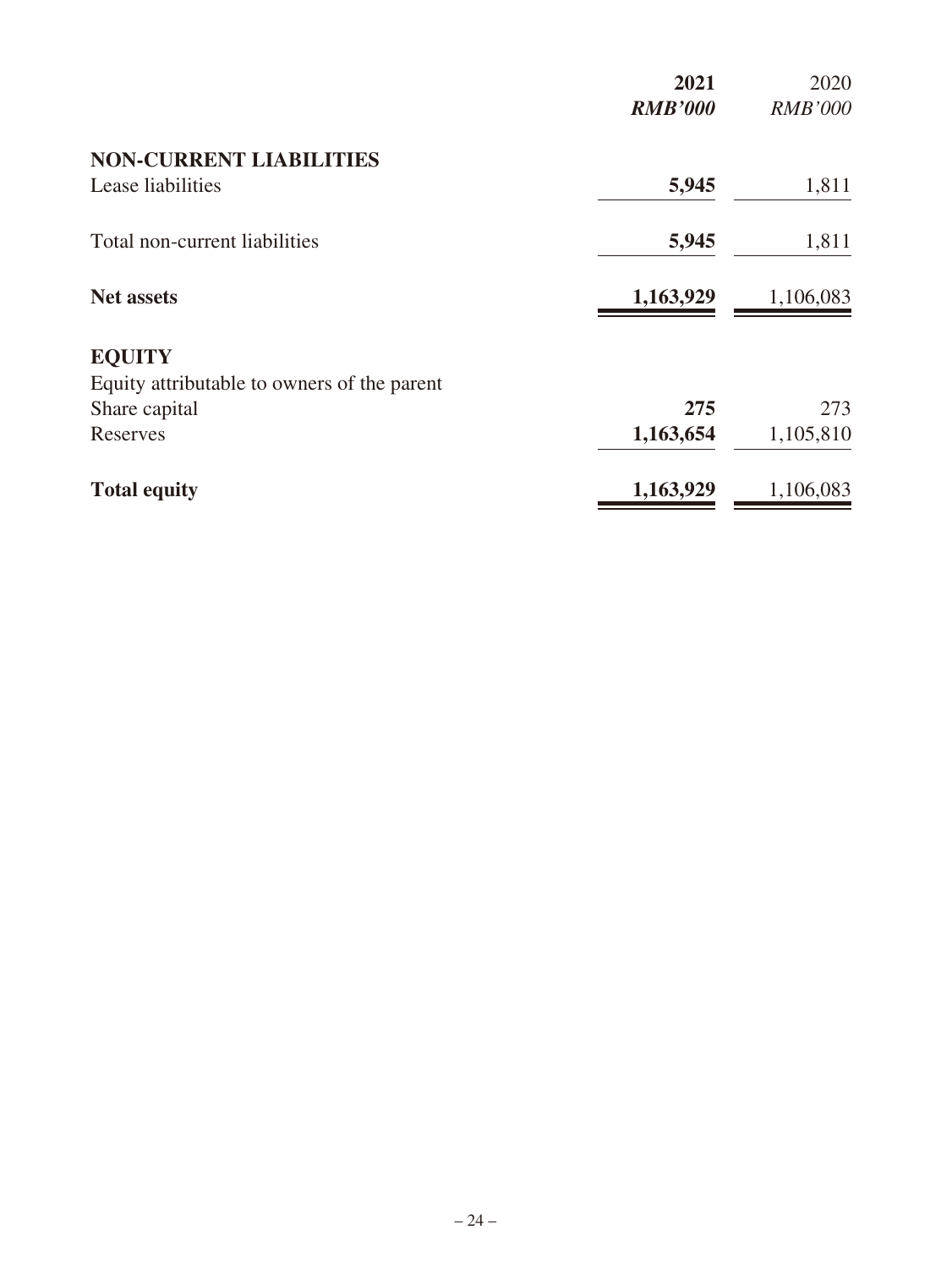# **CONSOLIDATED STATEMENTS OF CHANGES IN EQUITY**

*Year ended 31 December 2020*

|                                                       | Attributable to owners of the parent |                                                 |                                                |                                                          |                                                           |                                        |                         |
|-------------------------------------------------------|--------------------------------------|-------------------------------------------------|------------------------------------------------|----------------------------------------------------------|-----------------------------------------------------------|----------------------------------------|-------------------------|
|                                                       | Share<br>capital<br><b>RMB'000</b>   | Share<br>Premium <sup>*</sup><br><b>RMB'000</b> | Merger<br>reserve<br>and<br>others*<br>RMB'000 | Share-<br>based<br>payment<br>reserve*<br><b>RMB'000</b> | <b>Statutory</b><br>surplus<br>reserve*<br><b>RMB'000</b> | Retained<br>profits*<br><b>RMB'000</b> | Total<br><b>RMB'000</b> |
| At 1 January 2020                                     | 70                                   |                                                 | 19,416                                         | 43,722                                                   | 16,332                                                    | 174,224                                | 253,764                 |
| Profit for the year and total<br>comprehensive income |                                      |                                                 |                                                |                                                          |                                                           | 120,898                                | 120,898                 |
| Capitalisation issue                                  | 135                                  | (135)                                           |                                                |                                                          |                                                           |                                        |                         |
| Issue of shares from initial public offering          | 68                                   | 776,101                                         |                                                |                                                          |                                                           |                                        | 776,169                 |
| Share issue expenses                                  |                                      | (44,748)                                        |                                                |                                                          |                                                           |                                        | (44, 748)               |
| Appropriations to statutory surplus reserve           |                                      |                                                 |                                                |                                                          | 3,592                                                     | (3,592)                                |                         |
| At 31 December 2020                                   | 273                                  | 731,218                                         | 19,416                                         | 43,722                                                   | 19,924                                                    | 291,530                                | 1,106,083               |

# *Year ended 31 December 2021*

|                                                                                                                                                                             | Attributable to owners of the parent      |                                            |                                                              |                                                                 |                                                           |                                               |                                |
|-----------------------------------------------------------------------------------------------------------------------------------------------------------------------------|-------------------------------------------|--------------------------------------------|--------------------------------------------------------------|-----------------------------------------------------------------|-----------------------------------------------------------|-----------------------------------------------|--------------------------------|
|                                                                                                                                                                             | <b>Share</b><br>capital<br><b>RMB'000</b> | <b>Share</b><br>Premium*<br><b>RMB'000</b> | <b>Merger</b><br>reserve<br>and<br>others*<br><b>RMB'000</b> | Share-<br><b>based</b><br>payment<br>reserve*<br><b>RMB'000</b> | <b>Statutory</b><br>surplus<br>reserve*<br><b>RMB'000</b> | <b>Retained</b><br>profits*<br><b>RMB'000</b> | <b>Total</b><br><b>RMB'000</b> |
| At 1 January 2021                                                                                                                                                           | 273                                       | 731,218                                    | 19,416                                                       | 43,722                                                          | 19,924                                                    | 291,530                                       | 1,106,083                      |
| Profit for the year and total<br>comprehensive income<br>Equity-settled share-based payments<br>Final 2020 dividend declared<br>Appropriations to statutory surplus reserve | $\overline{2}$                            | (2)<br>(105, 887)                          |                                                              | 95,511                                                          | 3,635                                                     | 68,222<br>(3, 635)                            | 68,222<br>95,511<br>(105, 887) |
| At 31 December 2021                                                                                                                                                         | 275                                       | 625,329                                    | 19,416                                                       | 139,233                                                         | 23,559                                                    | 356,117                                       | 1,163,929                      |

\* These reserve accounts comprise the consolidated reserves of RMB1,163,654,000 (2020: RMB1,105,810,000) in the consolidated statement of financial position.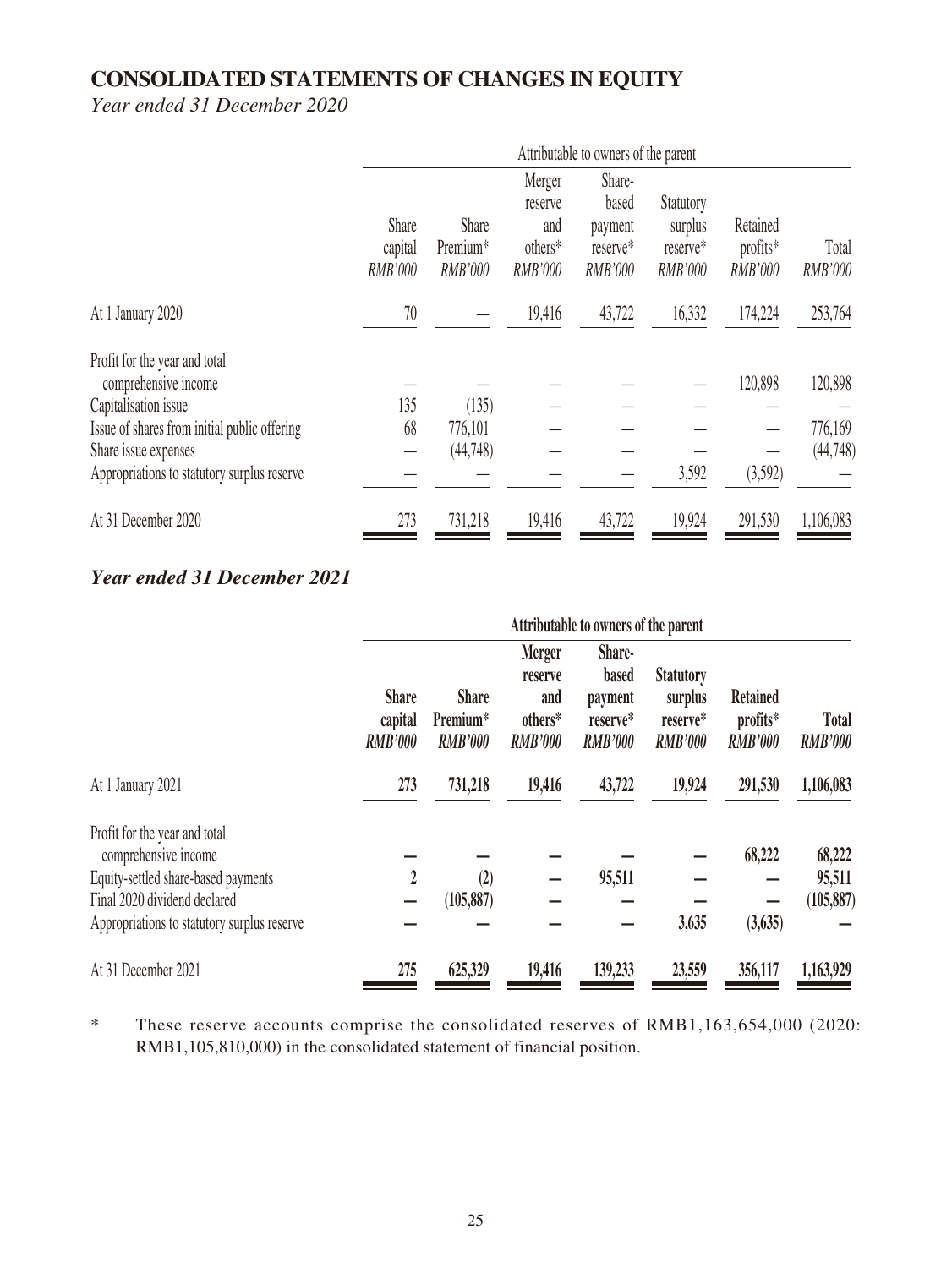# **CONSOLIDATED STATEMENT OF CASH FLOWS**

*Year ended 31 December 2021*

|                                                    | <b>Notes</b>   | 2021<br><b>RMB'000</b> | 2020<br><b>RMB'000</b> |
|----------------------------------------------------|----------------|------------------------|------------------------|
| <b>CASH FLOWS FROM OPERATING</b>                   |                |                        |                        |
| <b>ACTIVITIES</b>                                  |                |                        |                        |
| Profit before tax                                  |                | 75,197                 | 122,278                |
| Adjustments for:                                   |                |                        |                        |
| Depreciation of property, plant and equipment      | 5              | 1,484                  | 1,218                  |
| Amortisation of intangible assets                  | 5              | 1,269                  | 719                    |
| Depreciation of right-of-use assets                | 5              | 2,892                  | 2,097                  |
| Interest income                                    | $\overline{4}$ | (4,971)                | (4,113)                |
| Finance costs                                      |                | 660                    | 5,641                  |
| Equity-settled share-based payment expenses        | 5              | 95,511                 |                        |
| (Gain)/loss on disposal of property, plant         |                |                        |                        |
| and equipment                                      |                | (15)                   | 18                     |
| Financial assets at fair value through profit      |                |                        |                        |
| or loss                                            |                | 77                     | 17                     |
| Gain on disposal of right-of-use assets            |                | (42)                   |                        |
| Foreign exchange loss                              |                | 3,671                  | 9,255                  |
|                                                    |                |                        |                        |
|                                                    |                | 175,733                | 137,130                |
| Increase in trade receivables                      |                | (144, 911)             | (78,629)               |
| (Increase)/decrease in contract assets             |                | (5,942)                | 18,382                 |
| Increase in prepayments, other receivables         |                |                        |                        |
| and other assets                                   |                | (194, 486)             | (231,216)              |
| (Increase)/decrease in amounts due from related    |                |                        |                        |
| parties                                            |                | (20, 659)              | 79                     |
| Decrease/(increase) in restricted cash             |                | 13,321                 | (15,901)               |
| Increase in trade payables                         |                | 7,725                  | 14,721                 |
| Increase/(decrease) in other payables and accruals |                | 50,886                 | (26,108)               |
| Cash used in operations                            |                | (118, 333)             | (181, 542)             |
| Income tax paid                                    |                | (5,532)                | (4,322)                |
|                                                    |                |                        |                        |
| Net cash flows used in operating activities        |                | (123, 865)             | (185, 864)             |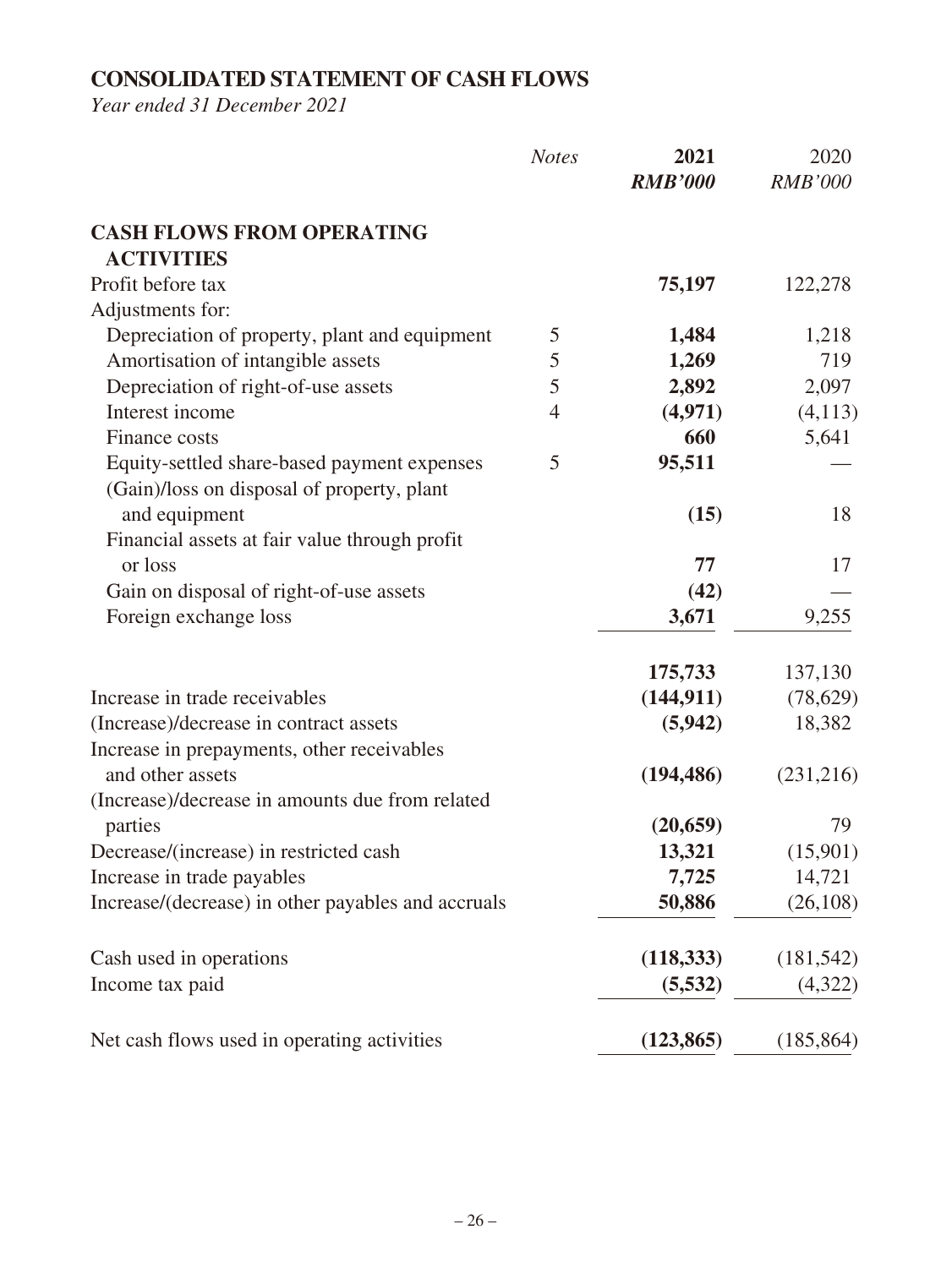|                                                 | 2021           | 2020           |
|-------------------------------------------------|----------------|----------------|
|                                                 | <b>RMB'000</b> | <b>RMB'000</b> |
| <b>CASH FLOWS FROM INVESTING</b>                |                |                |
| <b>ACTIVITIES</b>                               |                |                |
| Purchase of financial products                  | (600, 562)     | (570,000)      |
| Proceeds from disposal of financial products    | 587,462        | 566,000        |
| Investment in an associate                      |                | (40)           |
| Purchases of property, plant and equipment      | (2,735)        | (50)           |
| Addition to intangible assets                   | (10, 284)      | (1,512)        |
| Interest received                               | 6,487          | 2,580          |
| Proceeds from disposal of property,             |                |                |
| plant and equipment                             | 40             | 45             |
| Net cash flows used in investing activities     | (19,592)       | (2,977)        |
| <b>CASH FLOWS FROM FINANCING</b>                |                |                |
| <b>ACTIVITIES</b>                               |                |                |
| Capital contribution from the then shareholders |                | 70             |
| Proceeds from issue of shares under initial     |                |                |
| public offering                                 |                | 776,169        |
| Payment of listing expenses                     | (6, 857)       | (36,051)       |
| Decrease/(increase) in pledged deposits         | 145,000        | (144, 450)     |
| New bank and other borrowings                   | 1,040,212      | 521,643        |
| Principal portion of lease payments             | (2,952)        | (2,184)        |
| Repayment of bank and other borrowings          | (1,169,012)    | (444, 323)     |
| Loans from related parties                      |                | 83,490         |
| Repayment of loans from related parties         |                | (86,931)       |
| Dividends paid                                  | (105, 887)     | (15,000)       |
| Interest paid                                   | (1, 823)       | (5, 428)       |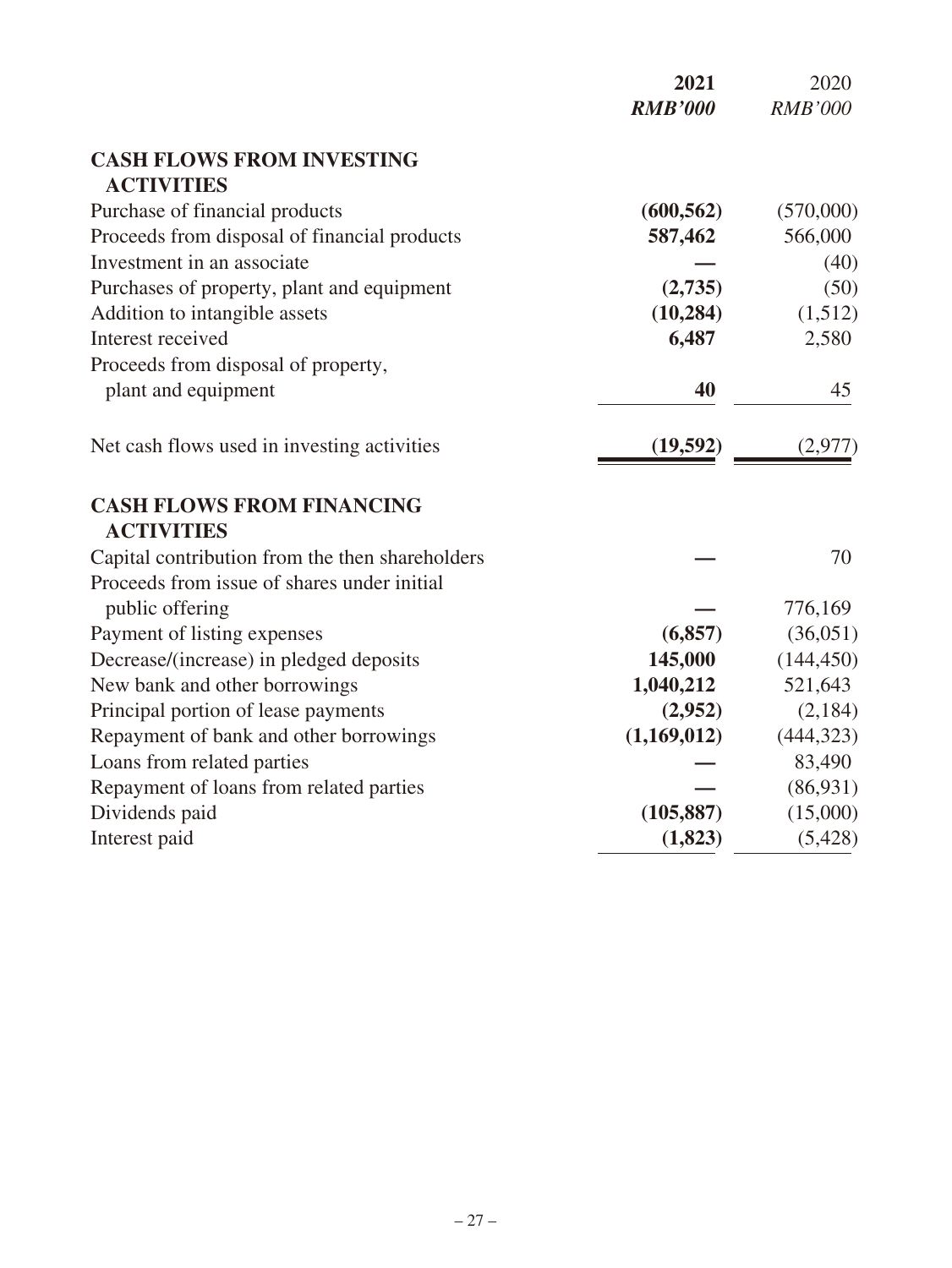| 2021           | 2020           |
|----------------|----------------|
| <b>RMB'000</b> | <b>RMB'000</b> |
| (101, 319)     | 647,005        |
|                |                |
| (244, 776)     | 458,164        |
| (3,671)        | (9,255)        |
| 457,892        | 8,983          |
|                |                |
| 209,445        | 457,892        |
|                |                |
|                |                |
| 212,075        | 618,843        |
| (2,630)        | (160, 951)     |
| 209,445        | 457,892        |
|                |                |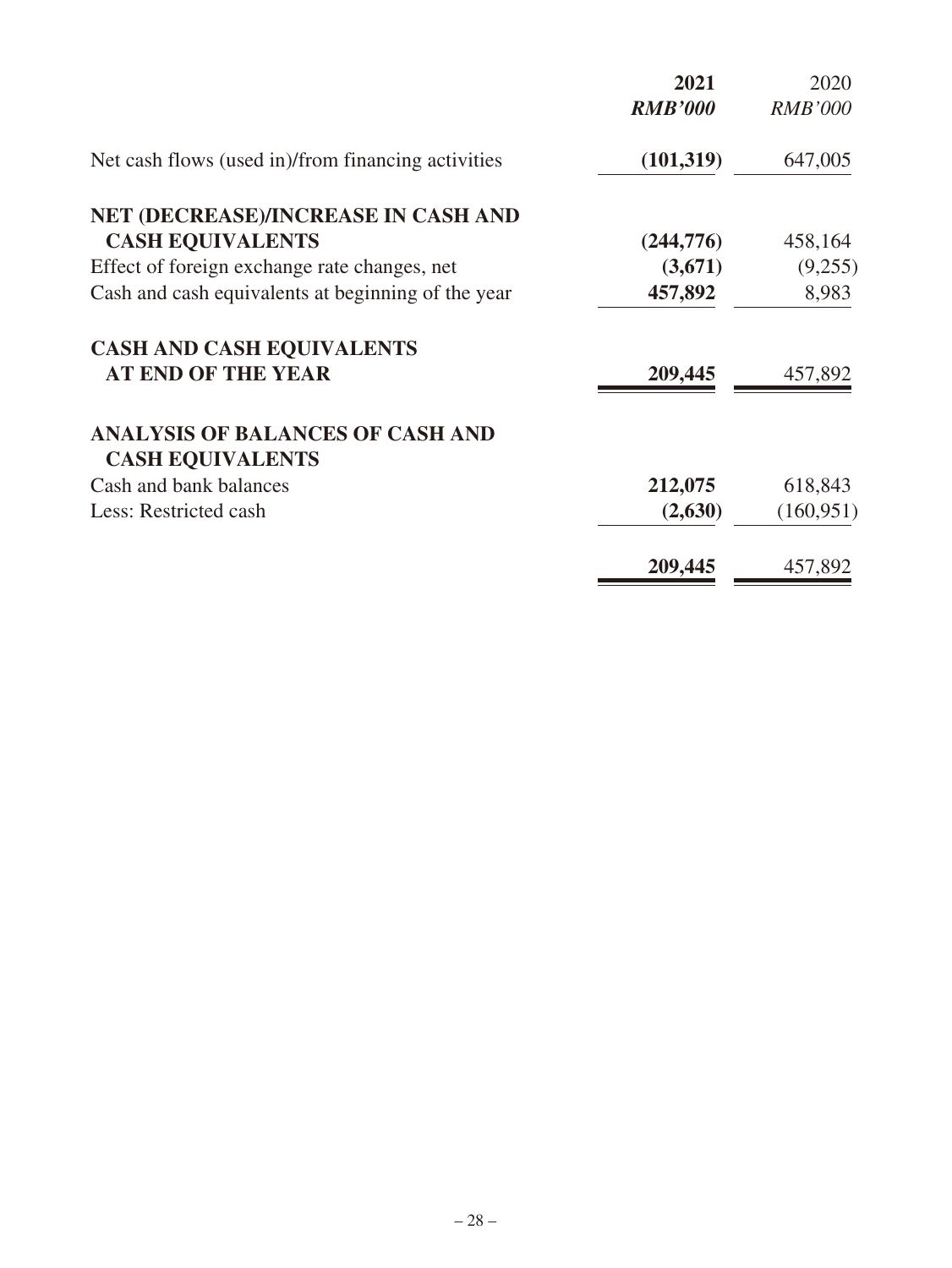## **NOTES**

# **1 CORPORATE AND GROUP INFORMATION**

The Company is a limited liability company incorporated in the Cayman Islands on 31 October 2019. The registered office address of the Company is Harneys Fiduciary (Cayman) Limited, 4th Floor, Harbour Place, 103 South Church Street, P.O. Box 10240, Grand Cayman, Cayman Islands.

During the year, the subsidiaries now comprising the Group were principally engaged in the provision of services to facilitate digital goods transactions and online store operating services.

In the opinion of the directors, the ultimate controlling shareholder of the Group is Mr. Fu Xi.

# **2.1 BASIS OF PREPARATION**

These financial statements have been prepared in accordance with International Financial Reporting Standards ("**IFRSs**") (which include all International Financial Reporting Standards, International Accounting Standards ("**IASs**") and Interpretations) issued by the International Accounting Standards Board ("**IASB**"), accounting principles generally accepted in Hong Kong and the disclosure requirements of the Hong Kong Companies Ordinance. They have been prepared under the historical cost convention, except for financial assets which have been measured at fair value. These financial statements are presented in Renminbi ("**RMB**") and all values are rounded to the nearest thousand except when otherwise indicated.

### **Basis of consolidation**

The consolidated financial statements include the financial statements of the Company and its subsidiaries (collectively referred to as the "**Group**") for the year ended 31 December 2021. A subsidiary is an entity (including a structured entity), directly or indirectly, controlled by the Company. Control is achieved when the Group is exposed, or has rights, to variable returns from its involvement with the investee and has the ability to affect those returns through its power over the investee (i.e., existing rights that give the Group the current ability to direct the relevant activities of the investee).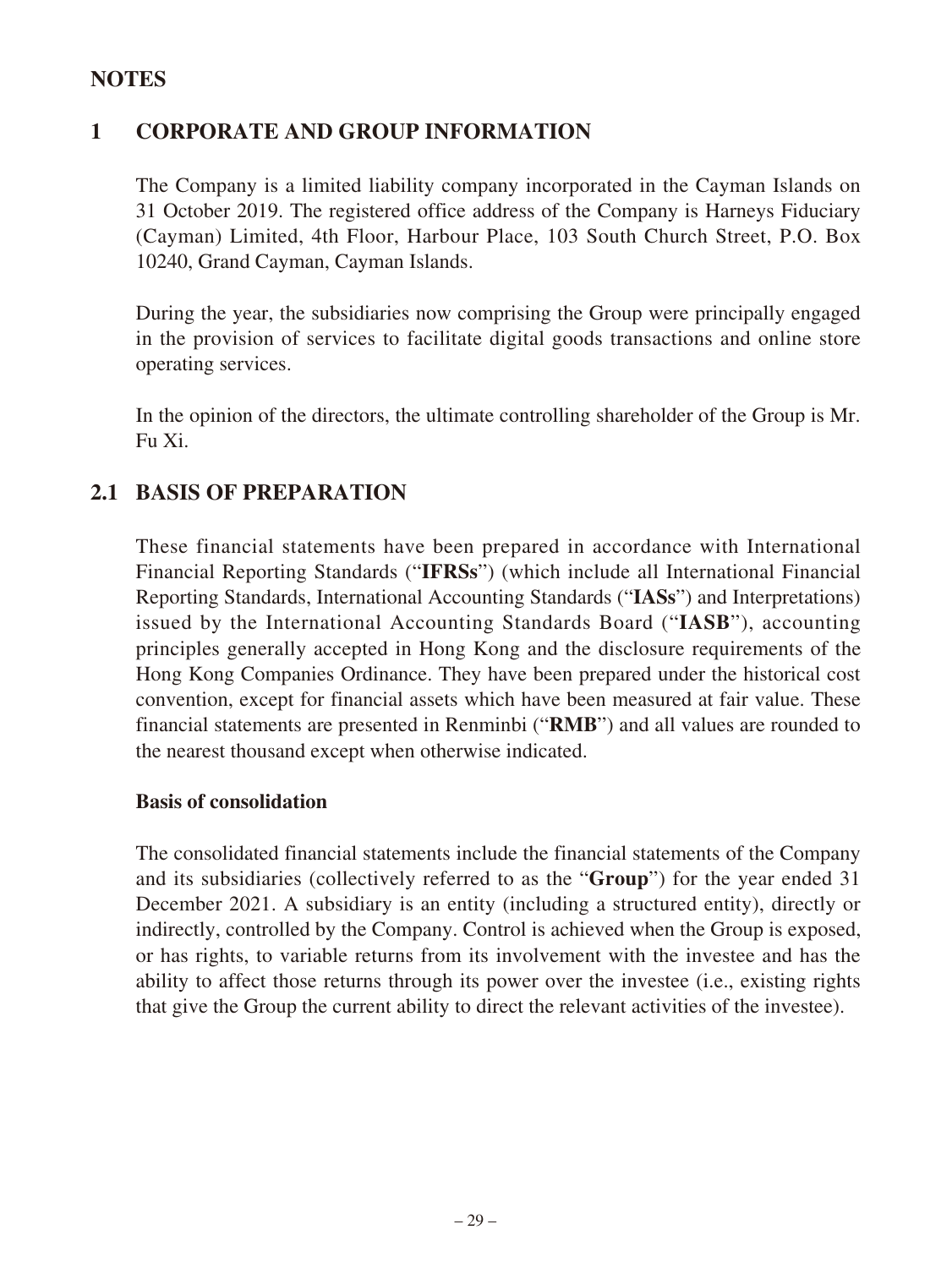When the Company has, directly or indirectly, less than a majority of the voting or similar rights of an investee, the Group considers all relevant facts and circumstances in assessing whether it has power over an investee, including:

- (a) the contractual arrangement with the other vote holders of the investee;
- (b) rights arising from other contractual arrangements; and
- (c) the Group's voting rights and potential voting rights.

The financial statements of the subsidiaries are prepared for the same reporting period as the Company, using consistent accounting policies. The results of subsidiaries are consolidated from the date on which the Group obtains control, and continue to be consolidated until the date that such control ceases.

Profit or loss and each component of other comprehensive income are attributed to the owners of the parent of the Group. All intra-group assets and liabilities, equity, income, expenses and cash flows relating to transactions between members of the Group are eliminated in full on consolidation.

The Group reassesses whether or not it controls an investee if facts and circumstances indicate that there are changes to one or more of the three elements of control described above. A change in the ownership interest of a subsidiary, without a loss of control, is accounted for as an equity transaction.

If the Group loses control over a subsidiary, it derecognises (i) the assets (including goodwill) and liabilities of the subsidiary, (ii) the carrying amount of any non-controlling interest and (iii) the cumulative translation differences recorded in equity; and recognises (i) the fair value of the consideration received, (ii) the fair value of any investment retained and (iii) any resulting surplus or deficit in profit or loss. The Group's share of components previously recognised in other comprehensive income is reclassified to profit or loss or retained profits, as appropriate, on the same basis as would be required if the Group had directly disposed of the related assets or liabilities.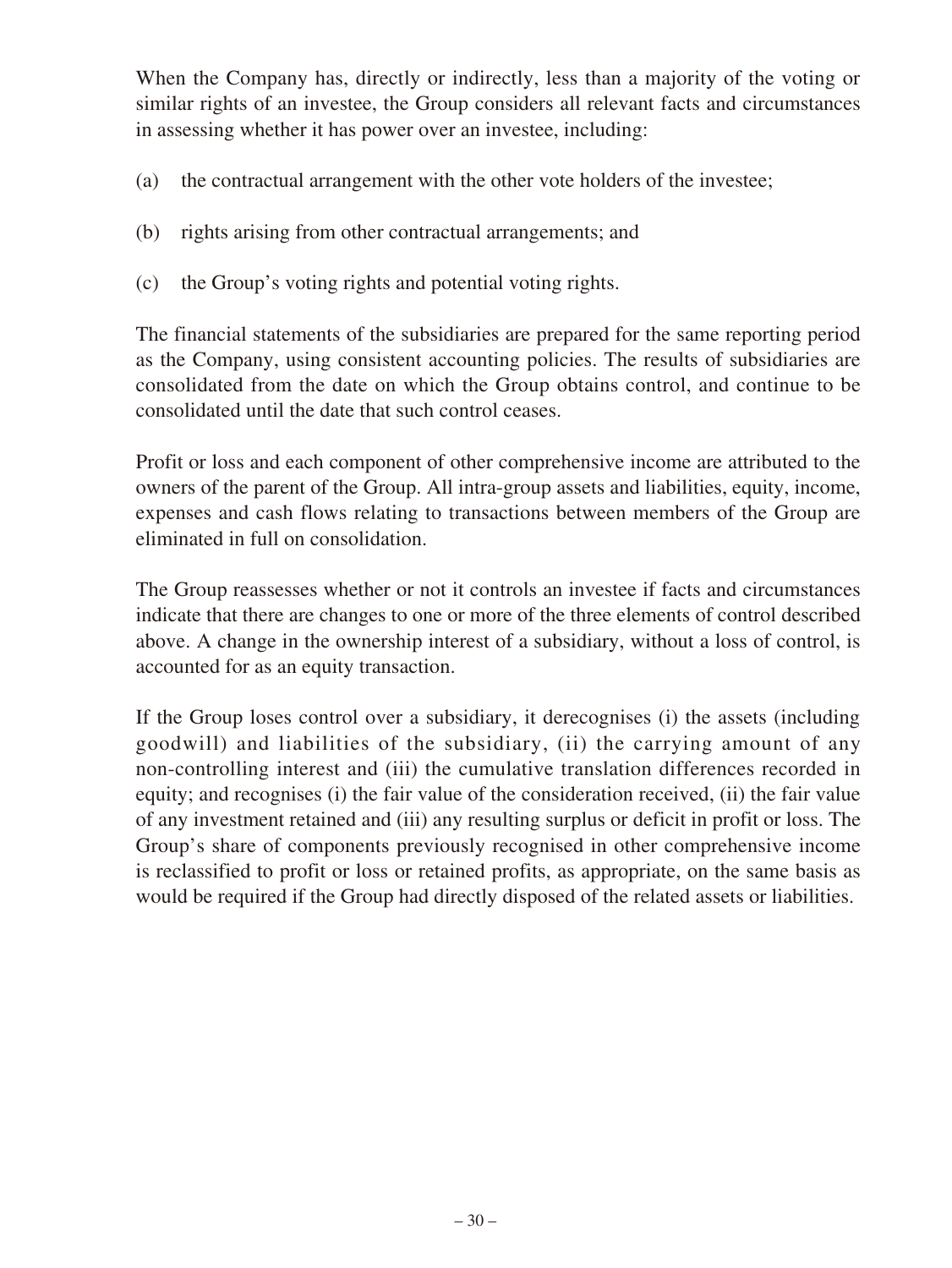### **2.2 CHANGES IN ACCOUNTING POLICIES AND DISCLOSURES**

The Group has adopted the following revised IFRSs for the first time for the current year's financial statements.

| Amendments to IFRS 9, IAS 39, | Interest Rate Benchmark Reform — Phase 2        |
|-------------------------------|-------------------------------------------------|
| IFRS 7, IFRS 4 and IFRS 16    |                                                 |
| Amendment to IFRS 16          | <b>COVID-19-Related Rent Concessions beyond</b> |
|                               | 30 June 2021 (early adopted)                    |

The nature and the impact of the revised IFRSs are described below:

(a) Amendments to IFRS 9, IAS 39, IFRS 7, IFRS 4 and IFRS 16 address issues not dealt with in the previous amendments which affect financial reporting when an existing interest rate benchmark is replaced with an alternative risk-free rate ("**RFR**"). The amendments provide a practical expedient to allow the effective interest rate to be updated without adjusting the carrying amount of financial assets and liabilities when accounting for changes in the basis for determining the contractual cash flows of financial assets and liabilities, if the change is a direct consequence of the interest rate benchmark reform and the new basis for determining the contractual cash flows is economically equivalent to the previous basis immediately preceding the change. In addition, the amendments permit changes required by the interest rate benchmark reform to be made to hedge designations and hedge documentation without the hedging relationship being discontinued. Any gains or losses that could arise on transition are dealt with through the normal requirements of IFRS 9 to measure and recognise hedge ineffectiveness. The amendments also provide a temporary relief to entities from having to meet the separately identifiable requirement when an RFR is designated as a risk component. The relief allows an entity, upon designation of the hedge, to assume that the separately identifiable requirement is met, provided the entity reasonably expects the RFR risk component to become separately identifiable within the next 24 months. Furthermore, the amendments require an entity to disclose additional information to enable users of financial statements to understand the effect of interest rate benchmark reform on an entity's financial instruments and risk management strategy. The amendments did not have any impact on the financial position and performance of the Group, as the Group did not have any interest rate hedging relationship.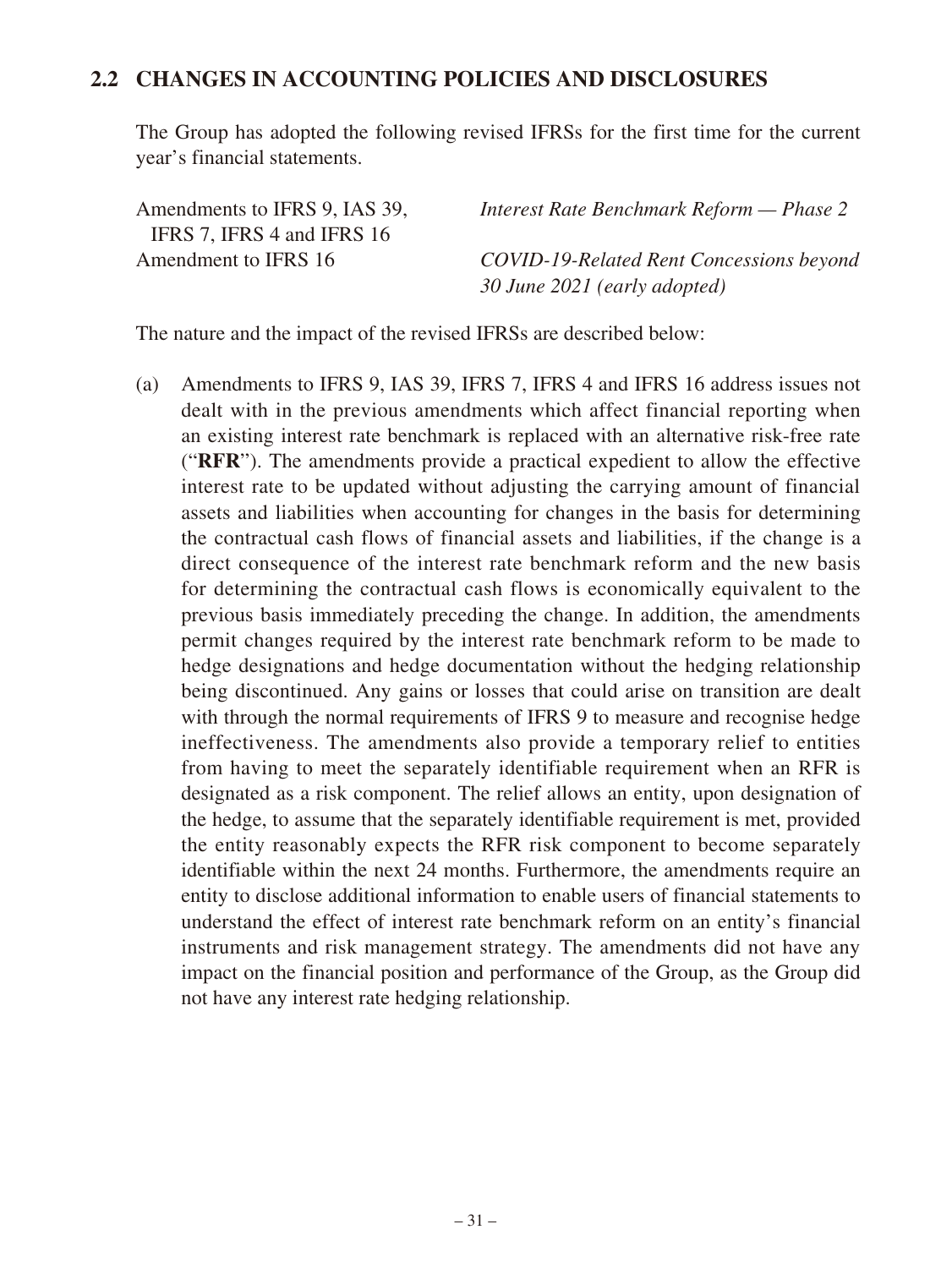(b) Amendment to IFRS 16 issued in May 2020 extends the availability of the practical expedient for lessees to elect not to apply lease modification accounting for rent concessions arising as a direct consequence of the COVID-19 pandemic by 12 months. Accordingly, the practical expedient applies to rent concessions for which any reduction in lease payments affects only payments originally due on or before 30 June 2022, provided the other conditions for applying the practical expedient are met. The amendment is effective retrospectively for annual periods beginning on or after 1 June 2020 with any cumulative effect of initially applying the amendment recognised as an adjustment to the opening balance of retained profits at the beginning of the current accounting period. Earlier application is permitted. The amendment did not have any impact on the financial position and performance of the Group.

The Group has early adopted these amendments on 1 January 2021. However, the Group has not received COVID-19-related rent concessions and plans to apply the practical expedient when it becomes applicable within the allowed period of application.

# **3 OPERATING SEGMENT INFORMATION**

For management purposes, the Group is organised into business units based on their services and has four reportable operating segments as follows:

- (a) Leisure and entertainment, which primarily includes commissions earned from facilitating the sale of digital goods offered by leisure and entertainment content providers, operating services for online stores and other services provided to leisure and entertainment content providers;
- (b) Games, which primarily includes commissions earned from facilitating the sale of digital goods offered by game producers, operating services for online stores and other services provided to game producers;
- (c) Telecommunications, which primarily includes commissions earned from providing digital goods-related agency services and other services to telecom providers; and
- (d) Lifestyle service, which primarily includes commissions earned from facilitating the sale of digital goods offered by lifestyle service providers and other services provided to lifestyle service providers.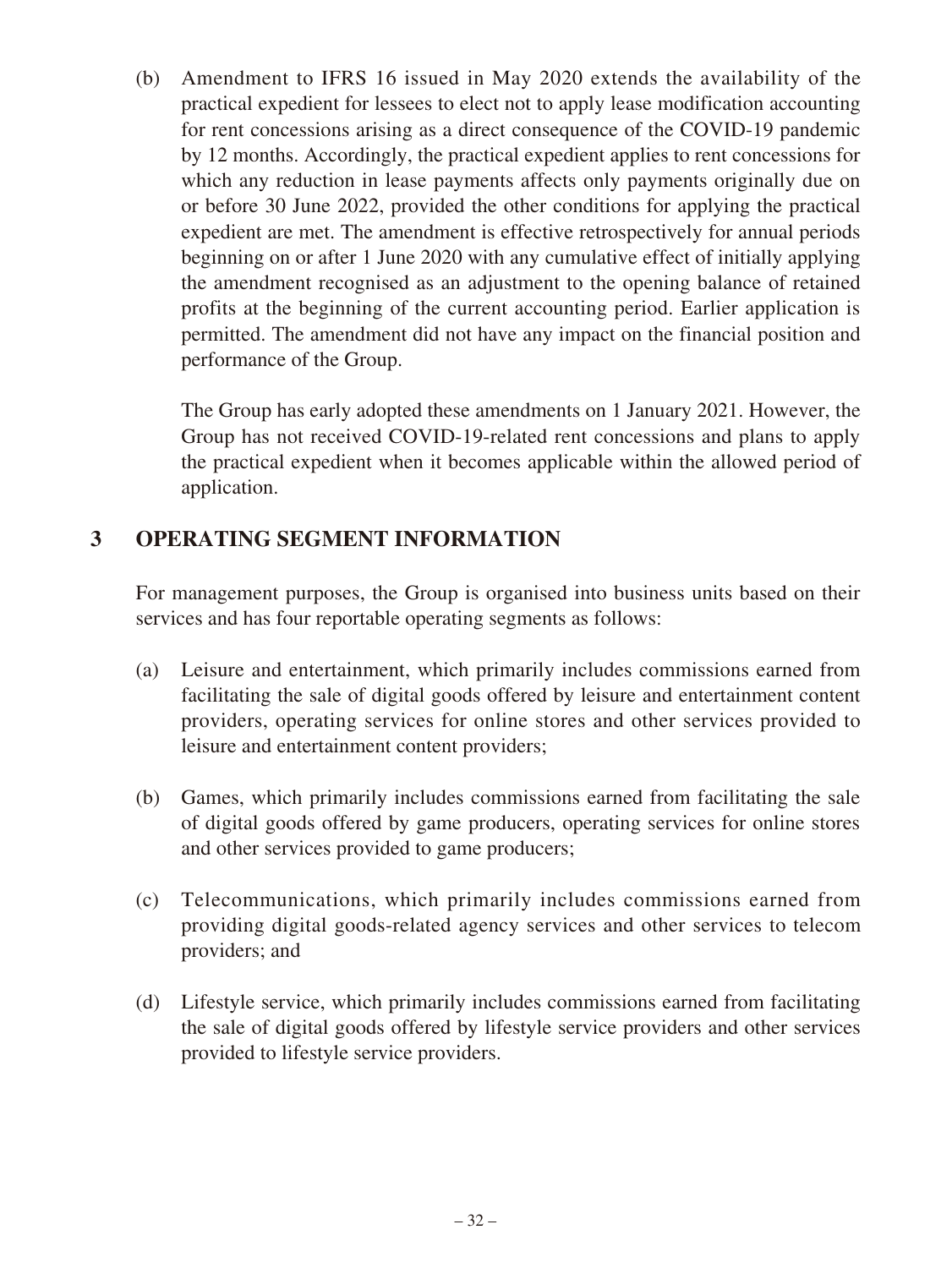Management monitors the results of the Group's operating segments separately for the purpose of making decisions about resource allocation and performance assessment. Segment performance is evaluated based on reportable segment operating profit, which is a measure of gross profit. No analysis of the Group's assets and liabilities by operating segment is disclosed as it is not regularly provided to the chief operating decision-maker for review.

| <b>Year ended 31 December 2021</b>                                                                    | Leisure and<br>entertainment<br><b>RMB'000</b> | <b>Games</b><br><b>RMB'000</b> | Telecommuni-<br>cations<br><b>RMB'000</b> | Lifestyle<br>service<br><b>RMB'000</b> | <b>Total</b><br><b>RMB'000</b> |
|-------------------------------------------------------------------------------------------------------|------------------------------------------------|--------------------------------|-------------------------------------------|----------------------------------------|--------------------------------|
| <b>Segment revenue</b>                                                                                |                                                |                                |                                           |                                        |                                |
| External customers (note 4)                                                                           | 215,693                                        | 61,546                         | 81,235                                    | 40,809                                 | 399,283                        |
| Segment cost                                                                                          | (40,545)                                       | (23,523)                       | (33,323)                                  | (6, 648)                               | (104, 039)                     |
| Gross profit                                                                                          | 175,148                                        | 38,023                         | 47,912                                    | 34,161                                 | 295,244                        |
| Reconciliation:<br>Unallocated income and gains<br>Corporate and unallocated expense<br>Finance costs |                                                |                                |                                           |                                        | 46,099<br>(265, 486)<br>(660)  |
| Profit before tax                                                                                     |                                                |                                |                                           |                                        | 75,197                         |
| Year ended 31 December 2020                                                                           | Leisure and<br>entertainment<br><b>RMB'000</b> | Games<br><b>RMB'000</b>        | Telecommuni-<br>cations<br><b>RMB'000</b> | Lifestyle<br>service<br><b>RMB'000</b> | Total<br><b>RMB'000</b>        |
| <b>Segment revenue</b>                                                                                |                                                |                                |                                           |                                        |                                |
| External customers (note 4)                                                                           | 155,952                                        | 100,979                        | 47,118                                    | 24,161                                 | 328,210                        |
| Segment cost                                                                                          | (27,089)                                       | (17,970)                       | (21,095)                                  | (1,698)                                | (67, 852)                      |
| Gross profit                                                                                          | 128,863                                        | 83,009                         | 26,023                                    | 22,463                                 | 260,358                        |
| Reconciliation:<br>Unallocated income and gains<br>Corporate and unallocated expense<br>Finance costs |                                                |                                |                                           |                                        | 22,267<br>(154,706)<br>(5,641) |
| Profit before tax                                                                                     |                                                |                                |                                           |                                        | 122,278                        |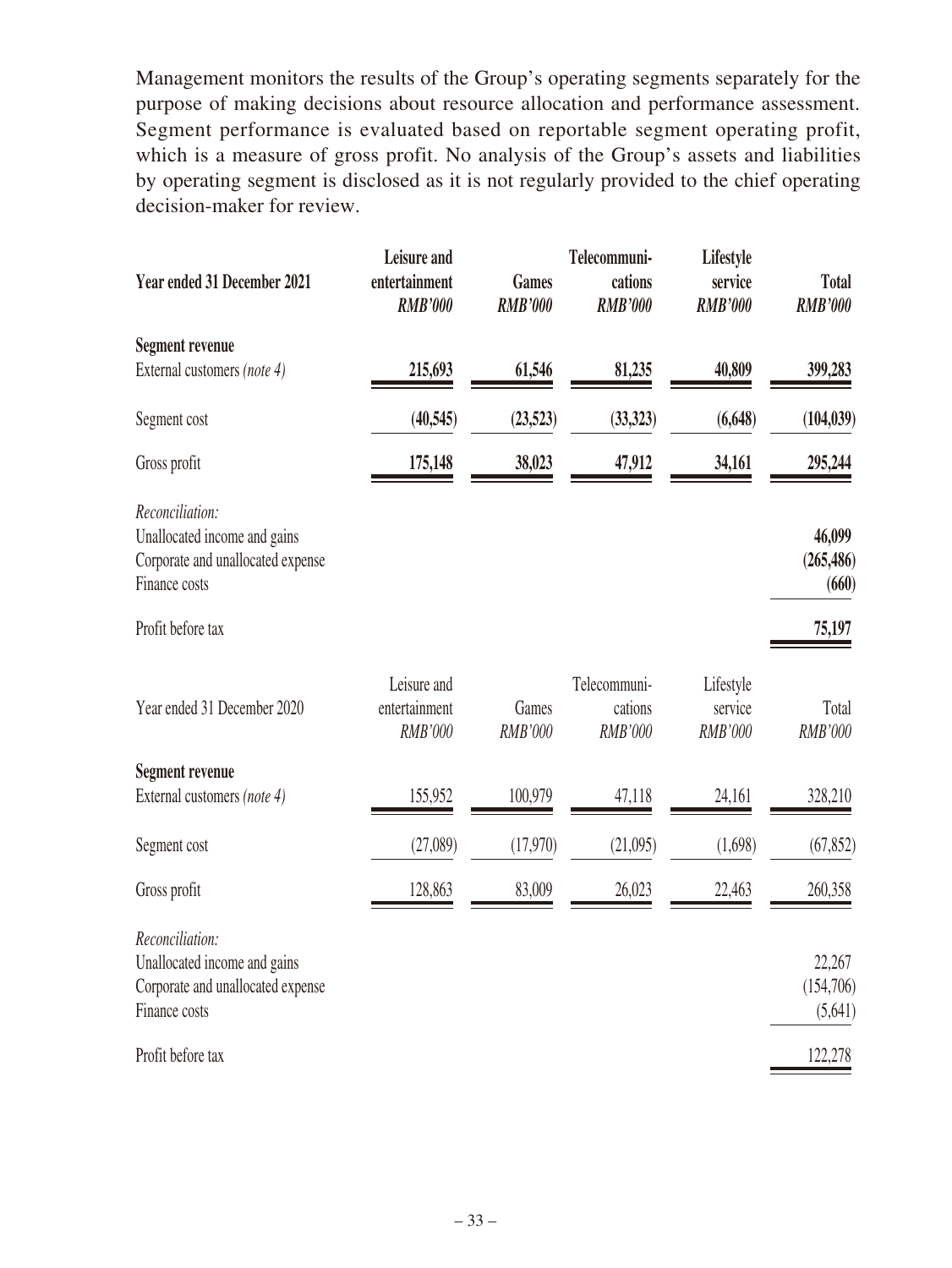### **Geographical information**

#### *(a) Revenue from external customers*

All significant external customers of the Group are located in Mainland China. Accordingly, no geographical information of external customers is presented.

### *(b) Non-current assets*

All significant non-current assets of the Group are located in Mainland China. Accordingly, no geographical information of segment assets is presented.

#### **Information about major customers**

Revenue derived from services to customers, which individually accounted for 10% or more of the Group's revenue, is set out below:

|                                               | 2021           | 2020           |
|-----------------------------------------------|----------------|----------------|
|                                               | <b>RMB'000</b> | <i>RMB'000</i> |
| Customer A from the leisure and entertainment |                |                |
| segment and the games segment                 | 73,822         | 59,916         |
| Customer B from the leisure and entertainment |                |                |
| segment                                       | 72,592         | 52,784         |

## **4 REVENUE, OTHER INCOME AND GAINS**

An analysis of revenue, other income and gains is as follows:

|                                       | 2021           | 2020           |
|---------------------------------------|----------------|----------------|
|                                       | <b>RMB'000</b> | <b>RMB'000</b> |
| Revenue from contracts with customers |                |                |
| Digital goods-related services        | 331,700        | 254,234        |
| Online store operating services       | 58,151         | 67,635         |
| Others                                | 9,432          | 6,341          |
|                                       | 399,283        | 328,210        |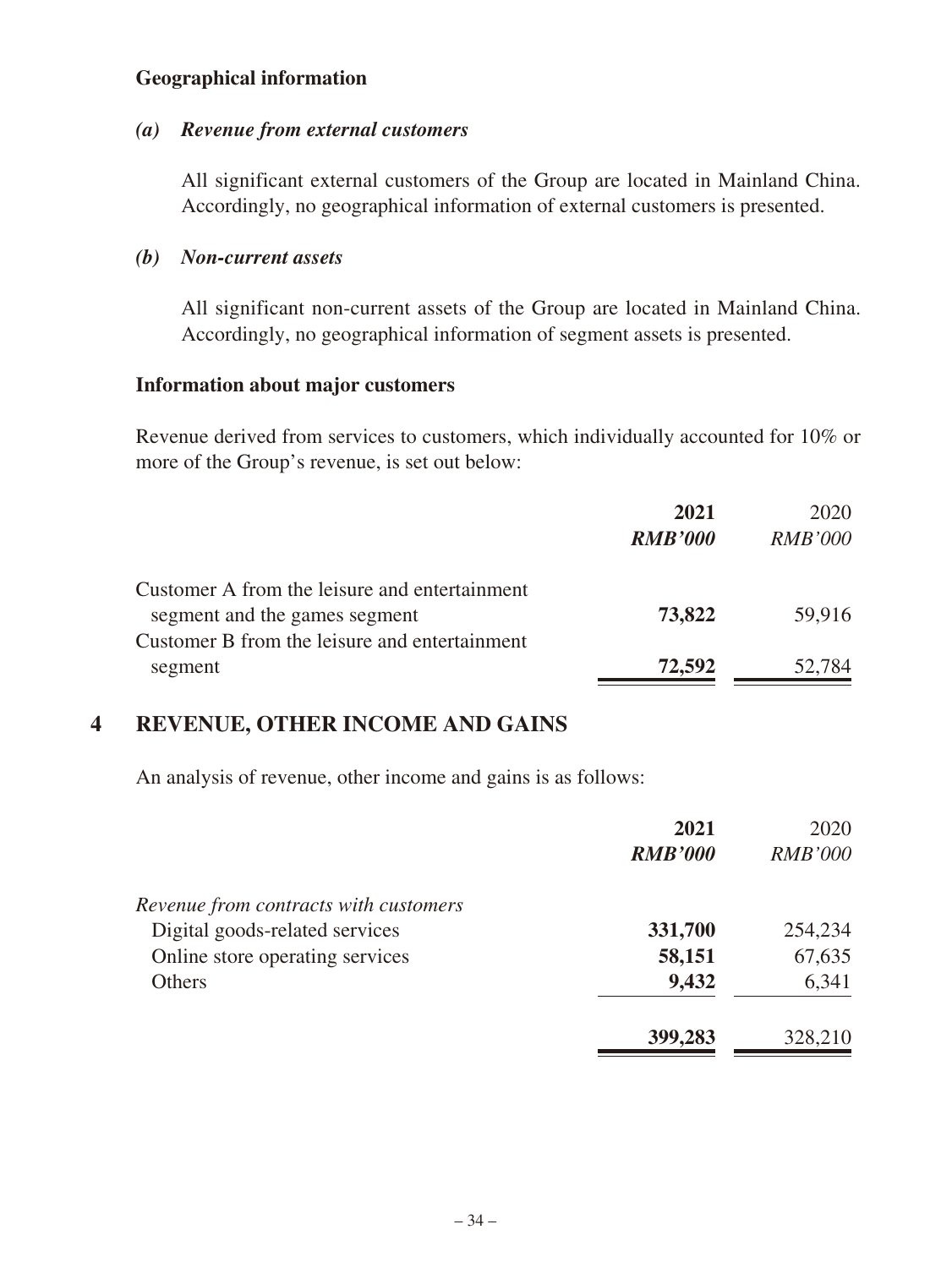# **Revenue from contracts with customers**

# *(i) Disaggregated revenue information*

# **Year ended 31 December 2021**

| <b>Segments</b>                                                             | Leisure and<br>entertainment<br><b>RMB'000</b> | <b>Games</b><br><b>RMB'000</b> | Telecommuni-<br>cations<br><b>RMB'000</b> | Lifestyle<br><b>RMB'000</b> | <b>Total</b><br><b>RMB'000</b> |
|-----------------------------------------------------------------------------|------------------------------------------------|--------------------------------|-------------------------------------------|-----------------------------|--------------------------------|
| <b>Types of services</b><br>Provision of digital                            |                                                |                                |                                           |                             |                                |
| goods-related services<br>Provision of online store                         | 185,162                                        | 31,397                         | 81,235                                    | 33,906                      | 331,700                        |
| operating services<br>Others                                                | 30,518<br>13                                   | 26,970<br>3,179                |                                           | 663<br>6,240                | 58,151<br>9,432                |
| Total revenue from contracts<br>with customers                              | 215,693                                        | 61,546                         | 81,235                                    | 40,809                      | 399,283                        |
| Timing of revenue recognition:                                              |                                                |                                |                                           |                             |                                |
| Services transferred at<br>a point in time                                  | 215,693                                        | 61,546                         | 81,235                                    | 40,809                      | 399,283                        |
| Year ended 31 December 2020                                                 |                                                |                                |                                           |                             |                                |
| Segments                                                                    | Leisure and<br>entertainment<br><b>RMB'000</b> | Games<br>RMB'000               | Telecommuni-<br>cations<br><b>RMB'000</b> | Lifestyle<br><b>RMB'000</b> | Total<br>RMB'000               |
| <b>Types of services</b>                                                    |                                                |                                |                                           |                             |                                |
| Provision of digital<br>goods-related services<br>Provision of online store | 134,607                                        | 48,644                         | 47,108                                    | 23,875                      | 254,234                        |
| operating services                                                          | 19,877                                         | 47,726                         |                                           | 32                          | 67,635                         |
| Others                                                                      | 1,468                                          | 4,609                          | 10                                        | 254                         | 6,341                          |
| Total revenue from contracts<br>with customers                              | 155,952                                        | 100,979                        | 47,118                                    | 24,161                      | 328,210                        |
| <b>Timing of revenue</b><br>recognition:                                    |                                                |                                |                                           |                             |                                |
| Services transferred at<br>a point in time                                  | 155,952                                        | 100,979                        | 47,118                                    | 24,161                      | 328,210                        |

The Group's revenue was derived solely from its operation in Mainland China.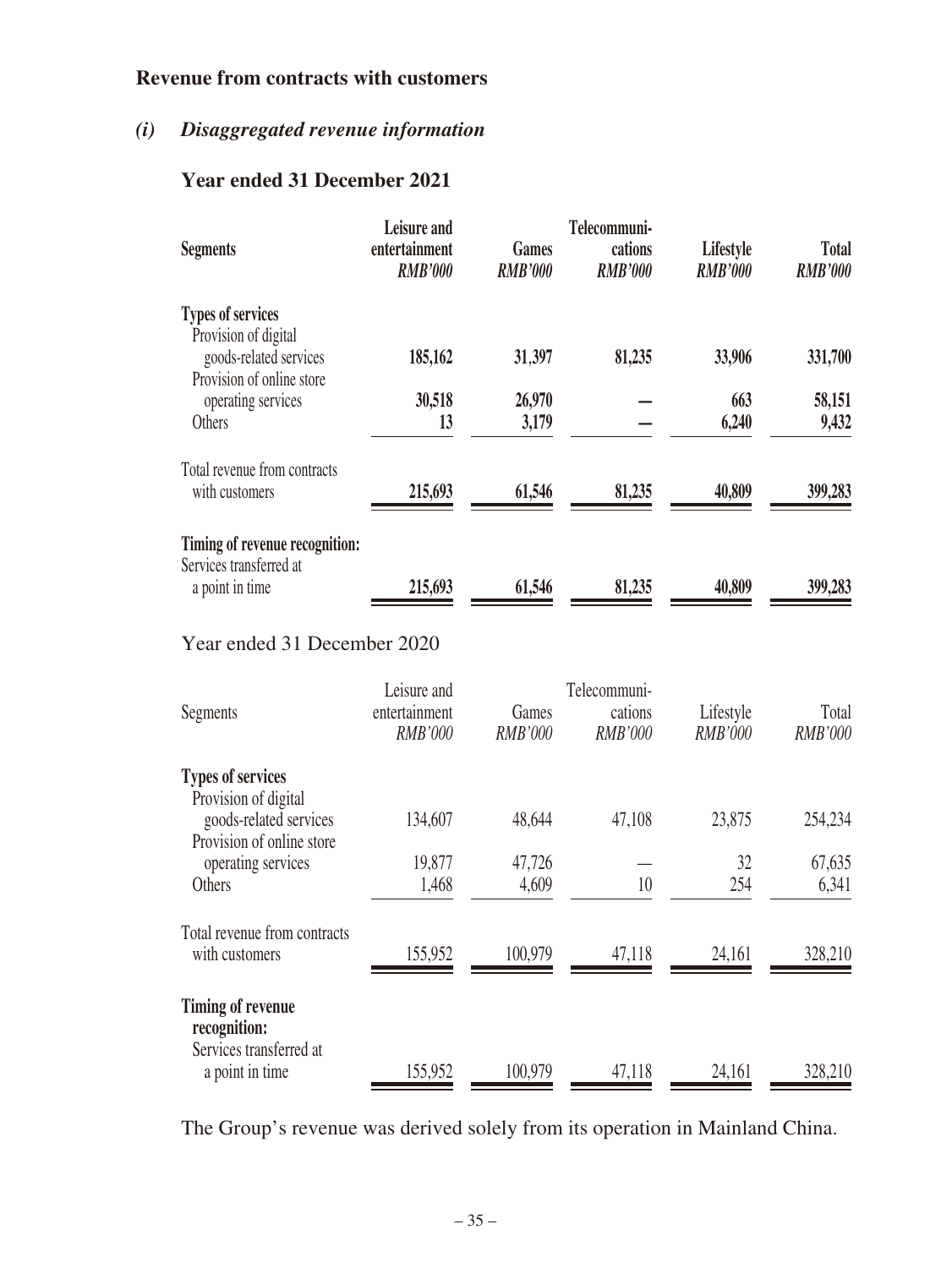### *(ii) Performance obligations*

Information about the Group's performance obligations is summarised below:

## *Provision of digital goods-related services*

The performance obligation is satisfied upon delivery of specific digital goods from upstream digital goods providers to downstream digital goods users. Payment is generally due within 1 to 6 months from delivery. In addition, payment in advance is sometimes required based on credit evaluation.

### *Provision of online store operating services*

The performance obligation is satisfied upon the completion of each digital goods transaction through the online stores of the digital goods vendors or upon delivery of the related services. Payment is generally due within 1 to 6 months from the rendering of the services.

The directors are of the opinion that there was no remaining performance obligation at the end of the reporting period.

### **Other income and gains**

|                                         | <b>Notes</b> | 2021<br><b>RMB'000</b> | 2020<br><b>RMB'000</b> |
|-----------------------------------------|--------------|------------------------|------------------------|
| Tax incentives on input value-added tax | (i)          | 23,446                 | 8,640                  |
| Other government grants                 | (ii)         | 16,183                 | 7,780                  |
| Interest income                         |              | 4,971                  | 4,113                  |
| <b>Others</b>                           |              | 1,499                  | 1,734                  |
|                                         |              | 46,099                 | 22,267                 |

(i) The Group enjoyed the tax incentives on input value-added tax according to the related regulations in the PRC.

(ii) Other government grants had been received from the PRC local government authorities as reimbursement of the Group's operating and research and development activities. There are no unfulfilled conditions related to these government grants.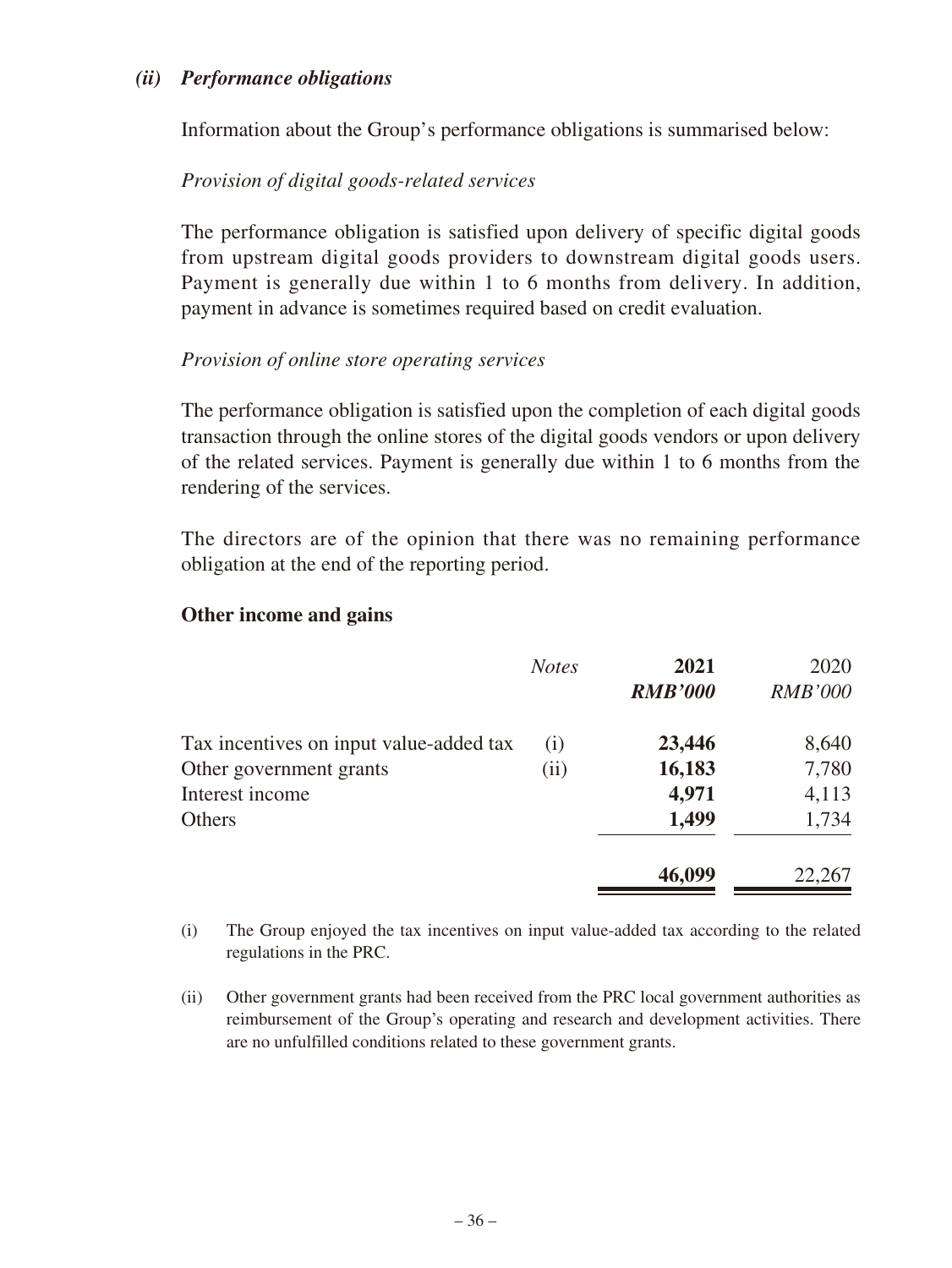# **5 PROFIT BEFORE TAX**

The Group's profit before tax is arrived at after charging:

|                                                                                                     | 2021           | 2020           |
|-----------------------------------------------------------------------------------------------------|----------------|----------------|
|                                                                                                     | <b>RMB'000</b> | <b>RMB'000</b> |
| Employee benefit expense <sup>*</sup> (including directors' and<br>chief executive's remuneration): |                |                |
| Wages and salaries                                                                                  | 103,221        | 72,374         |
| Equity-settled share-based payment expenses                                                         | 95,511         |                |
| Pension scheme contributions                                                                        | 7,635          | 544            |
| Social security contributions and accommodation                                                     |                |                |
| benefits                                                                                            | 9,019          | 3,303          |
|                                                                                                     | 215,386        | 76,221         |
| Promotion and marketing expenses                                                                    | 55,374         | 52,850         |
| Commission to third party platforms                                                                 | 45,719         | 37,265         |
| Listing expenses                                                                                    | 3,629          | 25,282         |
| Foreign exchange loss                                                                               | 3,018          | 7,029          |
| Platform usage fees and others                                                                      | 6,144          | 4,596          |
| Auditor's remuneration                                                                              | 2,600          | 2,500          |
| Depreciation of right-of-use assets                                                                 | 2,892          | 2,097          |
| Depreciation of property, plant and equipment                                                       | 1,484          | 1,218          |
| Amortisation of intangible assets                                                                   | 1,269          | 719            |
| Impairment losses on financial and contract assets, net                                             | 2,423          | 635            |

\* Employee benefit expenses of RMB38,382,000 (2020: RMB23,782,000) were included in the research and development costs for the reporting period.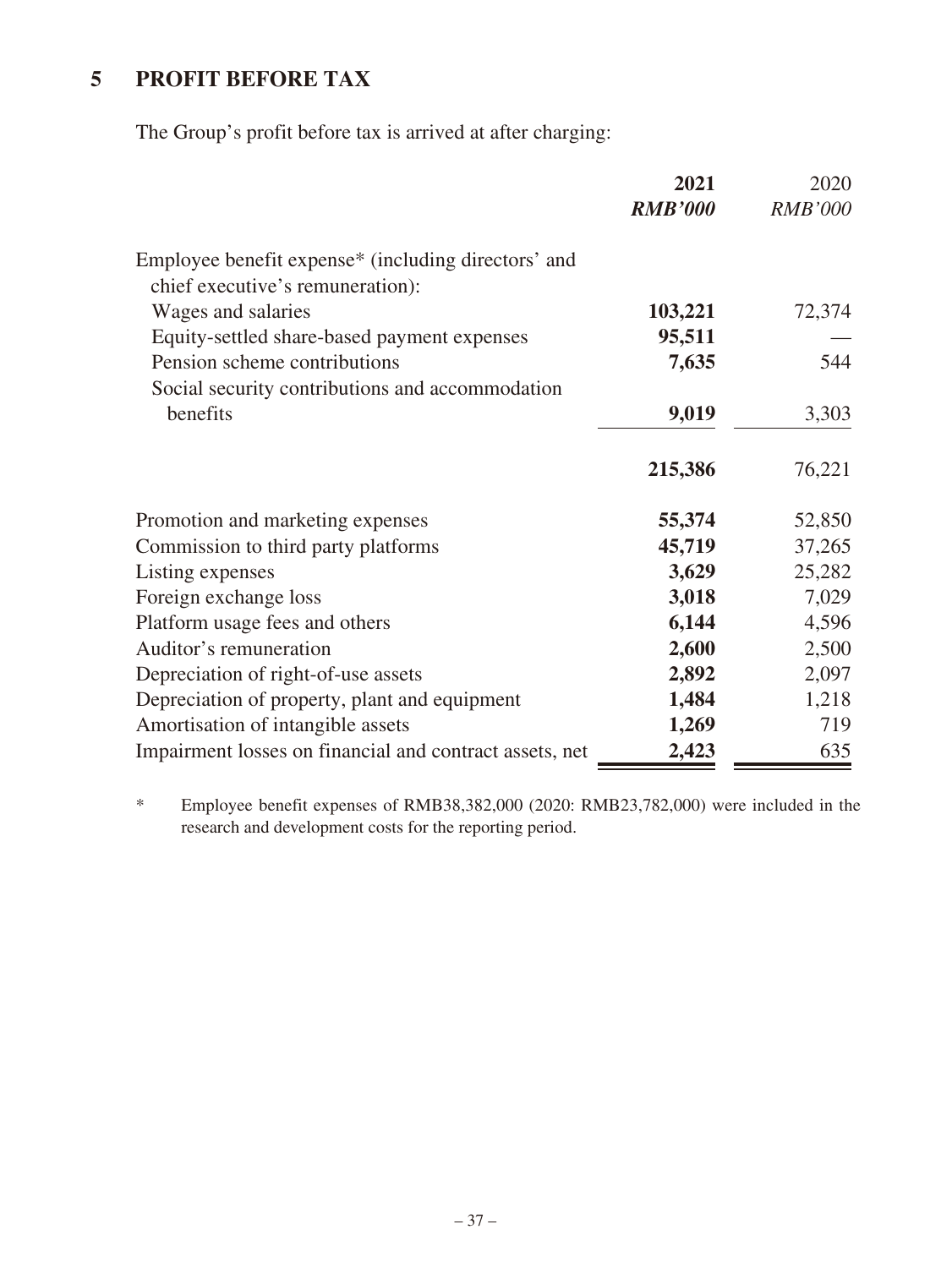# **6 INCOME TAX**

The Group is subject to income tax on an entity basis on profits arising in or derived from the jurisdictions in which members of the Group are domiciled and operate.

The majority of the Company's subsidiaries are domiciled in the PRC. Pursuant to the PRC Corporate Income Tax Law (the "**PRC Tax Law**") effective on 1 January 2008, the PRC corporate income tax rate of the Group's subsidiaries operating in the PRC during the reporting period was 25% of their taxable profits.

Wuhan Fulu was accredited as a high and new technology enterprise ("**HNTE**") in the year ended 31 December 2021. The HNTE certificate needs to be renewed every three years so as to enable Wuhan Fulu to enjoy the preferential CIT rate of 15%. For the year ended 31 December 2021, Wuhan Fulu was entitled to a Corporate Income Tax ("**CIT**") rate of 15% due to HNTE.

Wuhan Yiqiyou was accredited as an HNTE in the year ended 31 December 2020. For the year ended 31 December 2021, Wuhan Yiqiyou was entitled to a Corporate Income Tax rate of 15% as an HNTE.

Xinjiang Fulu was established in Horgos Development Zone of Xinjiang on 27 December 2016, which was exempted from income tax from the first year of operation for a five-year period according to the regulations set out by the local authority. Since Xinjiang Fulu started operation in 2017, the tax exemption period commenced from the year of 2017.

Kashgar Yiqiwan was established in Xinjiang and Kashgar Yiqiwan was entitled to a preferential tax rate of 15% for the year ended 31 December 2021 according to the strategy of large-scale western development in the PRC (Caishui [2020] No. 23).

Tibet Fulu was established in Tibet and Tibet Fulu was entitled to a preferential tax rate of 15% for the year ended 31 December 2021 according to the strategy of largescale western development in the PRC (Caishui [2020] No. 23). According to the additional regional tax preference in Tibet, Tibet Fulu was entitled to a preferential CIT rate of 9% instead of 15%.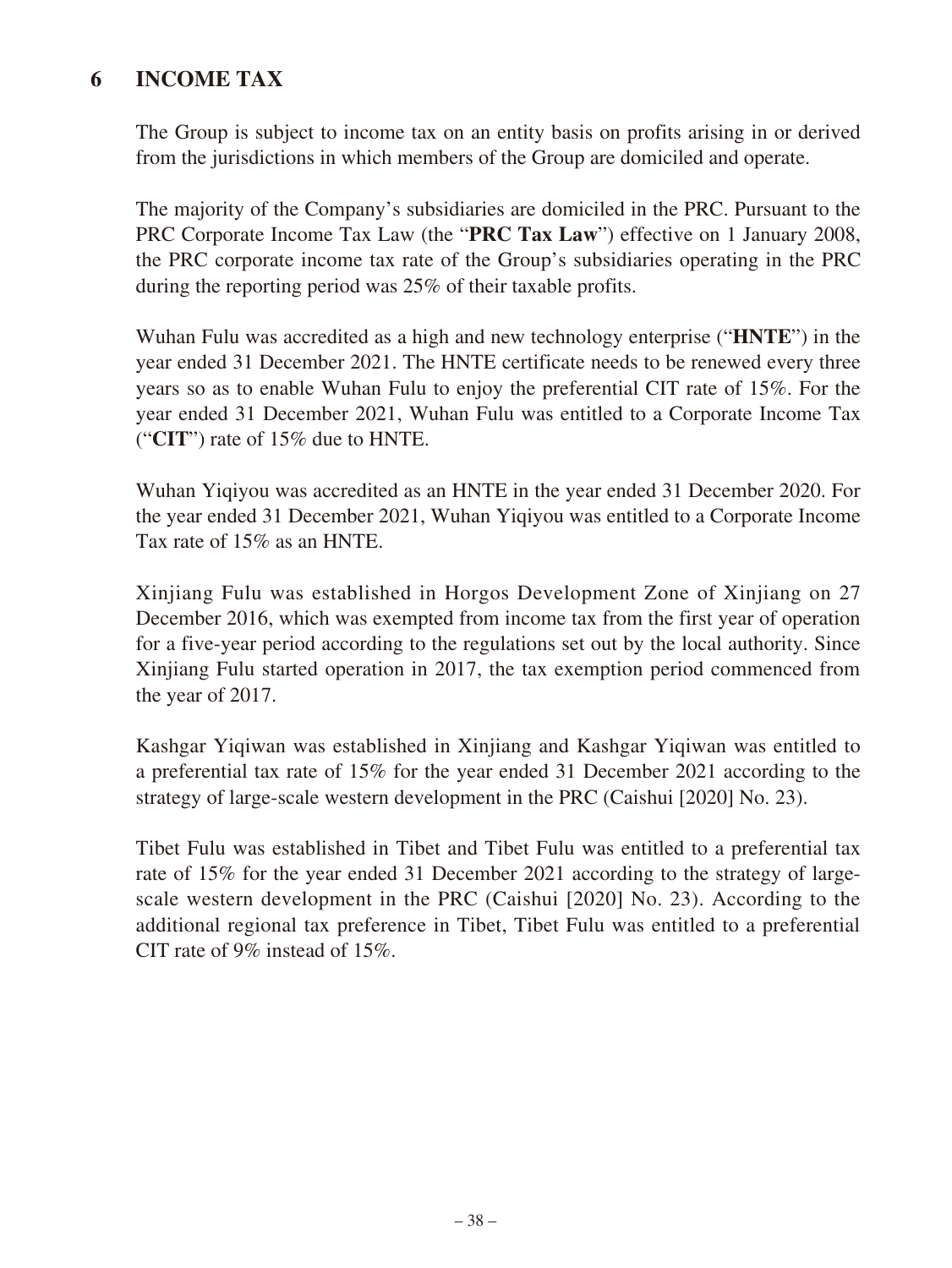The major components of the income tax expense are as follows:

|                               | 2021           | 2020           |
|-------------------------------|----------------|----------------|
|                               | <b>RMB'000</b> | <b>RMB'000</b> |
| $Current - PRC$               |                |                |
| Charge for the year           | 4,005          | 5,358          |
| Deferred tax                  | 2,970          | (3,978)        |
| Total tax charge for the year | 6,975          | 1,380          |

A reconciliation of the tax expenses applicable to profit before tax at the statutory rate for the PRC to the tax expenses at the Group's effective tax rate is as follows:

|                                                     | 2021<br><b>RMB'000</b> | 2020<br><b>RMB'000</b> |
|-----------------------------------------------------|------------------------|------------------------|
| Profit before tax                                   | 75,197                 | 122,278                |
| Tax at the PRC statutory income tax rate            | 18,799                 | 30,570                 |
| Lower tax rates for specific entities               | (19, 404)              | (25,651)               |
| Tax effect of:                                      |                        |                        |
| Expenses not deductible for tax                     | 13,538                 | 175                    |
| Tax losses not recognised                           |                        | 5                      |
| Tax losses utilised from previous periods           | (603)                  | (217)                  |
| Adjustments in respect of temporary differences not |                        |                        |
| recognised in previous years                        |                        | (732)                  |
| Tax incentives on eligible expenditures             | (4,510)                | (2, 492)               |
| Adjustments in respect of changes in tax rates on   |                        |                        |
| opening deferred tax                                | (118)                  |                        |
| Adjustments in respect of current tax of previous   |                        |                        |
| periods                                             | (727)                  | (278)                  |
| Tax charge at the Group's effective tax rate        | 6,975                  | 1,380                  |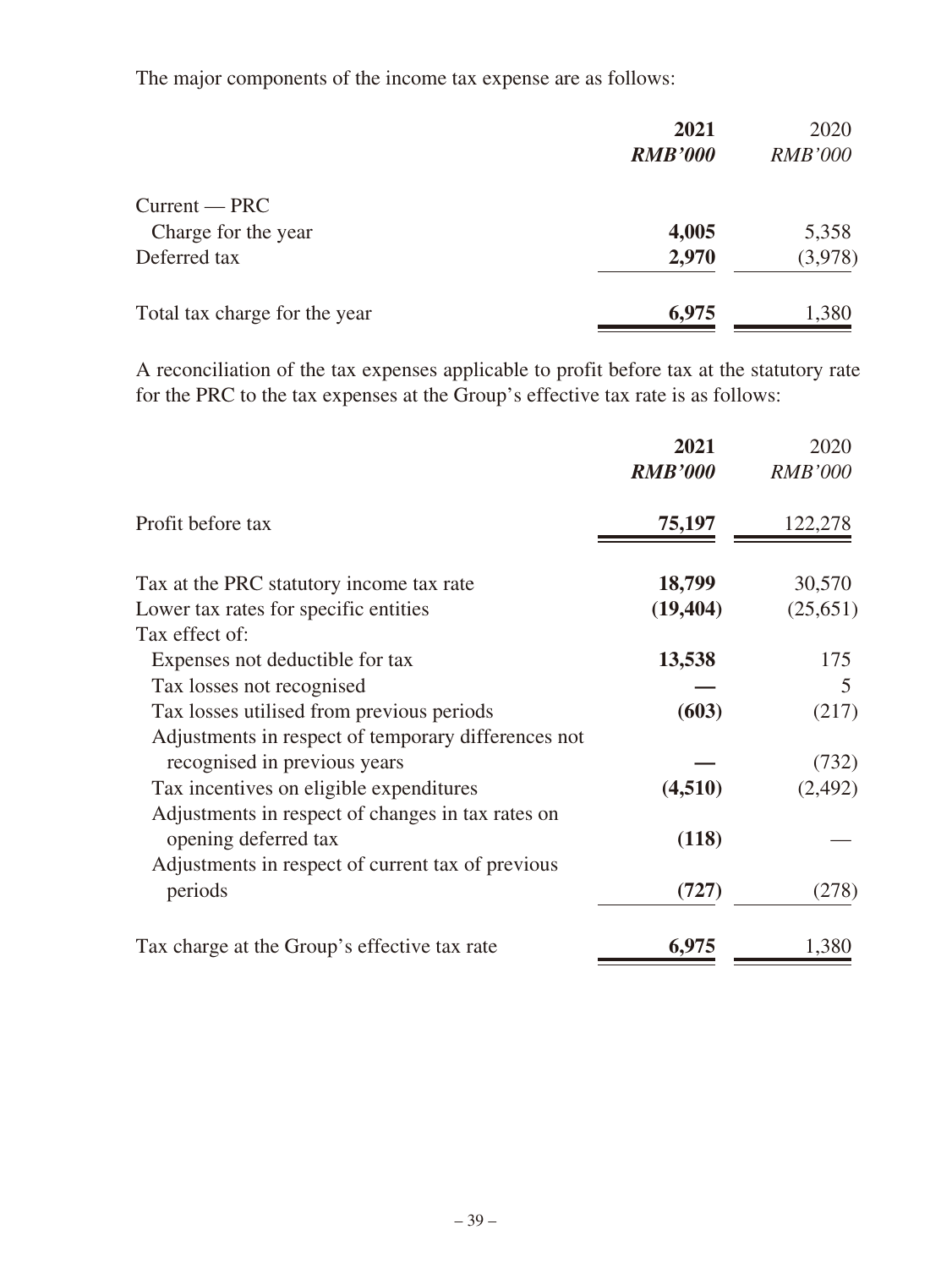# **7 DIVIDENDS**

|                                            | 2021           | 2020           |
|--------------------------------------------|----------------|----------------|
|                                            | <b>RMB'000</b> | <i>RMB'000</i> |
| Final dividend declared and paid — HKD0.32 |                |                |
| $(2020: N/A)$ per ordinary share           | 105,887        |                |

On 12 May 2021, the final dividend of HKD0.32 (2020: N/A) per ordinary share of the Company for the year ended 31 December 2020 was approved and declared payable by the shareholders at the annual general meeting of the Company, and had been fully paid as of the date of this announcement.

The proposed final dividend for the year is subject to the approval of the Company's shareholders at the forthcoming annual general meeting.

# **8 EARNINGS PER SHARE ATTRIBUTABLE TO ORDINARY EQUITY HOLDERS OF THE PARENT**

The calculation of the basic earnings per share amount is based on the profit for the year attributable to ordinary equity holders of the Company, and the weighted average number of ordinary shares of 400,345,318 (2020: 329,166,667) in issue during the year.

The calculation of the diluted earnings per share amounts is based on the profit for the year attributable to ordinary equity holders of the Company. The weighted average number of ordinary shares used in the calculation is the number of ordinary shares in issue during the year, as used in the basic earnings per share calculation, and the weighted average number of ordinary shares assumed to have been issued at no consideration on the deemed unlocking of all dilutive potential ordinary shares into ordinary shares.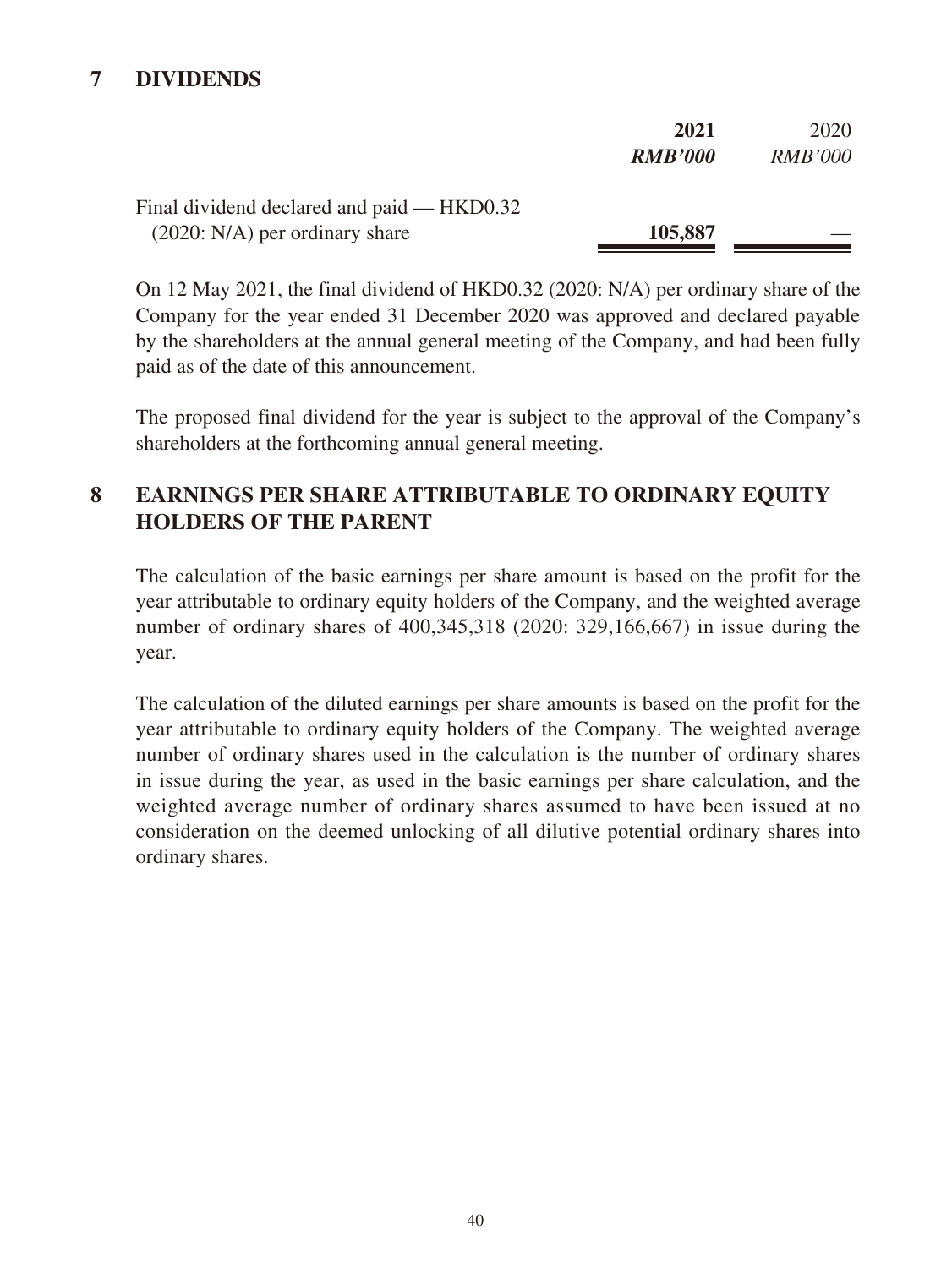The calculations of basic and diluted earnings per share are based on:

|                                                                                                                            | 2021<br><b>RMB'000</b>          | 2020<br><b>RMB'000</b> |
|----------------------------------------------------------------------------------------------------------------------------|---------------------------------|------------------------|
| <b>Earnings</b><br>Profit attributable to ordinary equity holders of the                                                   |                                 |                        |
| Company, used in the basic and diluted earnings per<br>share calculation                                                   | 68,222                          | 120,898                |
|                                                                                                                            | <b>Number of shares</b><br>2021 | 2020                   |
| <b>Shares</b>                                                                                                              |                                 |                        |
| Weighted average number of ordinary shares in issue<br>during the year used in the basic earnings per share<br>calculation | 400,345,318                     | 329,166,667            |
| Effect of dilution — weighted average number<br>of ordinary shares:<br>— Restricted share unit scheme                      | 829,585                         |                        |
|                                                                                                                            | 401,174,903                     | 329,166,667            |
| Basic earnings per share (RMB)                                                                                             | 0.17                            | 0.37                   |
| Diluted earnings per share (RMB)                                                                                           | 0.17                            | 0.37                   |
| <b>TRADE RECEIVABLES</b>                                                                                                   |                                 |                        |
|                                                                                                                            | 2021<br><b>RMB'000</b>          | 2020<br><b>RMB'000</b> |
| Trade receivables<br>Impairment allowance                                                                                  | 279,930<br>(2,971)              | 134,510<br>(2, 462)    |
|                                                                                                                            | 276,959                         | 132,048                |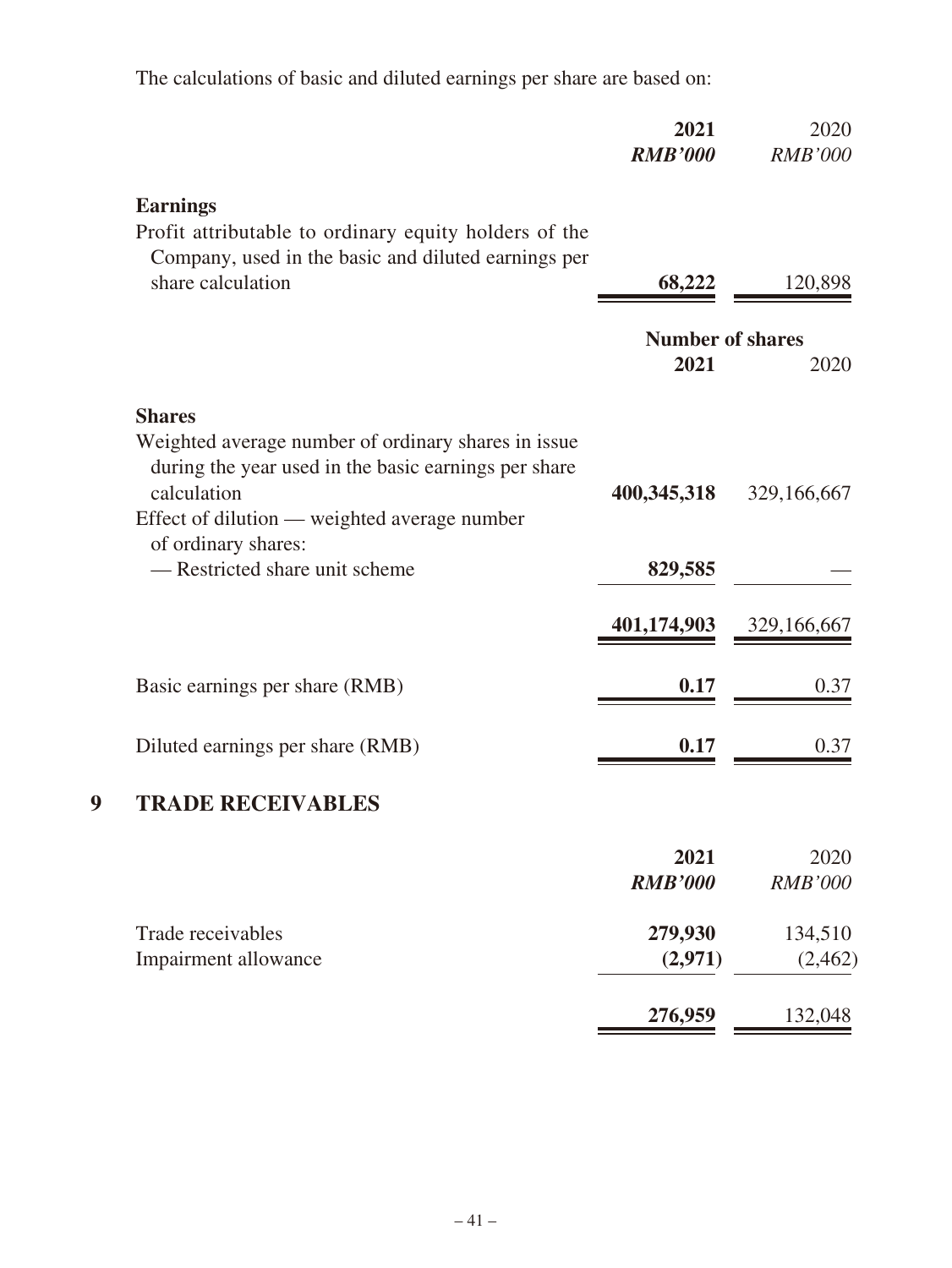The Group's credit period is generally one to six months. Each customer has a maximum credit limit. The Group seeks to maintain strict control over its outstanding receivables to minimise credit risk. Overdue balances are reviewed regularly by management. In view of the aforementioned and the fact that the Group's trade receivables relate to a large number of diversified customers, there is no significant concentration of credit risk. The Group does not hold any collateral or other credit enhancements over its trade receivable balances. Trade receivables are non-interestbearing.

An ageing analysis of the trade receivables as at the end of the reporting period, based on the transaction date and net of loss allowance, is as follows:

|                 | 2021           | 2020           |
|-----------------|----------------|----------------|
|                 | <b>RMB'000</b> | <i>RMB'000</i> |
| Within 3 months | 213,208        | 101,235        |
| 4 to 6 months   | 25,857         | 22,034         |
| 7 to 12 months  | 33,777         | 7,271          |
| Over 1 year     | 4,117          | 1,508          |
|                 | 276,959        | 132,048        |

## **10 PREPAYMENTS, OTHER RECEIVABLES AND OTHER ASSETS**

|                                         | 2021           | 2020           |
|-----------------------------------------|----------------|----------------|
|                                         | <b>RMB'000</b> | <b>RMB'000</b> |
| Prepayments to digital goods providers: |                |                |
| Non-refundable                          | 503,404        | 413,183        |
| Refundable                              | 64,835         | 60,907         |
| Deposits to digital goods providers     | 73,585         | 52,261         |
| Other receivables                       | 72,052         | 38,780         |
| Prepaid value-added tax                 | 46,811         | 23,263         |
| Prepayments for various services        | 4,763          | 1,391          |
| Impairment allowance                    | (2,944)        | (20, 249)      |
|                                         | 762,506        | 569,536        |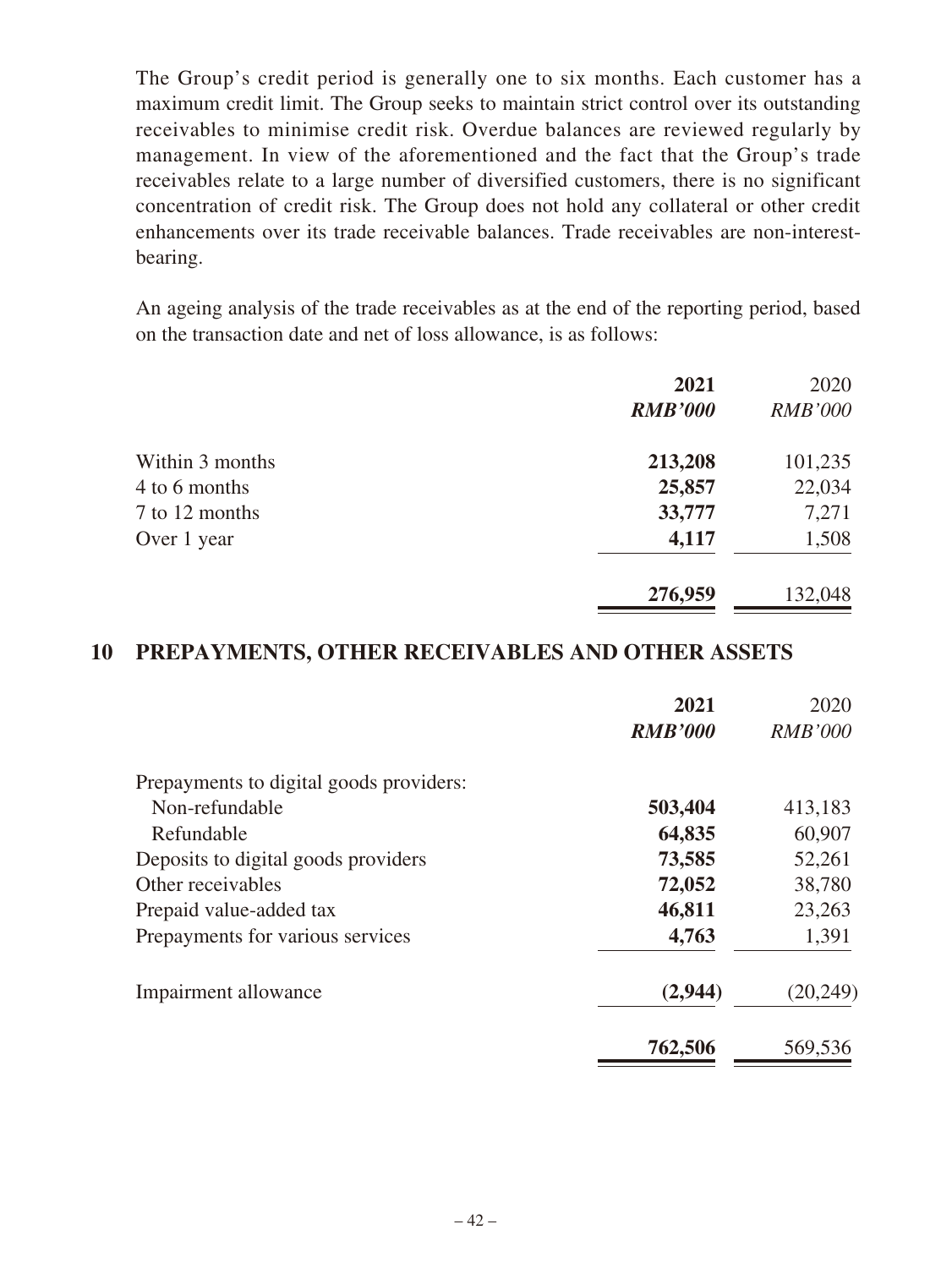Refundable prepayments, deposits and other receivables mainly represent refundable prepayments and deposits to digital goods providers, receivables from online platform operators (such as Tmall and JD) and other receivables from third parties. Where applicable, an impairment analysis is performed at the end of each reporting period by considering the probability of default of the industry. Except for specific balances for which a 100% ECL rate is determined, as at 31 December 2021 and 2020, the probability of default rate applied ranged from 0.001% to 1.38% and 0.001% to 1.40%, respectively. The loss given default was estimated to be 66.92% and 65.65% for each reporting period. The loss rate is adjusted to reflect the current conditions and forecasts of future economic conditions, as appropriate.

## **11 TRADE PAYABLES**

An ageing analysis of the trade payables as at the end of the reporting period, based on the transaction date, is as follows:

|                 | 2021           | 2020           |
|-----------------|----------------|----------------|
|                 | <b>RMB'000</b> | <b>RMB'000</b> |
| Within 3 months | 43,578         | 30,827         |
| 4 to 6 months   | 80             | 4,040          |
| 7 to 12 months  | 1,418          | 2,115          |
| Over 12 months  | 846            | 1,215          |
|                 | 45,922         | 38,197         |

Trade payables are non-interest-bearing and are normally settled on credit terms within 3 months.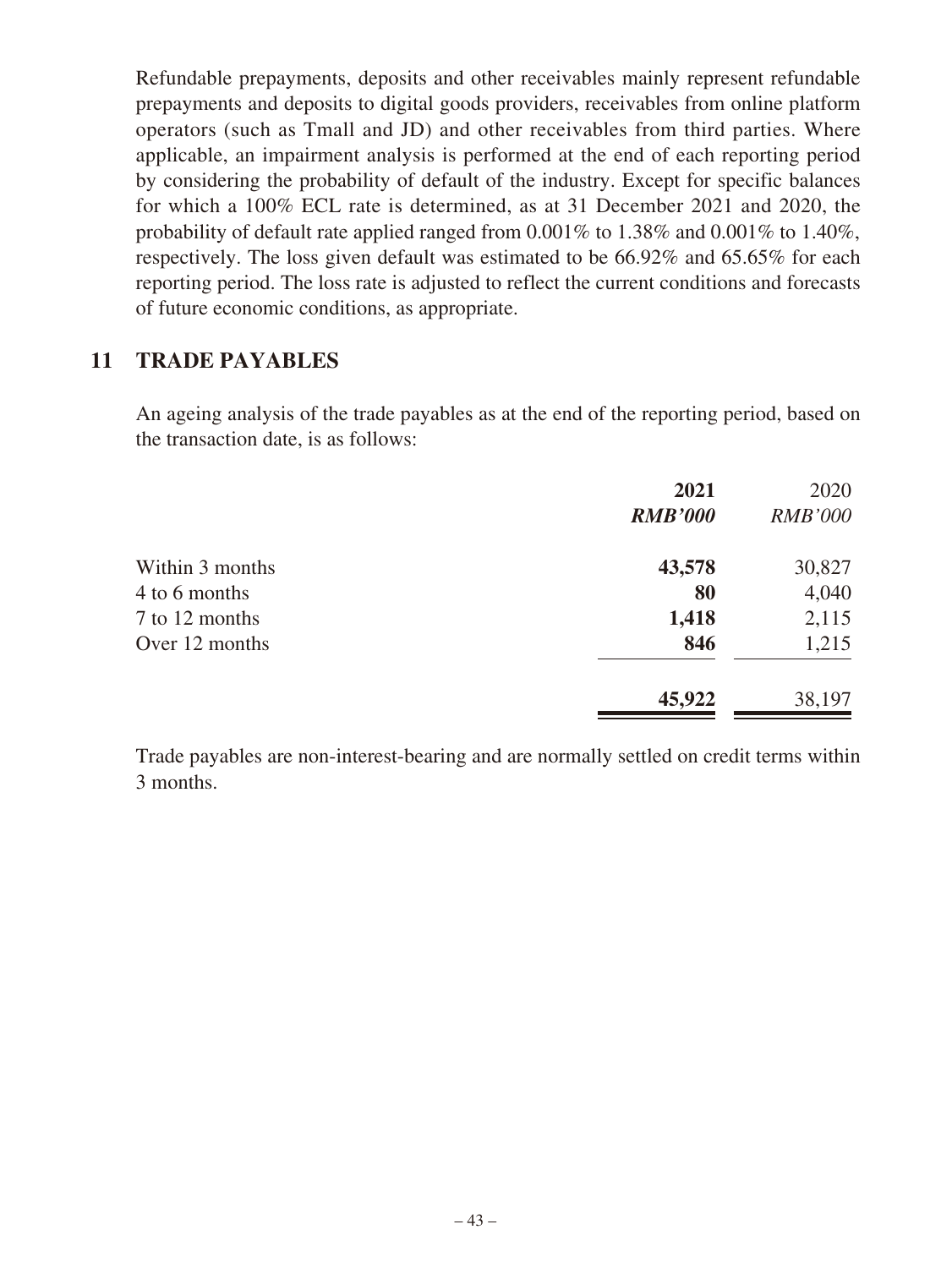## **OTHER INFORMATION**

## **FINAL DIVIDENDS**

After due consideration of Shareholders' as well as the Company's long-term interests, the Board recommended the final dividend of HK\$0.176 per Share for the year ended December 31, 2021, which will be paid in Hong Kong dollars, subject to the approval of Shareholders at the Company's forthcoming AGM. The final dividend, if approved by the Shareholders at the forthcoming AGM, will be paid on or before Wednesday, June 8, 2022 to Shareholders whose name appear on the register of members of the Company on Friday, May 27, 2022.

# **USE OF PROCEEDS FROM LISTING**

The Company listed its Shares on the Stock Exchange on September 18, 2020. Net proceeds from the Listing (after deduction of the underwriting fees, commission and relevant total expenses paid and payable by us in connection thereto) were approximately HK\$803.42 million, which has been applied for the following purposes consistent with those set out in the section headed "Future Plans and Use of Proceeds" in the Prospectus. From the Listing Date to December 31, 2021, the Group has utilized:

- approximately HK241.03 million to facilitate digital goods transactions for more digital goods vendors and increase the varieties of digital goods transactions we facilitate, which has been fully utilized;
- approximately HK160.68 million to increase the number of our digital goods sales channel partners, which has been fully utilized;
- approximately HK160.68 million to develop the Group's value-added services, such as membership management and interactive advertising services, virtual employee benefits services for enterprise customers, game leveling and companion services and professional game account leasing services, which has been fully utilized;
- approximately HK80.35 million to fund the Group's working capital and other general corporate purposes, which has been fully utilized; and
- the Group has not utilized the proceeds from the Listing for the potential acquisitions of businesses and assets complementary to our business, including companies in games-related industries, which amounted to HK\$160.68 million.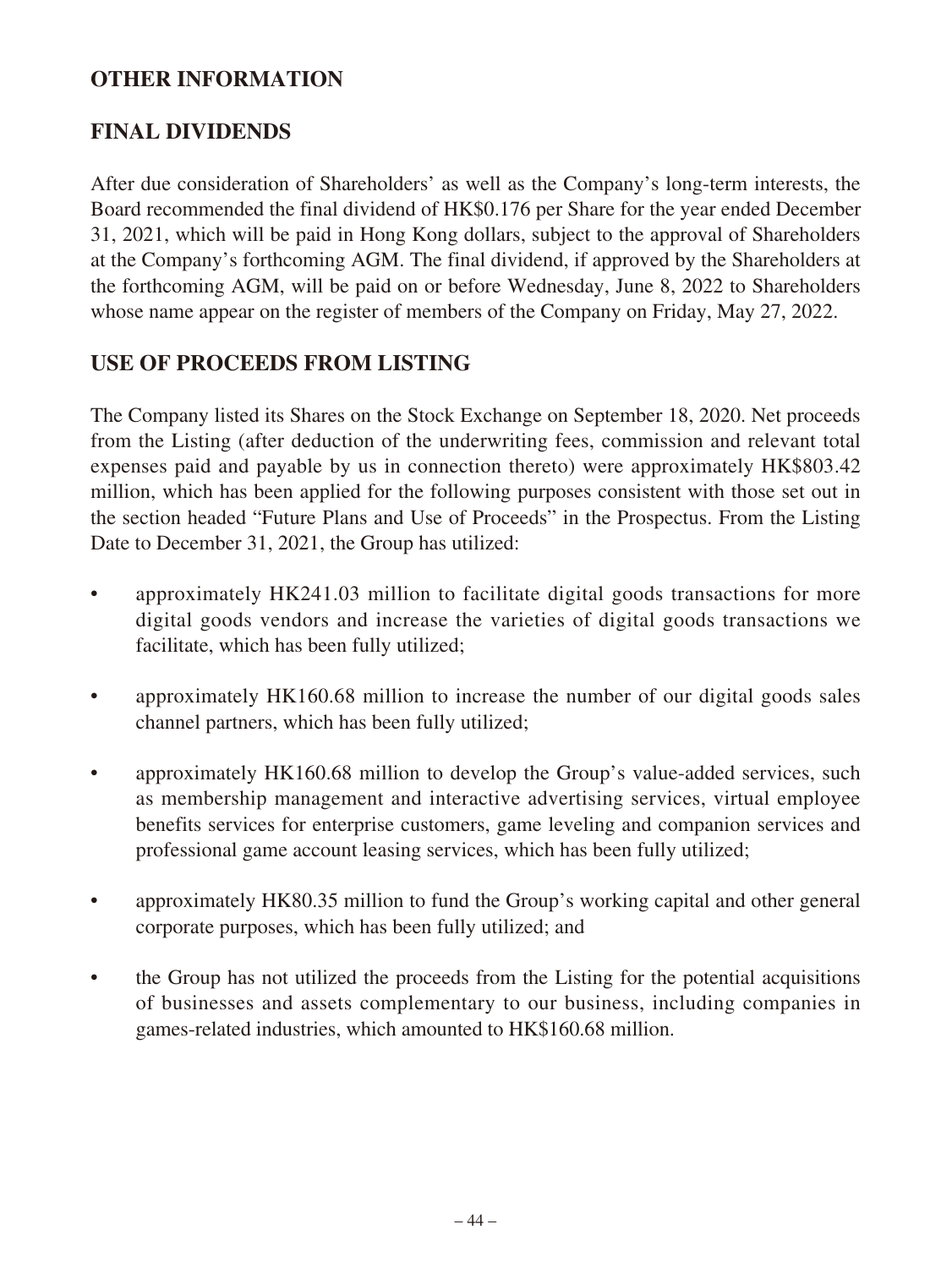# **COMPLIANCE WITH CG CODE**

The Company is committed to maintaining a high standard of corporate governance practices with a view to enhance the management efficiency of the Company as well as preserving the interests of its Shareholders as a whole. During the year ended December 31, 2021, saved for the deviation from code provision C.2.1 as explained below, the Company has complied with the code provisions set out in the CG Code contained in Appendix 14 to the Listing Rules.

The code provision C.2.1 of the CG Code stipulates that the roles of chairman and chief executive should be separate and should not be performed by the same individual. Mr. Fu Xi currently performs these two roles and is responsible for the Group's strategies, corporate culture and oversees our senior management team. The Board considers that Mr. Fu Xi acting as both the chairman and the chief executive officer will ensure consistent leadership within the Group and enable more effective and efficient overall strategic planning for the Group, and it is appropriate and beneficial to our business development and prospects that Mr. Fu Xi continues to act as both the chairman and the chief executive officer at the current stage of development of the Company. The Board considers that the balance of power and authority for the present arrangement will not be impaired and this structure will enable the Company to make and implement decisions promptly and effectively. Therefore the Board does not propose to separate these two roles. The Board will continue to review and consider splitting the roles of chairman and chief executive officer of the Company at a time when it is appropriate by taking into account the circumstances of the Group as a whole.

Further information on the Company's corporate governance practices will be set out in the Corporate Governance Report contained in the Company's annual report for the year ended December 31, 2021, which will be sent to the Shareholders in due course.

## **COMPLIANCE WITH MODEL CODE**

The Company has adopted the Model Code as its code of conduct regarding securities transactions by the Directors. Having made specific enquiry with all Directors, all Directors confirmed that they have complied with the required standard set out in the Model Code for the year ended December 31, 2021.

# **PURCHASE, SALE OR REDEMPTION OF LISTED SECURITIES OF THE COMPANY**

For the year ended December 31, 2021, neither the Company nor any of its subsidiaries has purchased, sold or redeemed any of the Company's securities listed on the Stock Exchange.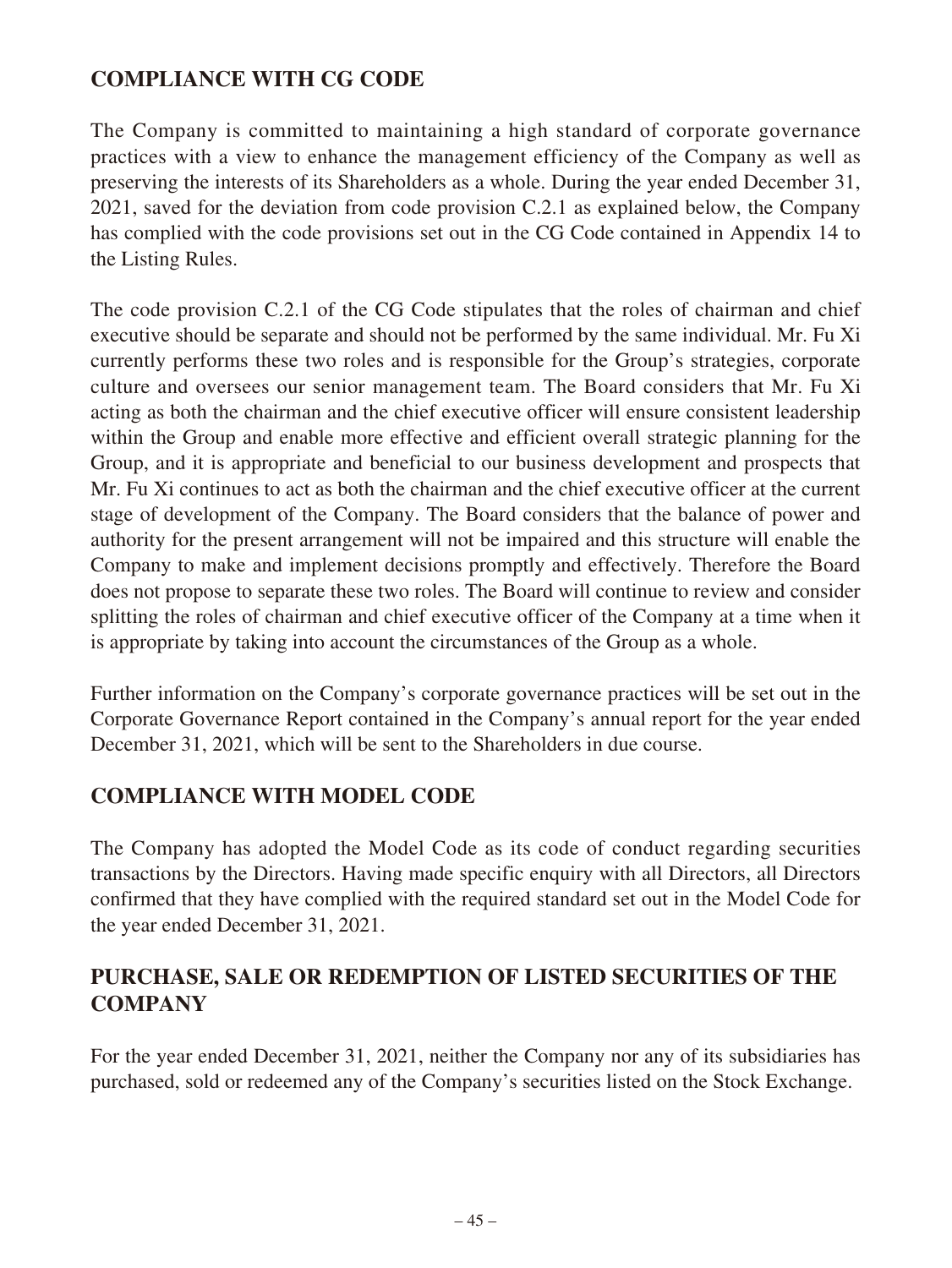# **AUDIT COMMITTEE**

The Audit Committee, together with the Auditor, has reviewed the Company's audited consolidated financial statements for the year ended December 31, 2021. The Audit Committee has also reviewed the accounting principles and practices adopted by the Company and discussed auditing, risk management, internal control and financial reporting matters.

# **AUDITOR'S PROCEDURES PERFORMED ON THIS RESULTS ANNOUNCEMENT**

The figures in respect of the announcement of the Group's results for the year ended December 31, 2021 have been agreed by the Auditor to the amounts set out in the Group's audited consolidated financial statements for the year. The work performed by the Auditor in this respect did not constitute an audit, review or other assurance engagement, and consequently no assurance has been expressed by the Auditor on this announcement.

## **AGM AND CLOSURE OF THE REGISTER OF MEMBERS**

The Company intends to hold the AGM on Thursday, May 19, 2022. The register of members of the Company will be closed from Monday, May 16, 2022 to Thursday, May 19, 2022, both days inclusive, in order to determine the identity of the Shareholders who are entitled to attend the AGM, during which period no Share transfers will be registered. To be eligible to attend the AGM, all properly completed transfer forms accompanied by the relevant share certificates must be lodged for registration with the Company's Hong Kong share registrar, at Shops 1712–1716, 17th Floor, Hopewell Centre, 183 Queen's Road East, Wanchai, Hong Kong not later than 4:30 p.m. on Friday, May 13, 2022.

Subject to the approval by the Shareholders at the AGM, the proposed final dividend will be paid to the Shareholders whose names appear on the register of members of the Company on Friday, May 27, 2022. The register of members of the Company will also be closed from Wednesday, May 25, 2022 to Friday, May 27, 2022, both days inclusive, in order to determine the entitlement of the Shareholders to receive the final dividend. To qualify for the final dividend (subject to the approval of Shareholders), unregistered holders of Shares of the Company shall lodge relevant share transfer documents with the Company's Hong Kong share registrar for registration, at Shops 1712–1716, 17th Floor, Hopewell Centre, 183 Queen's Road East, Wanchai, Hong Kong not later than 4:30 p.m. on Tuesday, May 24, 2022.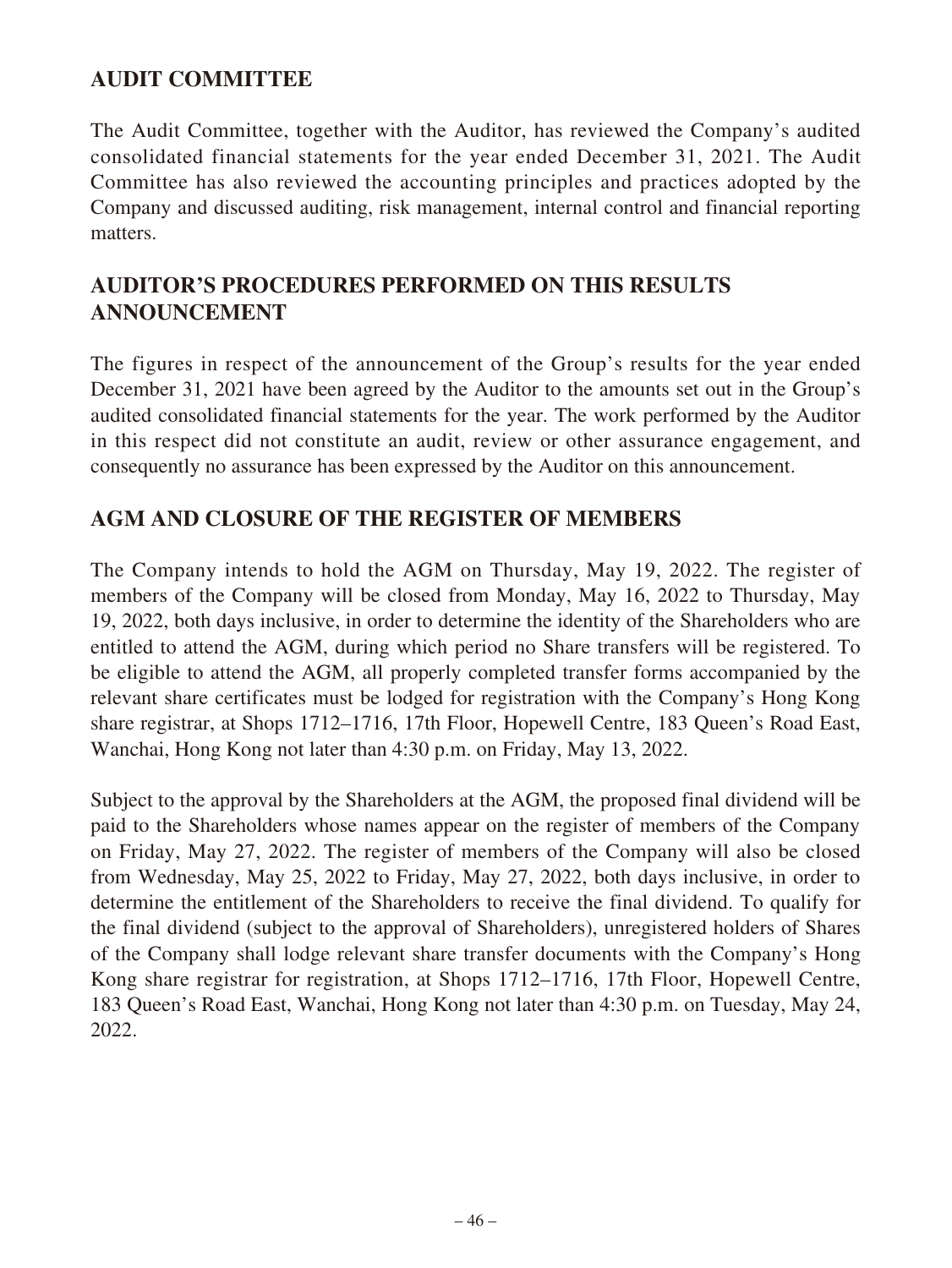## **PUBLICATION OF ANNUAL RESULTS AND ANNUAL REPORT**

This annual results announcement is published on the websites of the Stock Exchange (www.hkexnews.hk) and the Company (www.fulu.com), and the annual report containing all the information required by the Listing Rules will be published on the websites of the Stock Exchange (www.hkexnews.hk) and the Company (www.fulu.com) and will be dispatched to the Shareholders in accordance with the Listing Rules in due course.

> By order of the Board **Fulu Holdings Limited Fu Xi** *Chairman*

Wuhan, Hubei Province, China March 28, 2022

*As of the date of this announcement, the Board of the Company comprises Mr. Fu Xi, Mr. Zhang Yuguo, Mr. Shui Yingyu, Mr. Zhao Bihao and Mr. Mao Feng as executive directors; and Mr. Li Wai Chung, Ms. Wang Yuyun and Mr. Wong Sincere as independent non-executive directors.*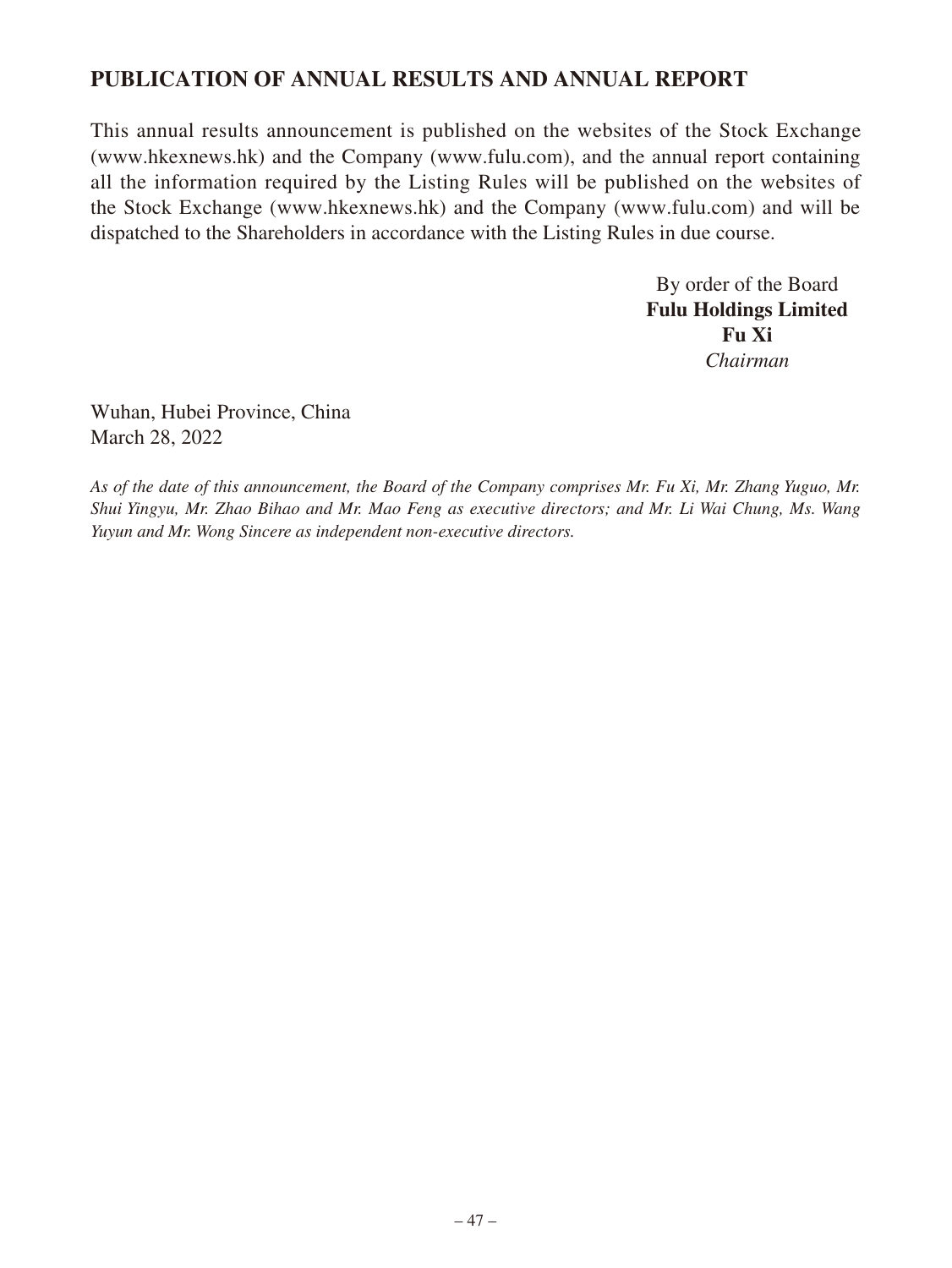# **DEFINITIONS**

In this announcement, the following expressions have the meanings set out below unless the context requires otherwise:

| "AGM"                                      | the forthcoming annual general meeting of the Company<br>to be held on May 19, 2022                                                                                                                                                                                                                                                                                          |
|--------------------------------------------|------------------------------------------------------------------------------------------------------------------------------------------------------------------------------------------------------------------------------------------------------------------------------------------------------------------------------------------------------------------------------|
| "Articles" or "Articles of<br>Association" | the articles of association of the Company adopted on<br>August 29, 2018 with effect from the Listing Date, as<br>amended from time to time                                                                                                                                                                                                                                  |
| "Audit Committee"                          | the audit committee of the Company                                                                                                                                                                                                                                                                                                                                           |
| "Auditor"                                  | Ernst & Young LLP, the external auditor of the<br>Company                                                                                                                                                                                                                                                                                                                    |
| "Board"                                    | the board of Directors                                                                                                                                                                                                                                                                                                                                                       |
| "BVI"                                      | the British Virgin Islands                                                                                                                                                                                                                                                                                                                                                   |
| "Companies Ordinance"                      | the Companies Ordinance (Chapter 622 of the Laws of<br>Hong Kong), as amended or supplemented from time to<br>time                                                                                                                                                                                                                                                           |
| "Company" or "the Company"<br>or "Fulu"    | Fulu Holdings Limited, an exempted company<br>incorporated in the Cayman Islands with limited liability<br>and whose Shares are listed on the Main Board of the<br>Stock Exchange (Stock Code: 2101)                                                                                                                                                                         |
| "Consolidated Affiliated<br>Entities"      | the entities we control through the Contractual<br>Arrangements, namely the PRC Holdcos and their<br>respective subsidiaries                                                                                                                                                                                                                                                 |
| "Controlling Shareholder(s)"               | has the meaning ascribed to it under the Listing Rules<br>and unless the context otherwise requires, refers to each<br>of Mr. Fu Xi, Mr. Zhang Yuguo, Mr. Shui Yingyu,<br>Mr. Zhao Bihao, FuXi Limited, Fuxu Holdings, Fuzhi<br>Holdings, Zhangyuguo Holdings, Shuiyingyu Holdings<br>and Zhaobihao Holdings or all of them as a group of<br><b>Controlling Shareholders</b> |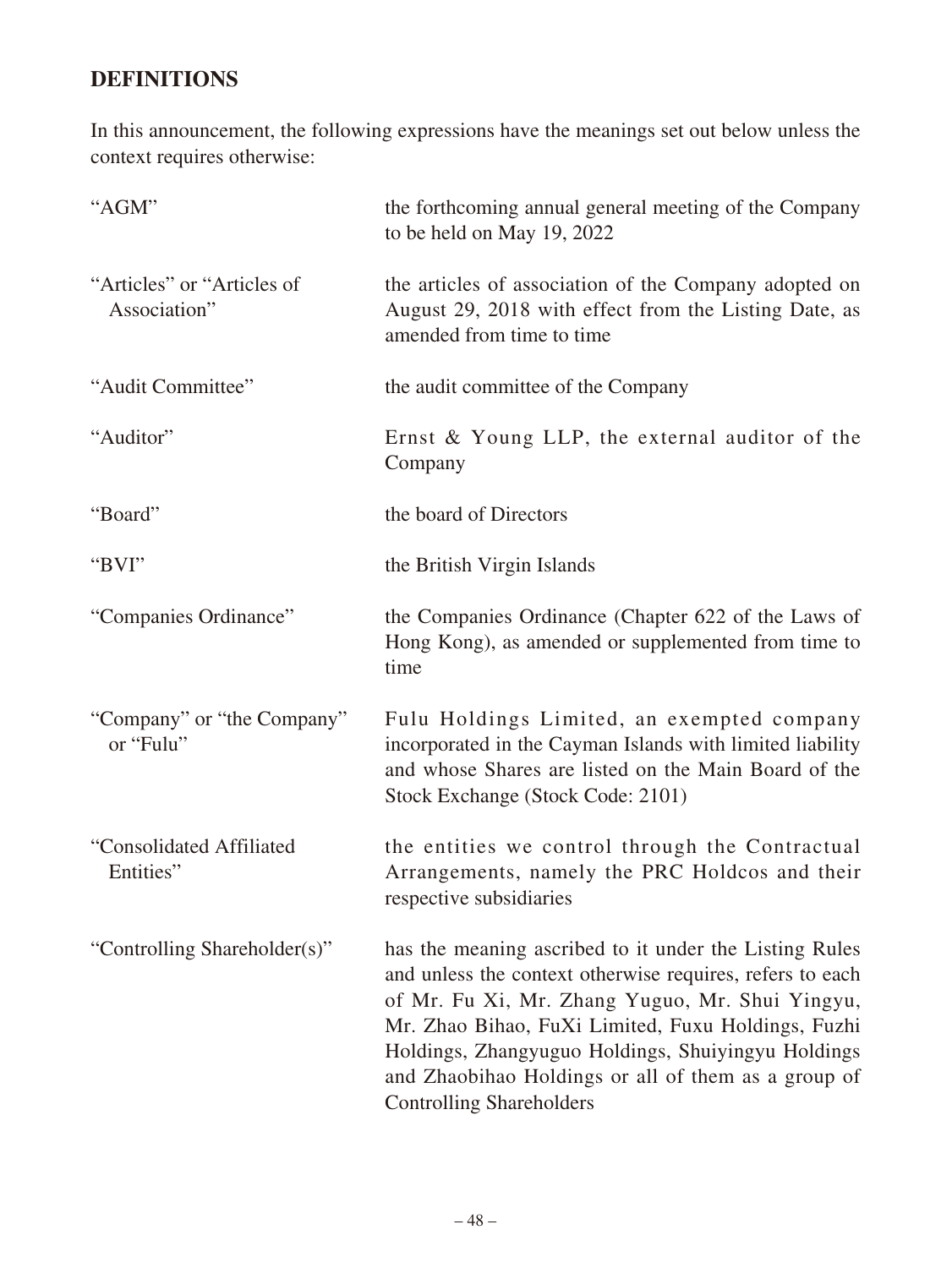| "CG Code"                                       | Corporate Governance Code as set out in Appendix 14 to<br>the Listing Rules                                                                                                                                                                                                                                                                                                                                                     |
|-------------------------------------------------|---------------------------------------------------------------------------------------------------------------------------------------------------------------------------------------------------------------------------------------------------------------------------------------------------------------------------------------------------------------------------------------------------------------------------------|
| "Directors"                                     | director(s) of the Company                                                                                                                                                                                                                                                                                                                                                                                                      |
| "Fulu Fuxi"                                     | Beijing Fulu Fuxi Technology Co., Ltd. (北京福祿福喜<br>科技有限公司), a limited liability company established<br>in the PRC on December 31, 2021, a Consolidated<br>Affiliated Entity and a 60%-owned subsidiary of Wuhan<br>Fulu                                                                                                                                                                                                          |
| "Fulu Open Platform"                            | our proprietary technology platform that offers<br>applications to digital goods vendors and digital goods<br>sales channels to enable them to better manage the<br>digital goods and services transaction process                                                                                                                                                                                                              |
| "FuXi Limited"                                  | FuXi Limited, a limited liability company incorporated<br>in the BVI on June 27, 2019 and wholly owned by Mr.<br>Fu Xi. It is one of our Controlling Shareholders                                                                                                                                                                                                                                                               |
| "Fuxu Holdings"                                 | Fuxu Holdings Limited, a limited liability company<br>incorporated in the BVI on September 12, 2019 and<br>wholly owned by FuXi Limited. It is one of our<br><b>Controlling Shareholders</b>                                                                                                                                                                                                                                    |
| "Global Offering"                               | the Hong Kong public offering and the International<br>offering of the Company's Shares                                                                                                                                                                                                                                                                                                                                         |
| "GMV"                                           | gross merchandize value, which equals to the sales price<br>per item (inclusive of VAT) multiplied by the number of<br>items sold. The GMV of digital goods transactions we<br>facilitated as disclosed in this report excludes the GMV<br>of digital goods transactions that occur in online stores<br>we operate for digital goods vendors                                                                                    |
| "Group" or "the Group",<br>"we", "us", or "our" | the Company, our subsidiaries and the Consolidated<br>Affiliated Entities from time to time, or where the<br>context so requires, in respect of the period before<br>the Company became the holding company of our<br>present subsidiaries, the subsidiaries as if they were the<br>subsidiaries of the Company at the relevant time (or the<br>Company and any one or more of its subsidiaries, as the<br>context may require) |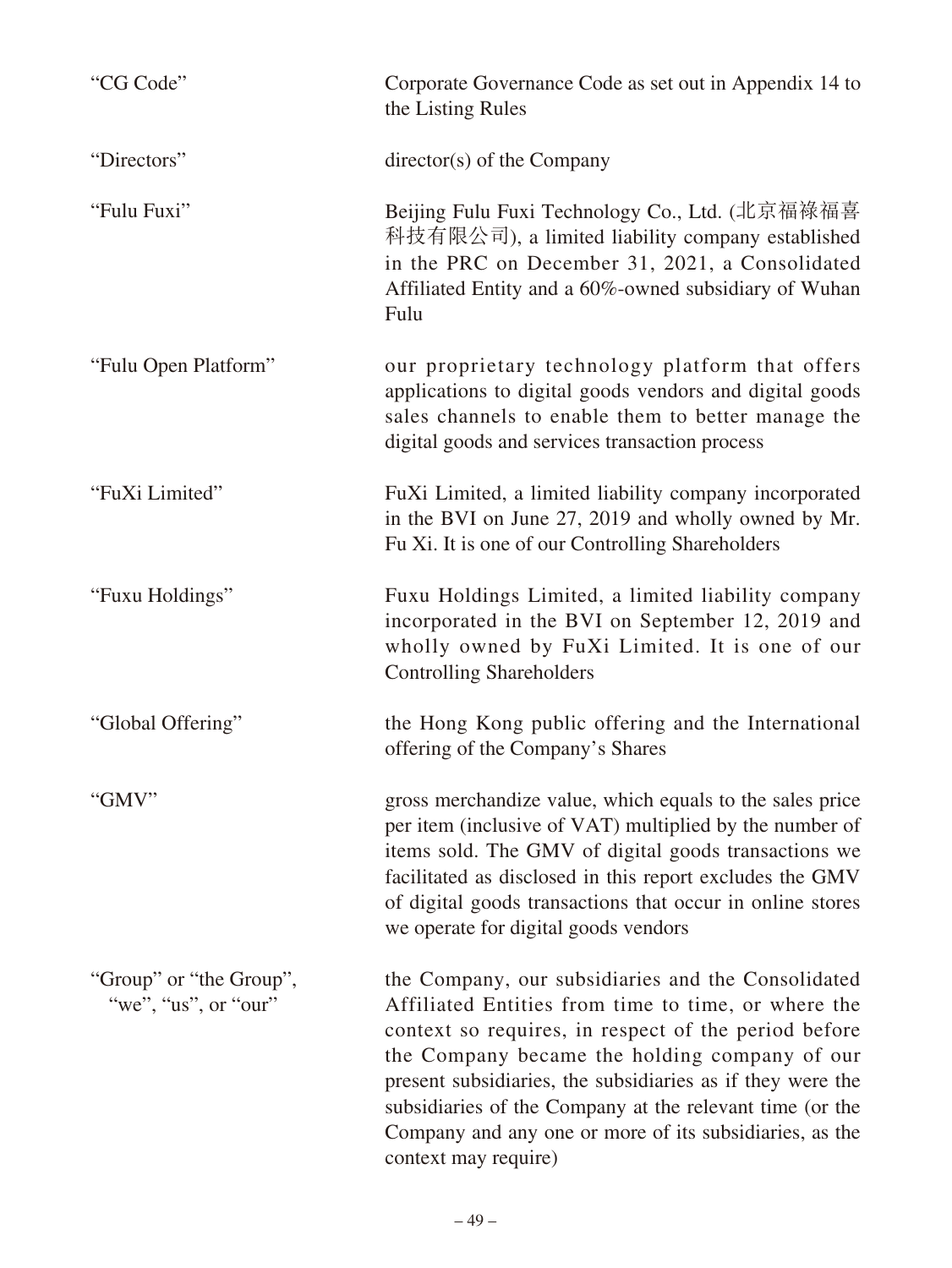| "HK\$" or "Hong Kong dollars" | Hong Kong dollars, the lawful currency of Hong Kong                                                                                                                                                                    |
|-------------------------------|------------------------------------------------------------------------------------------------------------------------------------------------------------------------------------------------------------------------|
| "Hong Kong"                   | the Hong Kong Special Administrative Region of the<br><b>PRC</b>                                                                                                                                                       |
| "Hubei Kejin"                 | Hubei Kejin Network Technology Co., Ltd. (湖北氪<br>金網絡科技有限公司), a limited liability company<br>established in the PRC on May 22, 2017, a Consolidated<br>Affiliated Entity and a wholly-owned subsidiary of<br>Wuhan Fulu |
| "IFRSs"                       | International Financial Reporting Standards, as issued<br>from time to time by the International Accounting<br><b>Standards Board</b>                                                                                  |
| "Kashgar Yiqiwan"             | Kashgar Yiqiwan Network Technology Co., Ltd.<br>(喀什一起玩網絡科技有限公司), a limited liability<br>company established in the PRC on March 27, 2017, and<br>one of the PRC Holdcos                                                |
| "Listing"                     | listing of the Shares on the Main Board of the Stock<br>Exchange                                                                                                                                                       |
| "Listing Date"                | September 18, 2020, being the date on which the Shares<br>were listed on the Main Board of the Stock Exchange                                                                                                          |
| "Listing Rules"               | the Rules Governing the Listing of Securities on The<br>Stock Exchange of Hong Kong Limited, as amended,<br>supplemented or otherwise modified from time to time                                                       |
| "Main Board"                  | the stock exchange (excluding the option market)<br>operated by the Stock Exchange, which is independent<br>from and operates in parallel with the GEM of the Stock<br>Exchange                                        |
| "Model Code"                  | Model Code for Securities Transactions by Directors of<br>Listed Issuers as set out in Appendix 10 to the Listing<br>Rules                                                                                             |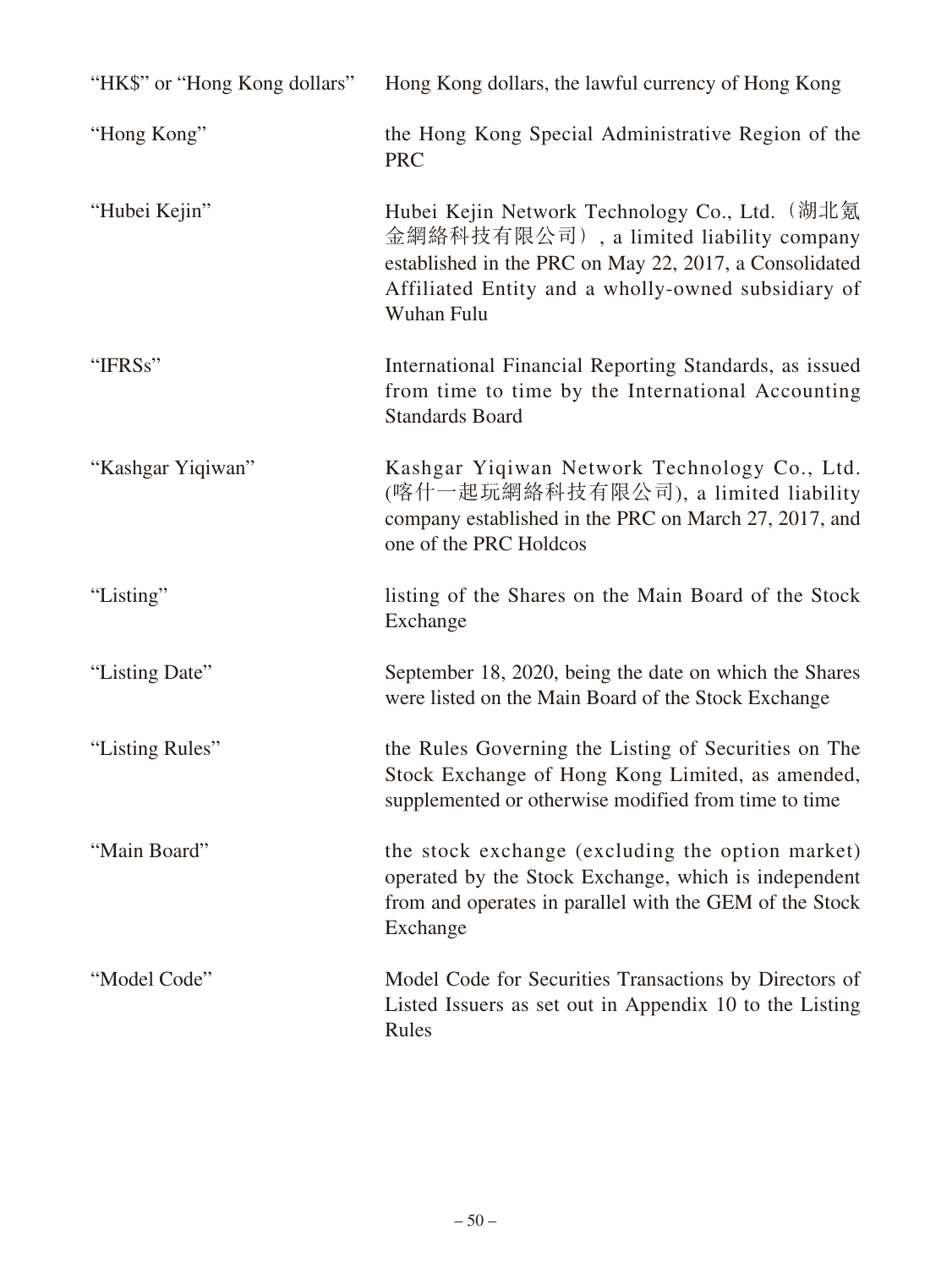| "PRC" or "China"      | the People's Republic of China. For the purposes of<br>this announcement only and except where the context<br>requires otherwise, excludes Hong Kong, Macau and<br>Taiwan                                                 |
|-----------------------|---------------------------------------------------------------------------------------------------------------------------------------------------------------------------------------------------------------------------|
| "PRC Holdcos"         | Kashgar Yiqiwan and Wuhan Fulu                                                                                                                                                                                            |
| "Reporting Period"    | the year ended December 31, 2021                                                                                                                                                                                          |
| "RMB" or "Renminbi"   | Renminbi, the lawful currency of the PRC                                                                                                                                                                                  |
| "Shares"              | ordinary share(s) with a nominal value of US\$0.0001<br>each in the capital of the Company                                                                                                                                |
| "Shareholder(s)"      | holder(s) of our Shares                                                                                                                                                                                                   |
| "Shuiyingyu Holdings" | Shuiyingyu Holdings Limited, a limited liability<br>company incorporated in the BVI on June 25, 2019. It is<br>one of our Controlling Shareholders                                                                        |
| "Stock Exchange"      | The Stock Exchange of Hong Kong Limited                                                                                                                                                                                   |
| "subsidiary(ies)"     | has the meaning ascribed to it in section 15 of the<br><b>Companies Ordinance</b>                                                                                                                                         |
| "Tibet Fulu"          | Tibet Fulu Network Technology Co., Ltd. (西藏福<br>祿網絡科技有限公司), a limited liability company<br>established in the PRC on December 8, 2016, a<br>Consolidated Affiliated Entity and a wholly-owned<br>subsidiary of Wuhan Fulu |
| "Tibet Huluwa"        | Tibet Huluwa Network Technology Co., Ltd. (西藏葫<br>蘆娃網絡科技有限公司), a limited liability company<br>established in the PRC on May 15, 2019, a Consolidated<br>Affiliated Entity and a wholly-owned subsidiary of<br>Wuhan Fulu  |
| "US\$"                | U.S. dollars, the lawful currency of the United States of<br>America                                                                                                                                                      |
| "VAT"                 | value-added tax                                                                                                                                                                                                           |